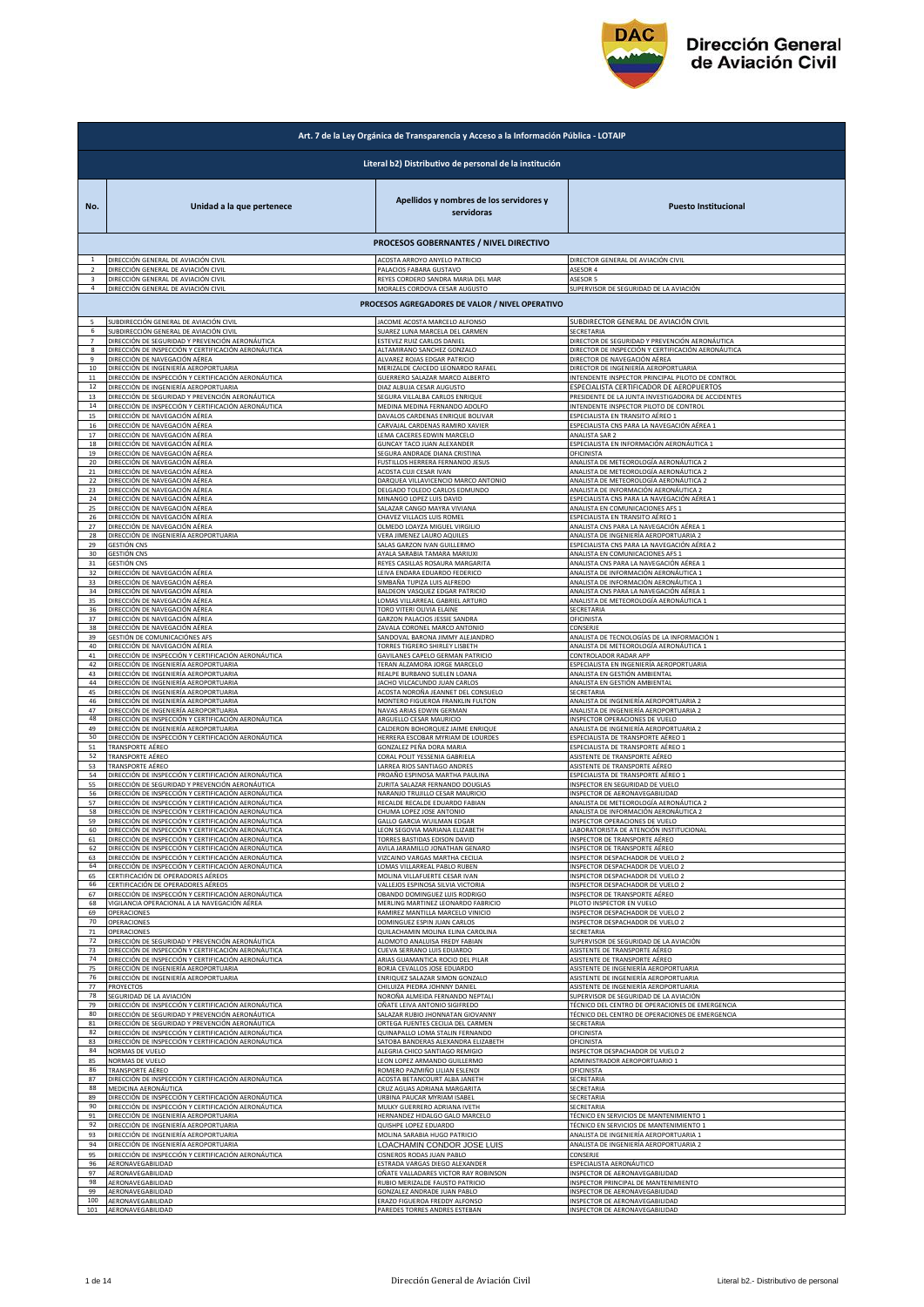

|            | Art. 7 de la Ley Orgánica de Transparencia y Acceso a la Información Pública - LOTAIP                     |                                                                        |                                                                                             |  |
|------------|-----------------------------------------------------------------------------------------------------------|------------------------------------------------------------------------|---------------------------------------------------------------------------------------------|--|
|            | Literal b2) Distributivo de personal de la institución                                                    |                                                                        |                                                                                             |  |
| No.        | Unidad a la que pertenece                                                                                 | Apellidos y nombres de los servidores y<br>servidoras                  | <b>Puesto Institucional</b>                                                                 |  |
| 102<br>103 | CERTIFICACIÓN DE OPERADORES AÉREOS<br>VIGILANCIA CONTINUA                                                 | GUIJARRO CADENA JOSE FERNANDO<br>GALVEZ VERA SANDRA DEL CARMEN         | INSPECTOR DESPACHADOR DE VUELO 2<br>INSPECTOR DESPACHADOR DE VUELO 2                        |  |
| 104        | VIGILANCIA CONTINUA                                                                                       | MUÑOZ VALDIVIEZO NEY RAMON                                             | INSPECTOR DESPACHADOR DE VUELO 2                                                            |  |
| 105<br>106 | VIGILANCIA CONTINUA<br>VIGILANCIA CONTINUA                                                                | PASQUEL ANDRADE TERESA JACQUELINE<br>JIMENEZ HERNANDEZ CARLOS HUMBERTO | INSPECTOR AUXILIAR DE CABINA<br>MALISTA DE OPERACIONES DE VUELO                             |  |
| 107        | LICENCIAS AERONÁUTICAS                                                                                    | ROJAS VELASCO HECTOR VINICIO                                           | INSPECTOR OPERACIONES DE VUELO                                                              |  |
| 108<br>109 | AERONAVEGABILIDAD<br>AERONAVEGABILIDAD                                                                    | PILLIZA CHICAIZA GERMAN GUSTAVO<br>ROCHA VITERI WILSON RAMIRO          | INSPECTOR DE AERONAVEGABILIDAD<br>INSPECTOR DE AERONAVEGABILIDAD                            |  |
| 110        | CERTIFICACIÓN DE OPERADORES AÉREOS                                                                        | ACOSTA CUJI CARLOS JULIO                                               | INSPECTOR OPERACIONES DE VUELO                                                              |  |
| 111<br>112 | DIRECCIÓN DE NAVEGACIÓN AÉREA<br>AERONAVEGABILIDAD                                                        | SOTO ORTIZ JUAN FRANCISCO<br>SANTAMARIA MONTENEGRO GERARDO MANUEL      | ESPECIALISTA EN TRANSITO AÉREO 1<br>SPECIALISTA AERONÁUTICO                                 |  |
| 113<br>114 | LICENCIAS AERONÁUTICAS                                                                                    | CAICEDO LARA ROXANA DOLORES                                            | INSPECTOR DESPACHADOR DE VUELO 2                                                            |  |
| 115        | LICENCIAS AERONÁUTICAS<br><u>CERTIFICACIÓN DE OPERADORES AÉREOS</u>                                       | HIDALGO PROAÑO OSWALDO MAURICIO<br>FERNANDEZ GONZALEZ JORGE EDISON     | INSPECTOR DESPACHADOR DE VUELO 2<br>INSPECTOR DESPACHADOR DE VUELO :                        |  |
| 116<br>117 | CERTIFICACIÓN DE OPERADORES AÉREOS<br>VIGILANCIA OPERACIONAL A LA NAVEGACIÓN AÉREA                        | CATOTA TORRES LUIS WILKIR<br>VALENCIA ARMAS VICENTE FERNANDO           | INSPECTOR DESPACHADOR DE VUELO 2<br>ANALISTA CNS PARA LA NAVEGACIÓN AÉREA 1                 |  |
| 118        | VIGILANCIA OPERACIONAL A LA NAVEGACIÓN AÉREA                                                              | MARCILLO DUQUE WALTER PATRICIO                                         | TÉCNICO DE INSPECCIÓN EN VUELO                                                              |  |
| 119        | VIGILANCIA OPERACIONAL A LA NAVEGACIÓN AÉREA                                                              | PEREZ YEPEZ VICTOR HUGO                                                | TÉCNICO DE INSPECCIÓN EN VUELO                                                              |  |
| 120<br>121 | VIGILANCIA OPERACIONAL A LA NAVEGACIÓN AÉREA<br>VIGILANCIA OPERACIONAL A LA NAVEGACIÓN AÉREA              | LEGARDA GONZALEZ WENDY PATRICIA<br>LOPEZ ROMERO FRANCISCO SEBASTIAN    | NSPECTOR DE AERÓDROMO<br>INSPECTOR PRINCIPAL DE MANTENIMIENTO                               |  |
| 122        | VIGILANCIA OPERACIONAL A LA NAVEGACIÓN AÉREA                                                              | HERRERA PROAÑO CARLOS ALBERTO                                          | INSPECTOR PRINCIPAL DE MANTENIMIENTO                                                        |  |
| 123<br>124 | AERONAVEGABILIDAD<br>VIGILANCIA CONTINUA                                                                  | AVILA ZARATE EDISON JAVIER<br>MORA HERRERA JOSE DAVID                  | INSPECTOR DESPACHADOR DE VUELO 2<br>INSPECTOR OPERACIONES DE VUELO                          |  |
| 125        | CERTIFICACIÓN DE AEROPUERTOS                                                                              | CEVALLOS ALOMIA GALO EFRAIN                                            | ESPECIALISTA EN TRANSITO AÉREO 1                                                            |  |
| 126<br>127 | CERTIFICACIÓN DE AEROPUERTOS<br>CERTIFICACIÓN DE AEROPUERTOS                                              | PAREDES ZAMBRANO JOSE ANIBAL<br>CADENA ORTIZ HECTOR FERNANDO           | ESPECIALISTA AVSEC 1<br>ANALISTA DE GESTIÓN AMBIENTAL                                       |  |
| 128        | CERTIFICACIÓN DE AEROPUERTOS                                                                              | BAQUERO FLORES LUIS EDWIN ALEJANDRO                                    | INTENDENTE INSPECTOR PRINCIPAL PILOTO DE CONTROL                                            |  |
| 129<br>130 | CERTIFICACIÓN DE AEROPUERTOS<br><b>GESTIÓN CNS</b>                                                        | MORAN LEYSER EDGAR RENE FELIX<br>SOTALIN SOTALIN HERNAN EDISON         | INTENDENTE INSPECTOR PRINCIPAL PILOTO DE CONTROL<br>ANALISTA CNS PARA LA NAVEGACIÓN AÉREA 1 |  |
| 131        | <b>GESTIÓN CNS</b>                                                                                        | ZUÑIGA JIBAJA JORGE ALFREDO                                            | CONTROLADOR RADAR APP                                                                       |  |
| 132        | GESTIÓN DE COMUNICACIÓNES AFS<br>GESTIÓN DE TRANSITO AÉREO                                                | REYES GALLARDO JORGE ALEJANDRO                                         | ANALISTA EN COMUNICACIONES AFS 1                                                            |  |
| 133<br>134 | GESTIÓN DE TRANSITO AÉREO                                                                                 | VILLAVICENCIO ARMIJOS ALIS JOWANY<br>RAMOS TAPIA CHRISTIAN ALEXIS      | CONTROLADOR RADAR APP<br>CONTROLADOR RADAR APP                                              |  |
| 135        | GESTIÓN DE TRANSITO AÉREO                                                                                 | VALLEJO NARVAEZ JOSE BOLIVAR                                           | CONTROLADOR RADAR APP                                                                       |  |
| 136<br>137 | GESTIÓN DE TRANSITO AÉREO<br>GESTIÓN DE TRANSITO AÉREO                                                    | BORJA HIDALGO LUIS GUSTAVO<br>VALENCIA TACO LUIS MARCELO               | ESPECIALISTA EN TRANSITO AÉREO 1<br>ESPECIALISTA EN TRANSITO AÉREO 1                        |  |
| 138        | GESTIÓN DE TRANSITO AÉREO                                                                                 | VALENCIA GUERRERO CARLOS GUSTAVO                                       | ESPECIALISTA EN TRANSITO AÉREO 1                                                            |  |
| 139<br>140 | SEGURIDAD DE LA AVIACIÓN<br>SEGURIDAD DE LA AVIACIÓN                                                      | RUEDA ROSERO KARINA ESTEFANIA<br>AGUIRRE CARRERA LISSET ALEXANDRA      | UPERVISOR DE SEGURIDAD DE LA AVIACIÓN<br>SUPERVISOR DE SEGURIDAD DE LA AVIACIÓN             |  |
| 141        | SEGURIDAD DE LA AVIACIÓN                                                                                  | MIRANDA ORELLANA BORIS DANILO                                          | AGENTE DE SEGURIDAD DE LA AVIACIÓN                                                          |  |
| 142<br>143 | SEGURIDAD DE LA AVIACIÓN<br>SEGURIDAD DE LA AVIACIÓN                                                      | TORRES ZAMBRANO ALFREDO NICOLAS<br>ZAVALA OÑA CRISTINA MAGDALENA       | AGENTE DE SEGURIDAD DE LA AVIACIÓN<br>AGENTE DE SEGURIDAD DE LA AVIACIÓN                    |  |
| 144        | SEGURIDAD DE LA AVIACIÓN                                                                                  | DOMINGUEZ SUAREZ JULIO DENNYS                                          | AGENTE DE SEGURIDAD DE LA AVIACIÓN                                                          |  |
| 145<br>146 | SEGURIDAD DE LA AVIACIÓN<br>SEGURIDAD DE LA AVIACIÓN                                                      | PINCHA TOAPANTA JORGE ANIBAL<br>CHUSIN VILLALBA CARLOS ARTURO          | AGENTE DE SEGURIDAD DE LA AVIACIÓN<br>AGENTE DE SEGURIDAD DE LA AVIACIÓN                    |  |
| 147        | SEGURIDAD DE LA AVIACIÓN                                                                                  | ROMERO ROSALES CRISTIAN RODOLFO                                        | SUPERVISOR DE SEGURIDAD DE LA AVIACIÓN                                                      |  |
| 148        | SEGURIDAD DE LA AVIACIÓN                                                                                  | VILLACIS DOMINGUEZ SUSANA ELIZABETH                                    | PARVULARIO DE CENTRO INFANTIL                                                               |  |
| 149<br>150 | GESTIÓN DE METEOROLOGÍA AERONÁUTICA<br>CERTIFICACIÓN DE OPERADORES AÉREOS                                 | ORBE VELASTEGUI NIKITH ALEXANDER<br>SANTOS ASTUDILLO GENOVEVA LEONOR   | ANALISTA DE METEOROLOGÍA AERONÁUTICA 2<br><b>NSPECTOR OPERACIONES DE VUELO</b>              |  |
| 151        | DIRECCIÓN DE INSPECCIÓN Y CERTIFICACIÓN AERONÁUTICA                                                       | FUERTES PAZMIÑO DIEGO ORLANDO                                          | ANALISTA DE INGENIERÍA AEROPORTUARIA 1                                                      |  |
| 152<br>153 | DIRECCIÓN DE INSPECCIÓN Y CERTIFICACIÓN AERONÁUTICA<br>DIRECCIÓN DE CERTIFICACIÓN DOCUMENTACIÓN Y ARCHIVO | MONTERO FIGUEROA IRMA JANET<br>CERON CHAFUELAN WILLIAM RONALD          | ESPECIALISTA DE TRANSPORTE AÉREO 1<br>ANALISTA DOCUMENTACIÓN Y ARCHIVO 2                    |  |
|            |                                                                                                           | <b>PROCESOS DESCONCENTRADOS</b>                                        |                                                                                             |  |
| 154        | DIRECCIÓN REGIONAL I                                                                                      | ISCH SOLINES MARCELO XAVIER                                            | DIRECTOR REGIONAL                                                                           |  |
| 155<br>156 | DIRECCIÓN REGIONAL II<br>DIRECCIÓN REGIONAL III                                                           | VALLE ZUÑIGA HUGO ARTURO<br>AVILA CHAVEZ JUAN CARLOS                   | DIRECTOR REGIONAL<br>DIRECTOR REGIONAL                                                      |  |
| 157        | DIRECCIÓN DE EMPRESAS                                                                                     | DAZA ANCHUNDIA GONZALO ALEJANDRO                                       | DIRECTOR DE EMPRESA DGAC                                                                    |  |
| 158<br>159 | DIRECCIÓN ESCUELA TÉCNICA DE AVIACIÓN CIVIL<br>INSPECCIÓN Y CERTIFICACIÓN AERONÁUTICA RII                 | CHOEZ CHOEZ LUIS ORLANDO<br>BASTIDAS CHAMORRO RICARDO SECUNDINO        | DIRECTOR DE LA ESCUELA TÉCNICA DE AVIACIÓN CIVIL<br>INTENDENTE INSPECTOR PILOTO DE CONTROL  |  |
|            |                                                                                                           |                                                                        |                                                                                             |  |
| 161<br>162 | INSPECCIÓN Y CERTIFICACIÓN AERONÁUTICA RII<br>INSPECCIÓN Y CERTIFICACIÓN AERONÁUTICA RII                  | PUGA BENALCAZAR CARLOS PATRICIO<br>ILLESCAS SANCHEZ VICENTE XAVIER     | INTENDENTE INSPECTOR PILOTO DE CONTROL<br>INTENDENTE INSPECTOR PILOTO DE CONTROL            |  |
| 163        | <b>AEROPUERTO SHELL</b>                                                                                   | CRUZ MONTENEGRO DIOGENES PAU                                           | INTENDENTE INSPECTOR PILOTO DE CONTRO                                                       |  |
| 164<br>165 | INSPECCIÓN Y CERTIFICACIÓN AERONÁUTICA RI<br>INSPECCIÓN Y CERTIFICACIÓN AERONÁUTICA RI                    | COELLO NEACATO CRISTHIAN XAVIER<br>TERAN ANGULO HUGO ANIBAL            | INTENDENTE INSPECTOR PILOTO DE CONTROL<br>INSPECTOR OPERACIONES DE VUELO                    |  |
| 166        | JUZGADO DE INFRACCIONES AERONÁUTICAS RI                                                                   | PAREDES MARQUEZ MONICA PATRICIA                                        | ESPECIALISTA EN INFRACCIONES AERONÁUTICAS                                                   |  |
| 167<br>168 | COORDINACIÓN ADMINISTRATIVA<br>ASESORÍA JURÍDICA RII                                                      | HERNANDEZ JACOME YASMINA GUADALUPE<br>MARMOL AMPUERO JUAN JOSE         | ANALISTA FINANCIERO 2<br>ABOGADO 3                                                          |  |
| 169        | AEROPUERTO COCA                                                                                           | TERAN ANGULO GERMAN OSWALDO                                            | ANALISTA DE INFORMACIÓN AERONÁUTICA 1                                                       |  |
| 170<br>171 | AEROPUERTO QUITO<br>AEROPUERTO QUITO                                                                      | LEON JATIVA ELIANA BEATRIZ<br>CARRION CUEVA MARIANA DE JESUS           | OFICINISTA<br>SECRETARIA                                                                    |  |
| 172        | AEROPUERTO QUITO                                                                                          | HERNANDEZ JATIVA MARIA GABRIELA                                        | ASISTENTE DE TRANSPORTE AÉREO                                                               |  |
| 173<br>174 | AEROPUERTO QUITO<br>AEROPUERTO QUITO                                                                      | BAQUERO SILVA FABIAN MARCELO<br>COX RICARDO NAPOLEON                   | NSPECTOR EN VUELO<br><b>CONTROLADOR RADAR APP</b>                                           |  |
| 175        | AEROPUERTO NUEVA LOJA                                                                                     | TORRES RAZA WILSON STALIN                                              | ADMINISTRADOR AEROPORTUARIO 2                                                               |  |
| 176<br>177 | SEGURIDAD Y PREVENCIÓN AERONÁUTICA RI<br>INSPECCIÓN Y CERTIFICACIÓN AERONÁUTICA RII                       | BARRIGA DE LA VEGA DARWIN FRANCISCO<br>VERDEZOTO VERDEZOTO JOE LUIS    | SPECIALISTA AVSEC 1<br>NSPECTOR DESPACHADOR DE VUELO 2                                      |  |
| 178        | AEROPUERTO DE GUAYAQUIL                                                                                   | JARAMILLO VALENCIA DIEGO RODRIGO                                       | CONTROLADOR RADAR APP                                                                       |  |
| 179<br>180 | AEROPUERTO DE GUAYAQUIL<br>AEROPUERTO DE GUAYAQUIL                                                        | ASPIAZU CALDERON ALLYSON YAZMIN<br>MORALES VICUÑA FREDI JHOVANI        | NSPECTOR DE AERÓDROMO<br>INSPECTOR DE AERÓDROMO                                             |  |
| 181        | NAVEGACIÓN AÉREA RI                                                                                       | PAREDES SILVA JOSE LUIS                                                | ESPECIALISTA EN COMUNICACIÓNES AFS 1                                                        |  |
| 182<br>183 | RECURSOS HUMANOS RII                                                                                      | RADA LAURIDO JOHANNA PERPETUA                                          | ANALISTA DE RECURSOS HUMANOS 1                                                              |  |
| 184        | NAVEGACIÓN AÉREA RI<br>NAVEGACIÓN AÉREA RI                                                                | GRANDE CONDOR FRANKLIN GONZALO<br>BOADA MONGE ANIBAL RODOLFO           | GUARDIÁN<br>CONTROLADOR RADAR APP                                                           |  |
| 185        | NAVEGACIÓN AÉREA RI<br>NAVEGACIÓN AÉREA RI                                                                | RUALES NEIRA JUAN CARLOS<br>MEJIA ISCH HUGO ERNESTO                    | ANALISTA EN COMUNICACIÓNES AFS 2                                                            |  |
| 186<br>187 | NAVEGACIÓN AÉREA RIII                                                                                     | ORBE VELASTEGUI JOSE TULIO                                             | CONTROLADOR DE AERÓDROMO 2<br>ANALISTA DE METEOROLOGÍA AERONÁUTICA 1                        |  |
| 188        | INSPECCIÓN Y CERTIFICACIÓN AERONÁUTICA RII                                                                | BRIONES ALCIVAR DAVID ALBERTO                                          | INSPECTOR DE AERÓDROMO                                                                      |  |
| 189<br>190 | AEROPUERTO NUEVA LOJA<br>NAVEGACIÓN AÉREA RI                                                              | SUAREZ LOPEZ EDISON RAUL<br>CAMPOS VARGAS FRANKLIN PATRICIO            | INSPECTOR DESPACHADOR DE VUELO 1<br>ANALISTA EN COMUNICACIONES AFS 1                        |  |
| 191        | CAPACITACIÓN NACIONAL                                                                                     | SALAZAR CHAVEZ VICENTE MARCELO                                         | INSTRUCTOR TÉCNICO DE CAPACITACIÓN AERONÁUTICA                                              |  |
| 192<br>193 | CAPACITACIÓN INTERNACIONAL<br><b>AEROPUERTO SHELL</b>                                                     | LEIVA RAMOS JUAN CARLOS<br>HARO SANCHEZ WILLIAMS GERMAN                | INSPECTOR DE SEGURIDAD DE LA AVIACIÓN<br>AGENTE DE SEGURIDAD DE LA AVIACIÓN                 |  |
| 194        | AEROPUERTO SHELL                                                                                          | YEDRA MACHADO MARGOTH VICTORIA                                         | CONTROLADOR DE AERÓDROMO 1                                                                  |  |
| 195<br>196 | <b>AEROPUERTO TAISHA</b><br>CAPACITACIÓN INTERNACIONAL                                                    | BONILLA ANDRADE LESLY GABRIELA<br>MUÑOZ NAVAS JOSE AUGUSTO             | CONTROLADOR DE AERÓDROMO 1<br>SPECIALISTA TÉCNICO DE CAPACITACIÓN AERONÁUTICA               |  |
| 197        | CAPACITACIÓN INTERNACIONAL                                                                                | <b>GUERRA RENGIFO JUAN FRANCISCO</b>                                   | ANALISTA DE METEOROLOGÍA AERONÁUTICA 2                                                      |  |
| 198        | NAVEGACIÓN AÉREA RI                                                                                       | SUAREZ LEON DARWIN FRANCISCO                                           | CONTROLADOR RADAR APP                                                                       |  |
| 199<br>200 | AEROPUERTO CUENCA<br>INSPECCIÓN Y CERTIFICACIÓN AERONÁUTICA RII                                           | RIVERA PEREZ RODRIGO FERNANDO<br>DARQUEA ORELLANA MARIA DEL PILAR      | ANALISTA DE METEOROLOGÍA AERONÁUTICA 1<br>SECRETARIA                                        |  |
| 201        | AEROPUERTO QUITO                                                                                          | NUÑEZ CHACON JAVIER ALBERTO                                            | ANALISTA DE METEOROLOGÍA AERONÁUTICA 1                                                      |  |
| 202        | CAPACITACIÓN NACIONAL                                                                                     | TULCAN ORMAZA IVAN ALFREDO                                             | CONTROLADOR RADAR APP                                                                       |  |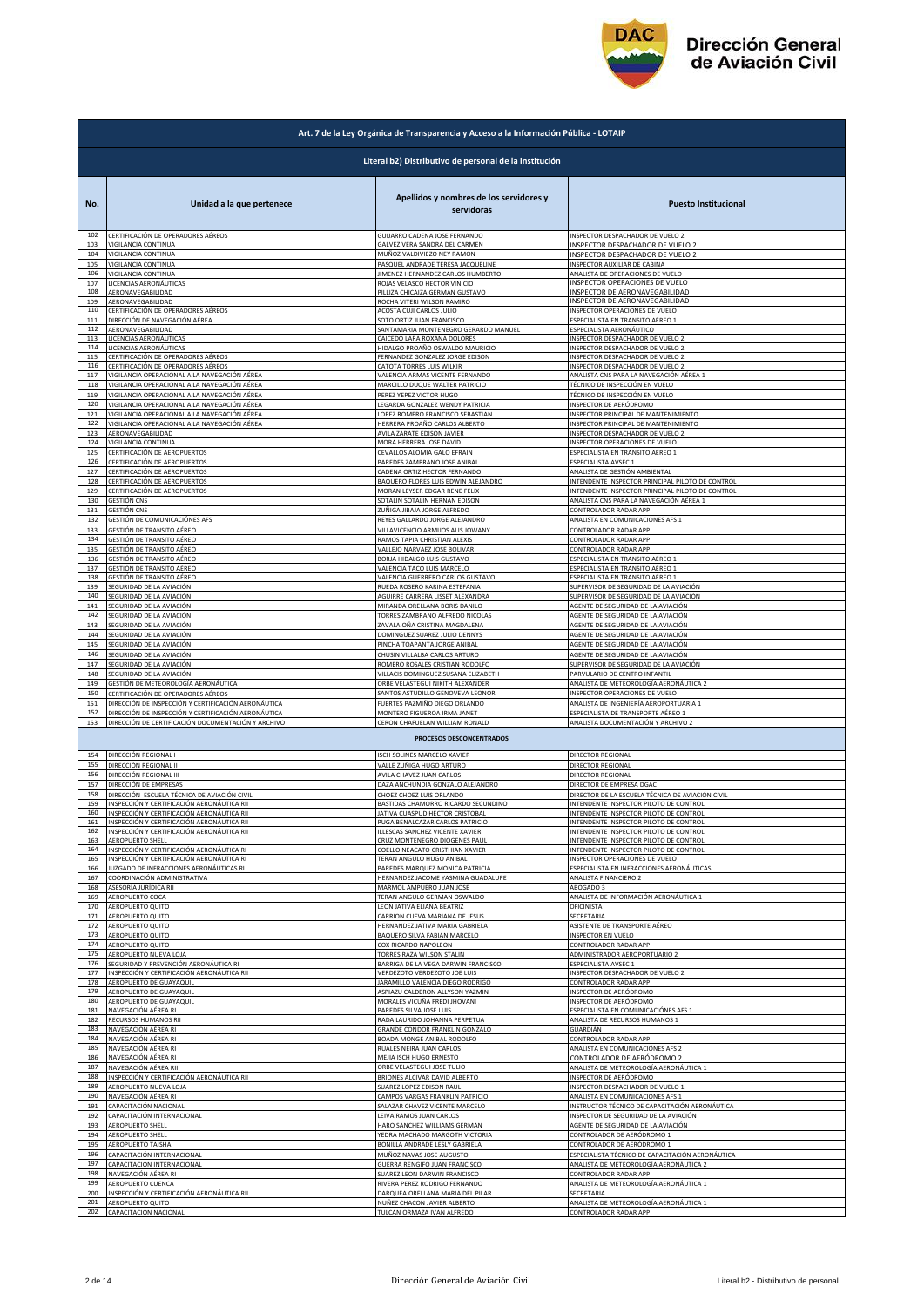

|            | Art. 7 de la Ley Orgánica de Transparencia y Acceso a la Información Pública - LOTAIP |                                                        |                                                                                |  |
|------------|---------------------------------------------------------------------------------------|--------------------------------------------------------|--------------------------------------------------------------------------------|--|
|            | Literal b2) Distributivo de personal de la institución                                |                                                        |                                                                                |  |
| No.        | Unidad a la que pertenece                                                             | Apellidos y nombres de los servidores y<br>servidoras  | <b>Puesto Institucional</b>                                                    |  |
| 203        | CALIDAD Y MEJORA CONTINUA                                                             | ALVAREZ HERRERA JUAN CARLOS                            | ESPECIALISTA DE LICENCIAS AERONÁUTICAS                                         |  |
| 204        | AEROPUERTO QUITO                                                                      | VEINTIMILLA CORTEZ LUIS EDUARDO                        | <b>NSPECTOR DESPACHADOR DE VUELO 2</b>                                         |  |
| 205        | INSPECCIÓN Y CERTIFICACIÓN AERONÁUTICA RI                                             | BEDON CHACON ERNESTO ANTONIO                           | INSPECTOR DE AERONAVEGABILIDAD                                                 |  |
| 206        | INSPECCIÓN Y CERTIFICACIÓN AERONÁUTICA RI                                             | FIALLOS PAZMIÑO EDGAR PATRICIO                         | NSPECTOR DESPACHADOR DE VUELO 2                                                |  |
| 207        | INSPECCIÓN Y CERTIFICACIÓN AERONÁUTICA RI                                             | BARREZUETA MACIAS FREDDY AUSBERTO                      | ESPECIALISTA EN INGENIERÍA AEROPORTUARIA                                       |  |
| 208        | SERVICIO DE SALVAMENTO Y EXTINCIÓN DE INCENDIOS (SSEI)                                | PEÑAFIEL ARIAS GUSTAVO DARIO                           | BOMBERO AERONÁUTICO                                                            |  |
| 209        | AEROPUERTO QUITO                                                                      | GRIJALVA NOROÑA FREDDY EDGARDO                         | ANALISTA DE INFORMACIÓN AERONÁUTICA 1                                          |  |
| 210        | AEROPUERTO TENA                                                                       | PEREZ HARO JAIME ROLANDO                               | ANALISTA DE METEOROLOGÍA AERONÁUTICA 1                                         |  |
| 211        | RECURSOS HUMANOS RII                                                                  | AVENDAÑO ARIAS ANA MERCEDES                            | ENFERMERA DE ATENCIÓN INSTITUCIONAL                                            |  |
| 212        | AEROPUERTO QUITO                                                                      | QUISHPE FUERTES MAURICIO RAFAEL                        | ANALISTA DE INFORMACIÓN AERONÁUTICA 1                                          |  |
| 213        | NAVEGACIÓN AÉREA RI                                                                   | SALAZAR CERDA JULIO EUCLIDES                           | INSPECTOR DE AERONAVEGABILIDAD                                                 |  |
| 214        | AEROPUERTO QUITO                                                                      | CHICA NOROÑA EDWIN RIGOBERTO                           | TÉCNICO CNS PARA LA NAVEGACIÓN AÉREA                                           |  |
| 215        | INSPECCIÓN Y CERTIFICACIÓN AERONÁUTICA RII                                            | MARCILLO DELGADO ALIDA ALEXANDRA                       | SECRETARIA                                                                     |  |
| 216        | AEROPUERTO DE GUAYAQUIL                                                               | MORA VIVAR MARIO FERNANDO                              | ANALISTA DE INFORMACIÓN AERONÁUTICA 1                                          |  |
| 217        | SECRETARIA ACADÉMICA                                                                  | BASANTES ERAZO ANITA DEL PILAR                         | PARVULARIO DE CENTRO INFANTIL                                                  |  |
| 218        | RECURSOS HUMANOS RII                                                                  | VILLAMAR ROBALINO MERCY AUXILIADORA                    | PARVULARIO DE CENTRO INFANTIL                                                  |  |
| 219        | RECURSOS HUMANOS RII                                                                  | HIDROVO ENCALADA MARIELA LINDMILA                      | PARVULARIO DE CENTRO INFANTIL                                                  |  |
| 220        | SEGURIDAD Y PREVENCIÓN AERONÁUTICA RII                                                | ROMERO IMAICELA GILBERTO MANUEL                        | CONTROLADOR RADAR APP                                                          |  |
| 221        | <b>FINANCIERO RI</b>                                                                  | GARCES MANCHENO PATRICIO ENRIQUE                       | ANALISTA FINANCIERO 3                                                          |  |
| 222        | <b>FINANCIERO RI</b>                                                                  | GODOY GUALPAZ VIOLETA DEL ROSARIO                      | ASISTENTE FINANCIERO                                                           |  |
| 223        | NAVEGACIÓN AÉREA RII                                                                  | MEJILLON ENRIQUEZ ROBERT ALBERTO                       | CONTROLADOR DE AERÓDROMO 2                                                     |  |
| 224        | ADMINISTRATIVO RII                                                                    | ESPARZA LOPEZ SANDRA KATHERINE                         | PARVULARIO DE CENTRO INFANTIL                                                  |  |
| 225        | RECURSOS HUMANOS RII                                                                  | GOMEZ ALEJANDRO CAROLINA AURORA                        | PARVULARIO DE CENTRO INFANTIL                                                  |  |
| 226        | COORDINACIÓN ADMINISTRATIVA                                                           | VALLE SONIA DEL CARMEN                                 | OFICINISTA                                                                     |  |
| 227        | ADMINISTRATIVO RII                                                                    | CONTRERAS CERVANTES NARCISA DEL CARMEN                 | OFICINISTA                                                                     |  |
| 228        | AEROPUERTO DE GUAYAQUIL                                                               | ZAMBRANO MOREIRA JACOB ELIAS                           | SPECIALISTA EN TRANSITO AÉREO 1                                                |  |
| 229        | AEROPUERTO QUITO                                                                      | ARCOS PEREZ JONI CAMILO                                | CONTROLADOR RADAR APP                                                          |  |
| 230        | NAVEGACIÓN AÉREA RI                                                                   | CABRERA YEPEZ JUAN VICENTE                             | CONTROLADOR RADAR APP                                                          |  |
| 231        | NAVEGACIÓN AÉREA RI                                                                   | PASTOR RODAS DIEGO PATRICIO                            | CONTROLADOR RADAR APP                                                          |  |
| 232        | NAVEGACIÓN AÉREA RI                                                                   | ZURITA AGUILAR DANILO FABIAN                           | CONTROLADOR RADAR APP                                                          |  |
| 233        | NAVEGACIÓN AÉREA RII                                                                  | GORDILLO TIRADO MAX LEONARDO                           | CONTROLADOR RADAR APP                                                          |  |
| 234        | NAVEGACIÓN AÉREA RI                                                                   | PACHECO BELTRAN RIGOBERTO DAVID                        | CONTROLADOR RADAR APP                                                          |  |
| 235        | NAVEGACIÓN AÉREA RI                                                                   | SANCAN BAQUE ISACIO PABLO                              | CONTROLADOR RADAR APP                                                          |  |
| 236        | AEROPUERTO QUITO                                                                      | <b>BONILLA FRAGA EDDY XAVIER</b>                       | CONTROLADOR RADAR APP                                                          |  |
| 237        | AEROPUERTO QUITO                                                                      | LOPEZ LOPEZ OSCAR PACIFICO                             | CONTROLADOR RADAR APP                                                          |  |
| 238        | NAVEGACIÓN AÉREA RI                                                                   | PILLAJO CAIZA GUSTAVO ALFREDO                          | ONTROLADOR RADAR APP                                                           |  |
| 239        | <b>AEROPUERTO QUITO</b>                                                               | BERMUDEZ PAZ LUIS ALBERTO                              | CONTROLADOR RADAR APP                                                          |  |
| 240        | NAVEGACIÓN AÉREA RI                                                                   | SANGUINO SUAREZ KLEVER FERNANDO                        | CONTROLADOR RADAR APP                                                          |  |
| 241        | AEROPUERTO QUITO                                                                      | CARVAJAL CASTRO WASHINGTON AMILCAR                     | CONTROLADOR RADAR APP                                                          |  |
| 242        | AEROPUERTO QUITO                                                                      | JARAMILLO OJEDA RICHARD IVAN                           | CONTROLADOR RADAR APP                                                          |  |
| 243        | NAVEGACIÓN AÉREA RI                                                                   | MENDEZ GUERRERO MARCO PATRICIO                         | CONTROLADOR RADAR APP                                                          |  |
| 244        | AEROPUERTO QUITO                                                                      | LANDETA MUÑOZ LENIN TITO                               | <b>CONTROLADOR RADAR APP</b>                                                   |  |
| 245        | NAVEGACIÓN AÉREA RI                                                                   | MOLINA SIMBAÑA CARLOS VINICIO                          | CONTROLADOR RADAR APP                                                          |  |
| 246        | AEROPUERTO MANTA                                                                      | ZAMBRANO LOPEZ ADRIANO RAFAEL                          | ADMINISTRADOR AEROPORTUARIO 3                                                  |  |
| 247        | AEROPUERTO DE GUAYAQUIL                                                               | BALON ANASTACIO CESAR ANTONIO                          | CONTROLADOR RADAR APP                                                          |  |
| 248        | AEROPUERTO DE GUAYAQUIL                                                               | REGATO CHANG FERNANDO ARTURO                           | CONTROLADOR RADAR APP                                                          |  |
| 249<br>250 | AEROPUERTO DE GUAYAQUIL                                                               | CORONADO MARTINEZ ALEJANDRO ANDRES                     | CONTROLADOR RADAR APP                                                          |  |
| 251        | AEROPUERTO DE GUAYAQUIL                                                               | ULLOA LARA EDGAR OSWALDO                               | ONTROLADOR RADAR APP                                                           |  |
|            | AEROPUERTO DE GUAYAQUIL                                                               | JURADO RIVERA SANTIAGO GIOVANNY                        | CONTROLADOR RADAR APP                                                          |  |
| 252        | AEROPUERTO DE GUAYAQUIL                                                               | LUZARDO REMACHE JUAN CARLOS                            | CONTROLADOR RADAR APP                                                          |  |
| 253        | AEROPUERTO DE GUAYAQUIL                                                               | ESPINOZA VERGARA JOHN GENARO                           | CONTROLADOR RADAR APP                                                          |  |
| 254        | AEROPUERTO DE GUAYAQUIL                                                               | FREIRE NAVAS ELMER GIOVANNI                            | CONTROLADOR RADAR APP                                                          |  |
| 255        | AEROPUERTO DE GUAYAQUIL                                                               | ESPINOZA MURILLO DENNY ALEX                            | CONTROLADOR RADAR APP                                                          |  |
| 256        | AEROPUERTO DE GUAYAQUIL                                                               | MONTES CHUNGA EDUARDO MARCELO                          | CONTROLADOR RADAR APP                                                          |  |
| 257        | AEROPUERTO DE GUAYAQUIL                                                               | POALASIN NARVAEZ JUAN FERNANDO                         | CONTROLADOR RADAR APP                                                          |  |
| 258        | AEROPUERTO DE GUAYAQUIL                                                               | ROMERO VEINTIMILLA JORGE BOLIVAR                       | CONTROLADOR RADAR APP                                                          |  |
| 259        | <b>AEROPUERTO MANTA</b>                                                               | YASELGA MANCHENO RAUL IVAN                             | CONTROLADOR RADAR APP                                                          |  |
| 260        | AEROPUERTO DE GUAYAQUIL                                                               | PINARGOTE VASQUEZ CLEMENTE CRISTOBAL                   | CONTROLADOR RADAR APP                                                          |  |
| 261        | AEROPUERTO DE GUAYAQUIL                                                               | <b>GUZMAN RUIZ LUIS ALFONSO</b>                        | CONTROLADOR RADAR APP                                                          |  |
| 262        | AEROPUERTO DE GUAYAQUIL                                                               | JARAMILLO NOGUERA GALO ALCIDES                         | CONTROLADOR RADAR APP                                                          |  |
| 263        | AEROPUERTO DE GUAYAQUIL                                                               | PORTERO IGLESIAS JUAN CARLOS                           | ONTROLADOR RADAR APF:                                                          |  |
| 264        | AEROPUERTO DE GUAYAQUIL                                                               | LEON FRANCO LUIS CARLOS                                | CONTROLADOR RADAR APP                                                          |  |
| 265        | AEROPUERTO DE GUAYAQUIL                                                               | FRANCO YCAZA HARRY GABRIEL                             | CONTROLADOR RADAR APP                                                          |  |
| 266        | AEROPUERTO DE GUAYAQUIL                                                               | PUENTE SILVA HERNAN RICARDO                            | CONTROLADOR RADAR APP                                                          |  |
| 267        | AEROPUERTO DE GUAYAQUIL                                                               | ARIAS HART JOSE ANTONIO                                | CONTROLADOR RADAR APP                                                          |  |
| 268        | AEROPUERTO DE GUAYAQUIL                                                               | MEJIA MARTINEZ MARCO VINICIO                           | CONTROLADOR RADAR APP                                                          |  |
| 269        | AEROPUERTO DE GUAYAQUIL                                                               | CORONADO MARTINEZ ANGEL ALEJANDRO                      | CONTROLADOR RADAR APP                                                          |  |
| 270        | AEROPUERTO DE GUAYAQUIL                                                               | RENDON MALDONADO EDUARDO ALFREDO                       | CONTROLADOR RADAR APP                                                          |  |
| 271        | AEROPUERTO DE GUAYAQUIL                                                               | ESPINOZA ARELLANO EUGENIO ERASMO                       | CONTROLADOR RADAR APP                                                          |  |
| 272<br>273 | AEROPUERTO DE GUAYAQUIL                                                               | TARIRA VELIZ LUIS CESAREO<br>LEON VALLEJO JUAN CARLOS  | CONTROLADOR RADAR APP                                                          |  |
| 274        | AEROPUERTO DE GUAYAQUIL<br>AEROPUERTO DE GUAYAQUIL                                    | ZHUNIO SARMIENTO MANUEL DAVID                          | CONTROLADOR DE APROXIMACIÓN NO RADAR<br>ANALISTA DE METEOROLOGÍA AERONÁUTICA 1 |  |
| 275        | AEROPUERTO MANTA                                                                      | IMBAQUINGO ERAZO MAURICIO RAFAEL                       | CONTROLADOR DE APROXIMACIÓN NO RADAR                                           |  |
| 276        | AEROPUERTO DE GUAYAQUIL                                                               | DAVILA VIERA EMMA MARIA                                | CONTROLADOR DE APROXIMACIÓN NO RADAR                                           |  |
| 277        | AEROPUERTO DE GUAYAQUIL                                                               | RECALDE BAEZ PAULO CESAR                               | CONTROLADOR DE APROXIMACIÓN NO RADAR                                           |  |
| 278        | AEROPUERTO DE GUAYAQUIL                                                               | RAMIREZ PEREDO NATHALIE KRISTEL                        | CONTROLADOR DE APROXIMACIÓN NO RADAR                                           |  |
| 279        | AEROPUERTO DE GUAYAQUIL                                                               | SANDOVAL PUGA SUSAN YOLANDA                            | CONTROLADOR DE APROXIMACIÓN NO RADAR                                           |  |
| 280        | AEROPUERTO TACHINA (ESMERALDAS)                                                       | GUERRERO PORRAS FELIPE SEBASTIAN                       | CONTROLADOR DE APROXIMACIÓN NO RADAR                                           |  |
| 281        | AEROPUERTO DE SANTA ROSA                                                              | RENDON SOLORZANO GALO ENRIQUE                          | CONTROLADOR DE APROXIMACIÓN NO RADAR                                           |  |
| 282        | AEROPUERTO NUEVA LOJA                                                                 | TROYA HERRERA ANGEL MAURICIO                           | CONTROLADOR DE APROXIMACIÓN NO RADAR                                           |  |
| 283        | AEROPUERTO NUEVA LOJA                                                                 | GUILCA BARRIGAS WALTER JOSELITO                        | CONTROLADOR DE APROXIMACIÓN NO RADAR                                           |  |
| 284        | AEROPUERTO NUEVA LOJA                                                                 | PAREDES DURAN ROSARIO ALEJANDRA                        | AGENTE DE SEGURIDAD DE LA AVIACIÓN                                             |  |
| 285        | AEROPUERTO SHELL                                                                      | PINEIDA LAZO WILLIAN SANDRO                            | CONTROLADOR DE APROXIMACIÓN NO RADAR                                           |  |
| 286        | AEROPUERTO SHELL                                                                      | GRANDA SARANGO ALVARO HERNAN                           | CONTROLADOR DE APROXIMACIÓN NO RADAR                                           |  |
| 287        | AEROPUERTO SHELL                                                                      | <b>SOLANO VALLEJO WENDY MAYRA</b>                      | ONTROLADOR DE APROXIMACIÓN NO RADAR                                            |  |
| 288        | AEROPUERTO SHELL                                                                      | OÑATE LOPEZ LUIS BERNARDO                              | ONTROLADOR DE APROXIMACIÓN NO RADAR                                            |  |
| 289        | AEROPUERTO SHELL                                                                      | YANDUN AGUILAR MARLON FERNANDO                         | CONTROLADOR DE APROXIMACIÓN NO RADAR                                           |  |
| 290        | AEROPUERTO SHELL<br>AEROPUERTO SAN CRISTÓBAL                                          | MARTINEZ RODRIGUEZ ALEXANDRA KATHERINE                 | AGENTE DE SEGURIDAD DE LA AVIACIÓN<br>CONTROLADOR DE APROXIMACIÓN NO RADAR     |  |
| 291<br>292 | AEROPUERTO SAN CRISTÓBAL                                                              | RAMIREZ DUARTE FABIAN ARTURO<br>MACIAS ROJAS JOSE LUIS | CONTROLADOR DE APROXIMACIÓN NO RADAR                                           |  |
| 293        | AEROPUERTO BALTRA                                                                     | MURILLO ARMIJOS JUAN FRANCISCO                         | CONTROLADOR DE APROXIMACIÓN NO RADAR                                           |  |
| 294        | CAPACITACIÓN NACIONAL                                                                 | ARTEAGA MEDRANO RAFAEL ELICEO                          | ESPECIALISTA TÉCNICO DE CAPACITACIÓN AERONÁUTICA                               |  |
| 295        | AEROPUERTO LATACUNGA                                                                  | VALLEJO MOSQUERA DARWIN AURELIO                        | ADMINISTRADOR AEROPORTUARIO 3                                                  |  |
| 296        | RECURSOS HUMANOS RII                                                                  | VALDEZ CORDOVA PIEDAD DEL CARMEN                       | ANALISTA FINANCIERO 3                                                          |  |
| 297        | <b>ADMINISTRATIVO RII</b>                                                             | JADAN LOZANO EGMA ROSARIO                              | ANALISTA ADMINISTRATIVO 3                                                      |  |
| 298        | <b>FINANCIERO RI</b>                                                                  | SISALEMA MASAQUIZA MARIA TERESA                        | ANALISTA FINANCIERO 2                                                          |  |
| 299        | NAVEGACIÓN AÉREA RI                                                                   | PONCE VELASTEGUI EDGAR ALAN                            | CONTROLADOR DE AERÓDROMO 2                                                     |  |
| 300        | AEROPUERTO QUITO                                                                      | BETANCOURT CHICA EDISON ARMANDO                        | CONTROLADOR DE AERÓDROMO 2                                                     |  |
| 301        | AEROPUERTO QUITO                                                                      | GARZON ULLAGUARI MAYRA MIRELLA                         | CONTROLADOR DE AERÓDROMO 2                                                     |  |
| 302        | AEROPUERTO QUITO                                                                      | CLAVIJO VILLAVICENCIO EDWIN GONZALO                    | ANALISTA CNS PARA LA NAVEGACIÓN AÉREA 1                                        |  |
| 303        | NAVEGACIÓN AÉREA RI                                                                   | CURAY PANCHI CRISTIAN EDUARDO                          | CONTROLADOR DE AERÓDROMO 2                                                     |  |
| 304        | AEROPUERTO QUITO                                                                      | PASQUEL GALINDO JUAN CARLOS                            | CONTROLADOR DE AERÓDROMO 2                                                     |  |
|            |                                                                                       |                                                        |                                                                                |  |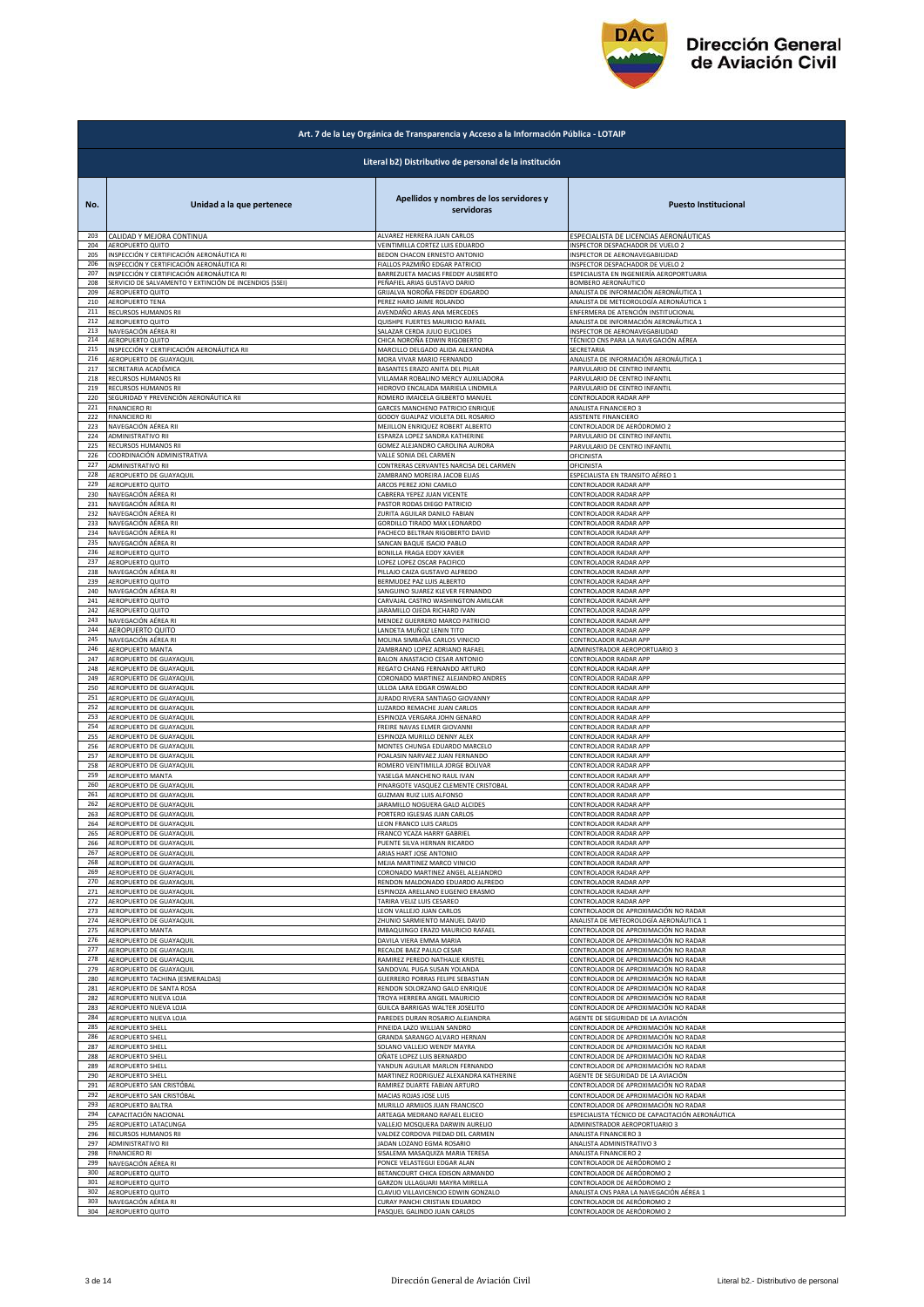

|            | Art. 7 de la Ley Orgánica de Transparencia y Acceso a la Información Pública - LOTAIP |                                                                         |                                                                |  |
|------------|---------------------------------------------------------------------------------------|-------------------------------------------------------------------------|----------------------------------------------------------------|--|
|            | Literal b2) Distributivo de personal de la institución                                |                                                                         |                                                                |  |
| No.        | Unidad a la que pertenece                                                             | Apellidos y nombres de los servidores y<br>servidoras                   | <b>Puesto Institucional</b>                                    |  |
| 305        | AEROPUERTO MANTA                                                                      | LLIVE TITUAÑA DANY SANTIAGO                                             | CONTROLADOR DE AERÓDROMO 2                                     |  |
| 306        | AEROPUERTO QUITO                                                                      | ALVAREZ LARA LILIANA PATRICIA                                           | CONTROLADOR DE AERÓDROMO 2                                     |  |
| 307        | AEROPUERTO DE GUAYAQUIL                                                               | POZO CORREA CARLOS DAVID                                                | CONTROLADOR DE AERÓDROMO 2                                     |  |
| 308        | AEROPUERTO DE GUAYAQUIL                                                               | PEREZ VERA FRANKLIN                                                     | <u>TÉCNICO CNS PARA LA NAVEGACIÓN AÉREA</u>                    |  |
| 309        | AEROPUERTO DE GUAYAQUIL                                                               | RODRIGUEZ VILLON WALTER REINALDO                                        | INSPECTOR DE AERÓDROMO                                         |  |
| 310        | AEROPUERTO QUITO                                                                      | RUIZ CRUZ JONATHAN FERNANDO                                             | CONTROLADOR DE AERÓDROMO 2                                     |  |
| 311        | NAVEGACIÓN AÉREA RI                                                                   | RECALDE VIVERO ALDO MARTIN                                              | CONTROLADOR DE AERÓDROMO 2                                     |  |
| 312        | AEROPUERTO QUITO                                                                      | YACHIMBA OBANDO ANGEL HERMEL                                            | CONTROLADOR DE AERÓDROMO 2                                     |  |
| 313        | AEROPUERTO QUITO                                                                      | HERRERA ZAPATA WALTER JERRY                                             | CONTROLADOR DE AERÓDROMO 2                                     |  |
| 314        | AEROPUERTO QUITO                                                                      | MARCHAN CHUMAÑA JEANNETH DE LOS ANGELES                                 | CONTROLADOR DE AERÓDROMO 2                                     |  |
| 315        | AEROPUERTO QUITO                                                                      | SALAZAR TAPIA EDISON PATRICIO                                           | CONTROLADOR DE AERÓDROMO 2                                     |  |
| 316        | AEROPUERTO QUITO                                                                      | ALDAS PINZON EVELYN LIZETH                                              | CONTROLADOR DE AERÓDROMO 2                                     |  |
| 317        | NAVEGACIÓN AÉREA RI                                                                   | CONTRERAS CORNEJO MARIA ALEXANDRA                                       | ESPECIALISTA CNS PARA LA NAVEGACIÓN AÉREA 1                    |  |
| 318        | NAVEGACIÓN AÉREA RI                                                                   | VALLEJO MOSQUERA RICARDO PATRICIO                                       | CONTROLADOR DE AERÓDROMO 2                                     |  |
| 319        | INSPECCIÓN Y CERTIFICACIÓN AERONÁUTICA RII                                            | GUZMAN KURE GIOVANNI JOSE                                               | MEDICO ESPECIALISTA DE ATENCIÓN INSTITUCIONAL                  |  |
| 320        | AEROPUERTO QUITO                                                                      | HERRERA BASTIDAS ANDRES FERNANDO                                        | CONTROLADOR DE AERÓDROMO 2                                     |  |
| 321        | AEROPUERTO SHELL                                                                      | TAMAYO ESCOBAR MILTON FERNANDO                                          | CONTROLADOR DE AERÓDROMO 2                                     |  |
| 322        | AEROPUERTO LATACUNGA                                                                  | DEFAZ MAFLA GUIDO BOLIVAR                                               | CONTROLADOR DE AERÓDROMO 2                                     |  |
| 323        | AEROPUERTO MANTA                                                                      | GAVILANES CARREÑO WILSON FABRICIO<br>LEON JATIVA MONICA CECILIA         | CONTROLADOR DE AERÓDROMO 2                                     |  |
| 324        | AEROPUERTO MANTA                                                                      | JACOME AGUILAR TELMO FABRICIO                                           | CONTROLADOR DE AERÓDROMO 2                                     |  |
| 325        | AEROPUERTO QUITO                                                                      |                                                                         | CONTROLADOR DE AERÓDROMO 2                                     |  |
| 326        | AEROPUERTO MANTA                                                                      | VERA GARCIA JOSE JULIAN                                                 | CONTROLADOR DE AERÓDROMO 2                                     |  |
| 327        | AEROPUERTO MANTA                                                                      | MARIÑO SALAN DAVID JONATHAN                                             | CONTROLADOR DE AERÓDROMO 2                                     |  |
| 328        | AEROPUERTO DE GUAYAQUIL                                                               | MONTALVO PINARGOTE HOLGER VIVIE                                         | CONTROLADOR DE AERÓDROMO 2                                     |  |
| 329        | AEROPUERTO DE SANTA ROSA                                                              | RENDON SANCHEZ RAUL RODRIGO                                             | CONTROLADOR DE APROXIMACIÓN NO RADAR                           |  |
| 330        | AEROPUERTO DE GUAYAQUIL                                                               | BONILLA GALINDO RAMIRO DAVID                                            | CONTROLADOR DE AERÓDROMO 2                                     |  |
| 331        | INSPECCIÓN Y CERTIFICACIÓN AERONÁUTICA RII                                            | ORTEGA CAICEDO CHARLES AMADO                                            | MEDICO ESPECIALISTA DE ATENCIÓN INSTITUCIONAL                  |  |
| 332        | AEROPUERTO DE GUAYAQUIL                                                               | PUENTE SILVA JAIME GUSTAVO                                              | CONTROLADOR DE AERÓDROMO 2                                     |  |
| 333        | AEROPUERTO DE GUAYAQUIL                                                               | QUIÑONEZ MONTAÑO MELGAR EDISON                                          | CONTROLADOR DE AERÓDROMO 2                                     |  |
| 334        | AEROPUERTO DE GUAYAQUIL                                                               | LOPEZ VERA INGRID PAOLA                                                 | CONTROLADOR DE AERÓDROMO 2                                     |  |
| 335        | AEROPUERTO DE GUAYAQUIL                                                               | ORTEGA CRUZ DANIEL ANDRES                                               | CONTROLADOR DE AERÓDROMO 2                                     |  |
| 336        | AEROPUERTO DE GUAYAQUIL                                                               | IDROVO BAQUERIZO JOHN LUIS ENRIQUE                                      | MEDICO ESPECIALISTA DE ATENCIÓN INSTITUCIONAL                  |  |
| 337        | NAVEGACIÓN AÉREA RII                                                                  | TAPIA INSUASTI ANGEL FERNANDO                                           | CONTROLADOR DE AERÓDROMO 2                                     |  |
| 338        | NAVEGACIÓN AÉREA RII                                                                  | NEIRA ALEJANDRO JOHNNY WINSTON                                          | CONTROLADOR DE AERÓDROMO 2                                     |  |
| 339        | AEROPUERTO DE GUAYAQUIL                                                               | MENDEZ ARIAS KARLA MIRELLA                                              | CONTROLADOR DE AERÓDROMO 2                                     |  |
| 340        | AEROPUERTO DE GUAYAQUII                                                               | SANTANA HUNGRIA ANGELICA GABRIELA                                       | CONTROLADOR DE AERÓDROMO 2                                     |  |
| 341        | AEROPUERTO DE GUAYAQUIL                                                               | TORAL LUA ARELIS VICTORIA                                               | CONTROLADOR DE AERÓDROMO 2                                     |  |
| 342        | AEROPUERTO DE GUAYAQUIL                                                               | SAMANIEGO DELGADO VICTOR ISRAEL                                         | CONTROLADOR DE AERÓDROMO 2                                     |  |
| 343        | AEROPUERTO DE GUAYAQUIL                                                               | CEVALLOS LOPEZ HERNAN XAVIER                                            | CONTROLADOR DE AERÓDROMO 2                                     |  |
| 344        | INSPECCIÓN Y CERTIFICACIÓN AERONÁUTICA RII                                            | PATIÑO LOPEZ EDUARDO ARTURO                                             | MEDICO ESPECIALISTA DE ATENCIÓN INSTITUCIONAL                  |  |
| 345        | INSPECCIÓN Y CERTIFICACIÓN AERONÁUTICA RII                                            | NAVARRETE CARPIO FAUSTO WASHINGTON                                      | MEDICO ESPECIALISTA DE ATENCIÓN INSTITUCIONAL                  |  |
| 346        | AEROPUERTO DE GUAYAQUIL                                                               | AGUIRRE FREIRE JESSICA GABRIELA                                         | CONTROLADOR DE AERÓDROMO 2                                     |  |
| 347        | AEROPUERTO QUITO                                                                      | CRUZ DIAZ LEONARDO FERNANDO                                             | CONTROLADOR DE AERÓDROMO 2                                     |  |
| 348        | AEROPUERTO SHELL                                                                      | LEON SORIA DIEGO ALEJANDRO                                              | CONTROLADOR DE AERÓDROMO 2                                     |  |
| 349<br>350 | <b>FINANCIERO RI</b>                                                                  | PAREDES ROSERO ADELA DEL CARMEN                                         | ANALISTA FINANCIERO 2                                          |  |
| 351        | TECNOLOGÍAS DE LA INFORMACIÓN Y COMUNICACIÓN RI                                       | RODAS VALLADARES ROBERTO PATRICIO                                       | ANALISTA DE TECNOLOGÍAS DE LA INFORMACIÓN 2                    |  |
|            | AEROPUERTO QUITO                                                                      | CEVALLOS ARCOS FERNANDO ANIBAL                                          | INSPECTOR DE AERONAVEGABILIDAD                                 |  |
| 352        | COORDINACIÓN ADMINISTRATIVA                                                           | VILLACRES CARRILLO HUGO EDUARDO                                         | ANALISTA FINANCIERO 2                                          |  |
| 353        | INGENIERÍA AEROPORTUARIA RI                                                           | MAITA CASTILLO ORLANDO WILSON                                           | ANALISTA DE INGENIERÍA AEROPORTUARIA 2                         |  |
| 354<br>355 | INSPECCIÓN Y CERTIFICACIÓN AERONÁUTICA RII                                            | SANCHEZ CARTAGENA ROBERTO EDWIN<br>TORRES ORDOÑEZ MARLON ANTONIO        | INSPECTOR DE AERONAVEGABILIDAD                                 |  |
| 356        | AEROPUERTO DE MACARA<br>AEROPUERTO RIOBAMBA                                           | ALMACHE TUBON MARIO ENRIQUE                                             | ADMINISTRADOR AEROPORTUARIO 1<br>ADMINISTRADOR AEROPORTUARIO 1 |  |
| 357        | INSPECCIÓN Y CERTIFICACIÓN AERONÁUTICA RII                                            | PACHECO SANCHEZ NESTOR ALFREDO                                          | SICÓLOGO CLÍNICO DE ATENCIÓN INSTITUCIONAL                     |  |
| 358        | AEROPUERTO DE GUAYAQUIL                                                               | GUZMAN RUIZ FRANCISCO JAVIER                                            | SPECIALISTA EN INFORMACIÓN AERONÁUTICA 1                       |  |
| 359<br>360 | <b>FINANCIERO RII</b>                                                                 | MANTILLA COELLO PATRICIA GIOCONDA<br>ASTUDILLO ACOSTA LUCETTY ALEXANDRA | ANALISTA FINANCIERO 2                                          |  |
| 361        | RECURSOS HUMANOS RII<br>TECNOLOGÍAS DE LA INFORMACIÓN Y COMUNICACIÓN RII              | LOPEZ CHIQUITO MARIA CELIA                                              | PERIODISTA 2<br>ANALISTA DE TECNOLOGÍAS DE LA INFORMACIÓN 2    |  |
| 362        | <b>FINANCIERO RII</b>                                                                 | HERRERA CASTILLO WILSON SEBASTIAN                                       | ANALISTA FINANCIERO 2                                          |  |
| 363        | SEGURIDAD Y PREVENCIÓN AERONÁUTICA RII                                                | FLORES MONTENEGRO EDISON FERNANDO                                       | INSPECTOR EN SEGURIDAD DE VUELO                                |  |
| 364        | ADMINISTRATIVO FINANCIERO                                                             | MACIAS PILLIGUA EVELIN CYNTHIA                                          | ANALISTA FINANCIERO 2                                          |  |
| 365        | AEROPUERTO DE GUAYAQUIL                                                               | ORTIZ PALACIOS MARCO VINICIO                                            | ESPECIALISTA EN METEOROLOGÍA AERONÁUTICA 1                     |  |
| 366        | INSPECCIÓN Y CERTIFICACIÓN AERONÁUTICA RII                                            | CHAVES BALSECA PACO RAMIRO                                              | INSPECTOR OPERACIONES DE VUELO                                 |  |
| 367        | AEROPUERTO DE GUAYAQUIL                                                               | DEFAZ MAFLA EDISON GUILLERMO                                            | INSPECTOR DE AERONAVEGABILIDAD                                 |  |
| 368        | INSPECCIÓN Y CERTIFICACIÓN AERONÁUTICA RII                                            | RUALES NEIRA MARCO FRANCISCO                                            | INSPECTOR DE AERONAVEGABILIDAD                                 |  |
| 369        | SEGURIDAD Y PREVENCIÓN AERONÁUTICA RII                                                | BORJA ERAZO PAUL ALFONSO                                                | NSPECTOR EN SEGURIDAD DE VUELO                                 |  |
| 370        | INSPECCIÓN Y CERTIFICACIÓN AERONÁUTICA RII                                            | BAEZ ARMAS SEGUNDO NOLASCO                                              | INSPECTOR DE AERONAVEGABILIDAD                                 |  |
| 371        | AEROPUERTO QUITO                                                                      | CARVAJAL CAJAS EDUARDO EPSILON                                          | ANALISTA DE METEOROLOGÍA AERONÁUTICA 2                         |  |
| 372        | AEROPUERTO QUITO                                                                      | MARIÑO FIGUEROA MERY PIEDAD                                             | ESPECIALISTA AVSEC 1                                           |  |
| 373        | AEROPUERTO QUITO                                                                      | ANGUETA RAMIREZ JUAN CARLOS                                             | ANALISTA DE METEOROLOGÍA AERONÁUTICA 2                         |  |
| 374        | AEROPUERTO QUITO                                                                      | GUEVARA ZARATE BYRON EFRAIN                                             | ANALISTA DE METEOROLOGÍA AERONÁUTICA 2                         |  |
| 375        | NAVEGACIÓN AÉREA RI                                                                   | CASTRO BARBA DIEGO ANDRES                                               | ANALISTA SAR 1                                                 |  |
| 376        | NAVEGACIÓN AÉREA RI                                                                   | FLORES YUGSI JAIME VINICIO                                              | ANALISTA SAR 1                                                 |  |
| 377        | NAVEGACIÓN AÉREA RI                                                                   | CAZA TITUAÑA GONZALO ADONIS                                             | ANALISTA DE METEOROLOGÍA AERONÁUTICA 2                         |  |
| 378        | DIRECCIÓN ESCUELA TÉCNICA DE AVIACIÓN CIVIL                                           | GONZALEZ MOYA VINICIO GUILLERMO                                         | INSTRUCTOR TÉCNICO DE CAPACITACIÓN AERONÁUTICA                 |  |
| 379        | AEROPUERTO QUITO                                                                      | PAGUAY MEJIA JORGE RODRIGO                                              | ANALISTA DE METEOROLOGÍA AERONÁUTICA 2                         |  |
| 380        | AEROPUERTO QUITO                                                                      | LAGOS VARGAS EDISON                                                     | ANALISTA DE METEOROLOGÍA AERONÁUTICA 2                         |  |
| 381        | AEROPUERTO TACHINA (ESMERALDAS)                                                       | GAVELA MORA MARCOS ANTONIO                                              | ADMINISTRADOR AEROPORTUARIO 2                                  |  |
| 382        | NAVEGACIÓN AÉREA RI                                                                   | ENRIQUEZ SEGOVIA EDWIN HUMBERTO                                         | ANALISTA DE METEOROLOGÍA AERONÁUTICA 2                         |  |
| 383        | AEROPUERTO QUITO                                                                      | RUALES QUELAL ELVIS HUMBERTO                                            | ANALISTA DE INFORMACIÓN AERONÁUTICA 2                          |  |
| 384        | AEROPUERTO QUITO                                                                      | MONCAYO DIAZ FAUSTO BENIGNO                                             | INTENDENTE INSPECTOR PRINCIPAL PILOTO DE CONTROL               |  |
| 385        | AEROPUERTO QUITO                                                                      | DALGO LARREA JOSE LUIS                                                  | SUPERVISOR DE SEGURIDAD DE LA AVIACIÓN                         |  |
| 386        | CAPACITACIÓN INTERNACIONAL                                                            | ZAMBRANO CISNEROS LUIS ALEJANDRO                                        | INSTRUCTOR TÉCNICO DE CAPACITACIÓN AERONÁUTICA                 |  |
| 387        | NAVEGACIÓN AÉREA RI                                                                   | VINUEZA GUTIERREZ ALBERTO PATRICIO                                      | ANALISTA DE METEOROLOGÍA AERONÁUTICA 2                         |  |
| 388        | AEROPUERTO QUITO                                                                      | ENRIQUEZ RUIZ LUIS IVAN                                                 | ANALISTA DE METEOROLOGÍA AERONÁUTICA 2                         |  |
| 389        | AEROPUERTO QUITO                                                                      | TORRES BASTIDAS BYRON ORLANDO                                           | ESPECIALISTA EN OPERACIONES DE CERTIFICACIÓN                   |  |
| 390        | AEROPUERTO DE GUAYAQUII                                                               | GRIJALVA JOHNSON HECTOR FERNANDO                                        | NSPECTOR DE AERÓDROMO                                          |  |
| 391        | INGENIERÍA AEROPORTUARIA RII                                                          | DELGADO VITERI JOSE LUIS                                                | ESPECIALISTA EN INGENIERÍA AEROPORTUARIA                       |  |
| 392        | INSPECCIÓN Y CERTIFICACIÓN AERONÁUTICA RII                                            | LAINEZ ARAUZ SOFIA MIRELLA                                              | ODONTÓLOGO DE ATENCIÓN INSTITUCIONAL                           |  |
| 393        | AEROPUERTO DE GUAYAQUIL                                                               | VALENZUELA DOMINGUEZ FREDDY OSWALDO                                     | INSPECTOR DE AERÓDROMO                                         |  |
| 394        | AEROPUERTO DE GUAYAQUIL                                                               | SANTI REINOSO EDGAR RAMIRO                                              | INSPECTOR DE SEGURIDAD DE LA AVIACIÓN                          |  |
| 395        | AEROPUERTO DE GUAYAQUIL                                                               | SEVILLA CALDERON SANTIAGO MAURICIO                                      | ANALISTA DE METEOROLOGÍA AERONÁUTICA 2                         |  |
| 396        | AEROPUERTO DE GUAYAQUIL                                                               | TORRES MORAN KAREN JAZMIN                                               | ASISTENTE DE TRANSPORTE AÉREO                                  |  |
| 397        | INSPECCIÓN Y CERTIFICACIÓN AERONÁUTICA RII                                            | GONZALEZ MORALES CHARLES EMIGDIO                                        | INTENDENTE INSPECTOR PILOTO DE CONTROL                         |  |
| 398        | AEROPUERTO SALINAS                                                                    | RUGEL CORDOVA ARNOLDO DAVID                                             | ANALISTA CNS PARA LA NAVEGACIÓN AÉREA 2                        |  |
| 399        | NAVEGACIÓN AÉREA RI                                                                   | PAREDES RIVERA VICENTE CELIANO                                          | ANALISTA DE METEOROLOGÍA AERONÁUTICA 1                         |  |
| 400        | NAVEGACIÓN AÉREA RI                                                                   | VACA GUAICHA FRANKLIN EUCLIDES                                          | ANALISTA CNS PARA LA NAVEGACIÓN AÉREA 1                        |  |
| 401        | NAVEGACIÓN AÉREA RI                                                                   | RAMIREZ ALVARO JUAN ELIAS                                               | ANALISTA DE METEOROLOGÍA AERONÁUTICA 1                         |  |
| 402        | AEROPUERTO QUITO                                                                      | HIDALGO ORTIZ IVAN ALEXANDER                                            | ANALISTA DE METEOROLOGÍA AERONÁUTICA 1                         |  |
| 403        | NAVEGACIÓN AÉREA RI                                                                   | DE LA TORRE ESPINOSA ALIS YALILE                                        | ANALISTA CNS PARA LA NAVEGACIÓN AÉREA 1                        |  |
| 404        | AEROPUERTO QUITO                                                                      | SIMBAÑA CONDOR CESAR EFRAIN                                             | ANALISTA DE METEOROLOGÍA AERONÁUTICA 1                         |  |
| 405        | AEROPUERTO QUITO                                                                      | ORBE CARDENAS WILMER PATRICIO                                           | ANALISTA DE INFORMACIÓN AERONÁUTICA 1                          |  |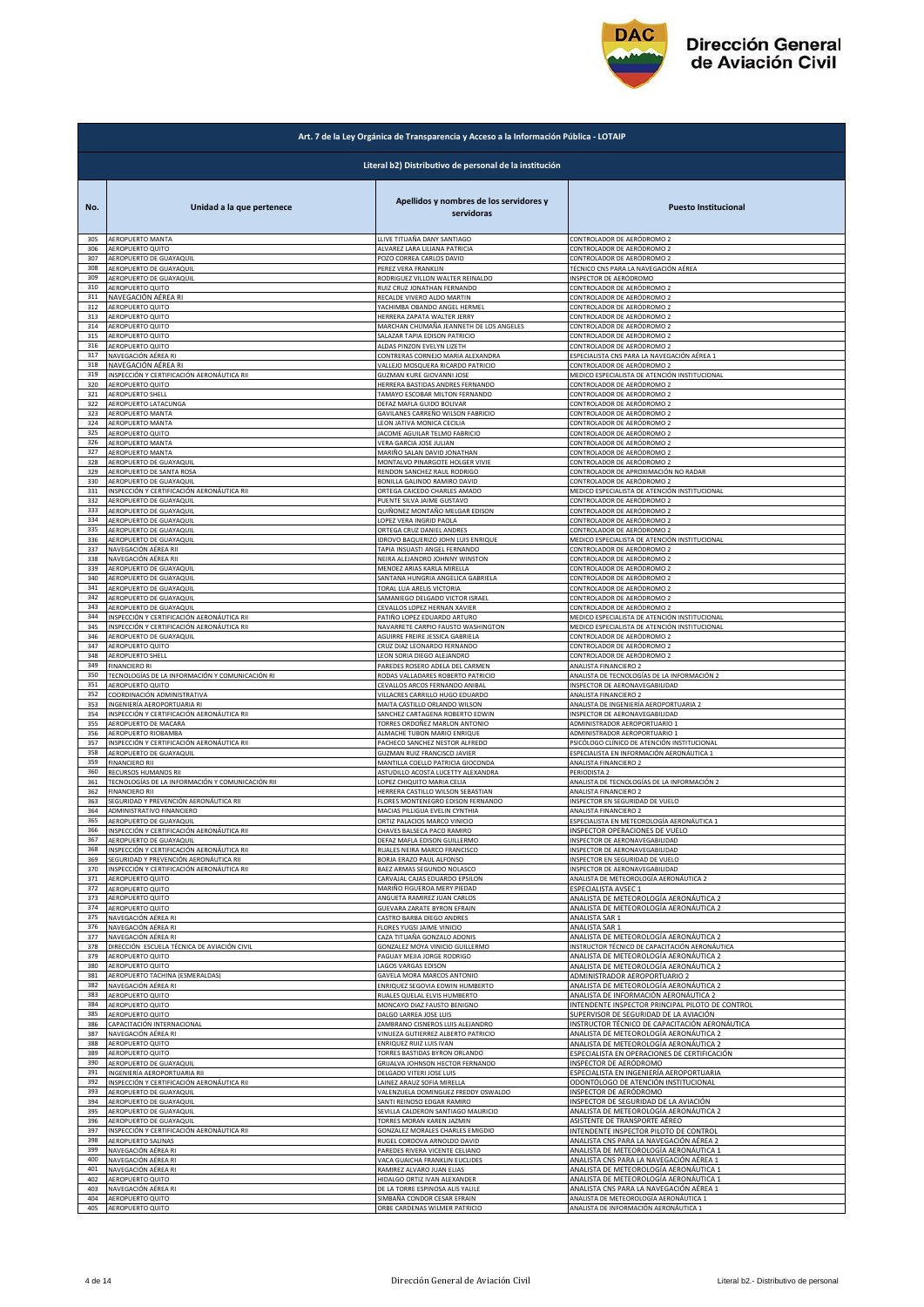

|            | Art. 7 de la Ley Orgánica de Transparencia y Acceso a la Información Pública - LOTAIP |                                                                    |                                                                                    |  |
|------------|---------------------------------------------------------------------------------------|--------------------------------------------------------------------|------------------------------------------------------------------------------------|--|
|            | Literal b2) Distributivo de personal de la institución                                |                                                                    |                                                                                    |  |
| No.        | Unidad a la que pertenece                                                             | Apellidos y nombres de los servidores y<br>servidoras              | <b>Puesto Institucional</b>                                                        |  |
| 406        | AEROPUERTO QUITO                                                                      | FLORES TAMAYO JORGE FERNANDO                                       | ANALISTA DE INFORMACIÓN AERONÁUTICA 1                                              |  |
| 407        | AEROPUERTO QUITO                                                                      | LLIVE TITUAÑA LORENA SOLEDAD                                       | ANALISTA DE INFORMACIÓN AERONÁUTICA 1                                              |  |
| 408        | AEROPUERTO DE GUAYAQUIL                                                               | HOLGUIN ROMERO ELVIS JUNIOR                                        | ANALISTA CNS PARA LA NAVEGACIÓN AÉREA 1                                            |  |
| 409        | NAVEGACIÓN AÉREA RI                                                                   | NICOLALDE CIFUENTES GONZALO EDUARDO                                | ANALISTA CNS PARA LA NAVEGACIÓN AÉREA 1                                            |  |
| 410        | AEROPUERTO DE GUAYAQUIL                                                               | LOAIZA BERMEO CRISTIAN FERNANDO                                    | CONTROLADOR DE AERÓDROMO 1                                                         |  |
| 411        | AEROPUERTO QUITO                                                                      | LARA GALLARDO DANIEL EDUARDO                                       | CONTROLADOR DE AERÓDROMO 1                                                         |  |
| 412        | NAVEGACIÓN AÉREA RI                                                                   | REVELO CEVALLOS MARCELO EDUARDO                                    | ANALISTA EN COMUNICACIONES AFS 1                                                   |  |
| 413        | AEROPUERTO QUITO                                                                      | CHAVEZ SIERRA MARCELO CLIMACO                                      | ANALISTA EN COMUNICACIONES AFS 1                                                   |  |
| 414        | NAVEGACIÓN AÉREA RI                                                                   | GUEVARA SUASNAVAS FREDDY HERNAN                                    | ANALISTA CNS PARA LA NAVEGACIÓN AÉREA 1                                            |  |
| 415        | CAPACITACIÓN NACIONAL<br>AEROPUERTO QUITO                                             | CLAVIJO MONTEROS MARCO FERNANDO<br>SANTACRUZ ANDRADE RUBEN MARCELO | ANALISTA CNS PARA LA NAVEGACIÓN AÉREA 1                                            |  |
| 416<br>417 | NAVEGACIÓN AÉREA RI                                                                   | TORRES MORALES ERNESTO ROLANDO                                     | ANALISTA CNS PARA LA NAVEGACIÓN AÉREA 1<br>ANALISTA EN COMUNICACIONES AFS 1        |  |
| 418        | INSPECCIÓN Y CERTIFICACIÓN AERONÁUTICA RI                                             | CEVALLOS RUBIO SANTIAGO PAUL                                       | ANALISTA EN COMUNICACIONES AFS 1                                                   |  |
| 419        | AEROPUERTO SAN CRISTÓBAL                                                              | ECHEVERRIA MARTINEZ WLADIMIR ABDON                                 | ANALISTA DE METEOROLOGÍA AERONÁUTICA 1                                             |  |
| 420        | AEROPUERTO TACHINA (ESMERALDAS)                                                       | GRANJA ANDAGOYA JONATHAN ROBERTO                                   | INSPECTOR DESPACHADOR DE VUELO 1                                                   |  |
| 421        | AEROPUERTO QUITO                                                                      | SALAZAR CANGO CARMEN ALEJANDRA                                     | ANALISTA DE INFORMACIÓN AERONÁUTICA 1                                              |  |
| 422        | AEROPUERTO CUENCA                                                                     | RODAS MANCHENO CESAR ALEJANDRO                                     | CONTROLADOR DE APROXIMACIÓN NO RADAR                                               |  |
| 423        | AEROPUERTO CUENCA                                                                     | LEON BERNAL MILTON AUGUSTO                                         | ANALISTA CNS PARA LA NAVEGACIÓN AÉREA 1                                            |  |
| 424        | NAVEGACIÓN AÉREA RI                                                                   | GALVEZ CHAMORRO CARLOS ALBERTO                                     | ANALISTA EN COMUNICACIONES AFS 1                                                   |  |
| 425        | NAVEGACIÓN AÉREA RI                                                                   | CARRERA RODRIGUEZ GALO EDISON                                      | ANALISTA DE METEOROLOGÍA AERONÁUTICA 1                                             |  |
| 426        | NAVEGACIÓN AÉREA RI                                                                   | PALLO DE LA CUEVA HERNAN MAURICIO                                  | ANALISTA DE METEOROLOGÍA AERONÁUTICA 1                                             |  |
| 427        | AEROPUERTO QUITO                                                                      | FREIRE ROSERO JUAN RAMIRO                                          | ANALISTA DE METEOROLOGÍA AERONÁUTICA 1                                             |  |
| 428        | AEROPUERTO QUITO                                                                      | ERAZO VINUEZA CARLOS CIVILINO                                      | ANALISTA DE METEOROLOGÍA AERONÁUTICA 1                                             |  |
| 429        | AEROPUERTO LATACUNGA                                                                  | JACHO CAYO WILMA PIEDAD                                            | ANALISTA DE INFORMACIÓN AERONÁUTICA 1                                              |  |
| 430        | NAVEGACIÓN AÉREA RI                                                                   | RUBIO HIDALGO JORGE VINICIO                                        | ANALISTA EN COMUNICACIONES AFS :                                                   |  |
| 431        | AEROPUERTO QUITO                                                                      | MORALES CALVOPIÑA SANDY FERNANDA                                   | ANALISTA DE INFORMACIÓN AERONÁUTICA 1                                              |  |
| 432        | NAVEGACIÓN AÉREA RI                                                                   | CIFUENTES PINTO ALBA CECILIA                                       | ANALISTA CNS PARA LA NAVEGACIÓN AÉREA 1                                            |  |
| 433        | AEROPUERTO LATACUNGA                                                                  | OLIVO SARABIA EDGAR LEONARDO                                       | ANALISTA CNS PARA LA NAVEGACIÓN AÉREA 1                                            |  |
| 434        | NAVEGACIÓN AÉREA RI                                                                   | YAZBEK SARMIENTO DARWIN MANOLO                                     | ANALISTA EN COMUNICACIONES AFS 1                                                   |  |
| 435        | NAVEGACIÓN AÉREA RI                                                                   | OCAÑA DAVALOS MILTON GIOVANNY                                      | ANALISTA EN COMUNICACIONES AFS 1                                                   |  |
| 436        | <b>GESTIÓN CNS</b>                                                                    | OCAÑA ESPIN GERARDO ALEJANDRO                                      | ANALISTA CNS PARA LA NAVEGACIÓN AÉREA 1                                            |  |
| 437        | NAVEGACIÓN AÉREA RI                                                                   | NIETO TOAPANTA NESTOR ROGELIO                                      | ANALISTA CNS PARA LA NAVEGACIÓN AÉREA 1                                            |  |
| 438        | AEROPUERTO QUITO                                                                      | MARTINEZ PULLES PIEDAD AIDA                                        | ANALISTA CNS PARA LA NAVEGACIÓN AÉREA 1                                            |  |
| 439        | AEROPUERTO LATACUNGA                                                                  | CULQUI PANCHI SIMON EDUARDO                                        | ANALISTA CNS PARA LA NAVEGACIÓN AÉREA 1                                            |  |
| 440        | NAVEGACIÓN AÉREA RI                                                                   | JARAMILLO BONE XAVIER GUSTAVO                                      | ANALISTA DE INFORMACIÓN AERONÁUTICA 1                                              |  |
| 441        | AEROPUERTO QUITO                                                                      | BAZANTES CHICO DANILO EDUARDO                                      | ANALISTA DE INFORMACIÓN AERONÁUTICA 1                                              |  |
| 442        | AEROPUERTO CUENCA                                                                     | CARRILLO CRESPO LORENA MARIUXI                                     | CONTROLADOR DE AERÓDROMO :                                                         |  |
| 443        | NAVEGACIÓN AÉREA RI                                                                   | PIEDRA RAMIREZ EDWIN MAURICIO                                      |                                                                                    |  |
| 444        | AEROPUERTO QUITO                                                                      | FLORES LLANOS ZOILA ELOIZA                                         | ANALISTA CNS PARA LA NAVEGACIÓN AÉREA 1<br>ANALISTA CNS PARA LA NAVEGACIÓN AÉREA 1 |  |
| 445        | AEROPUERTO QUITO                                                                      | SAENZ REVELO ANGELA BELEN                                          | ANALISTA DE INFORMACIÓN AERONÁUTICA 1                                              |  |
| 446        | AEROPUERTO QUITO                                                                      | TOAPANTA BANDA BAYRON ALEXANDER                                    | ANALISTA CNS PARA LA NAVEGACIÓN AÉREA 1                                            |  |
| 447        | AEROPUERTO QUITO                                                                      | PACHECO GONZALEZ ANDRES ENRIQUE                                    | ANALISTA CNS PARA LA NAVEGACIÓN AÉREA 1                                            |  |
| 448        | AEROPUERTO QUITO                                                                      | HERRERA FERNANDEZ JORGE PATRICIO                                   | <b>SPECIALISTA AVSEC 2</b>                                                         |  |
| 449        | GESTIÓN OPERATIVA EMPRESARIAL                                                         | MEJIA PEÑAHERRERA EDGAR ROBERTO                                    | SUPERVISOR DE OPERACIONES DE COMBUSTIBLE DE AVIACIÓN                               |  |
| 450        | INSPECCIÓN Y CERTIFICACIÓN AERONÁUTICA RI                                             | VALLE TORO MONICA MARLENE                                          | LABORATORISTA DE ATENCIÓN INSTITUCIONAL                                            |  |
| 451        | AEROPUERTO QUITO                                                                      | HERRERA ZAPATA OLGER MARCELO                                       | ANALISTA DE INFORMACIÓN AERONÁUTICA 1                                              |  |
| 452        | AEROPUERTO QUITO                                                                      | SANTAMARIA CASTILLO MARIA BELEN                                    | ANALISTA CNS PARA LA NAVEGACIÓN AÉREA 1                                            |  |
| 453        | NAVEGACIÓN AÉREA RI                                                                   | YEPEZ SOTO VICTOR HUGO                                             | ANALISTA CNS PARA LA NAVEGACIÓN AÉREA 1                                            |  |
| 454        | AEROPUERTO QUITO                                                                      | GANCHALA OBANDO BYRON ARTURO                                       | INSPECTOR DE TRANSPORTE AÉREO                                                      |  |
| 455        | NAVEGACIÓN AÉREA RI                                                                   | DAVALOS ALBUJA WINSOR JUNIOR                                       | ANALISTA EN COMUNICACIONES AFS 1                                                   |  |
| 456        | NAVEGACIÓN AÉREA RI                                                                   | PAZOS DUQUE LOTARIO ERNESTO                                        | ANALISTA EN COMUNICACIONES AFS 1                                                   |  |
| 457        | NAVEGACIÓN AÉREA RI                                                                   | MORALES RIVAS GERARDO GABRIEL                                      | ANALISTA CNS PARA LA NAVEGACIÓN AÉREA 1                                            |  |
| 458        | NAVEGACIÓN AÉREA RI                                                                   | PAEZ CHANGOTASIG MARTHA ISABEL                                     | ANALISTA CNS PARA LA NAVEGACIÓN AÉREA 1                                            |  |
| 459        | AEROPUERTO QUITO                                                                      | SUAREZ JARAMILLO HECTOR FERNANDO                                   | ANALISTA DE INFORMACIÓN AERONÁUTICA 1                                              |  |
| 460        | NAVEGACIÓN AÉREA RI                                                                   | GALLARDO GALLARDO LAURO FRANCISCO                                  | ANALISTA CNS PARA LA NAVEGACIÓN AÉREA 1                                            |  |
| 461        | AEROPUERTO COCA                                                                       | BAEZ SANTIANA DIEGO FERNANDO                                       | CONTROLADOR DE AERÓDROMO 1                                                         |  |
| 462        | AEROPUERTO SAN CRISTÓBAL                                                              | ZAMBRANO LOPEZ VICTOR LUIS ANIBAL                                  | ANALISTA DE METEOROLOGÍA AERONÁUTICA 1                                             |  |
| 463        | AEROPUERTO LA TOMA (LOJA)                                                             | JARAMILLO VALAREZO GILVER EUCLIDES                                 | CONTROLADOR DE AERÓDROMO 1                                                         |  |
| 464        | AEROPUERTO LA TOMA (LOJA)                                                             | ALTAMIRANO ACURIO RAUL MAURICIO                                    | CONTROLADOR DE AERÓDROMO 1                                                         |  |
| 465        | NAVEGACIÓN AÉREA RI                                                                   | CHACHA NORIEGA HECTOR FELIPE                                       | ANALISTA DE METEOROLOGÍA AERONÁUTICA 1                                             |  |
| 466        | AEROPUERTO LA TOMA (LOJA)                                                             | RIVAS MORA TERESA DE JESUS                                         | ANALISTA DE METEOROLOGÍA AERONÁUTICA 1                                             |  |
| 467        | AEROPUERTO LA TOMA (LOJA)                                                             | ROMERO IBARRA SANTIAGO VINICIO                                     | ANALISTA CNS PARA LA NAVEGACIÓN AÉREA 1                                            |  |
| 468        | AEROPUERTO LA TOMA (LOJA)                                                             | CORREA GUAMAN JUAN OSWALDO                                         | INSPECTOR DESPACHADOR DE VUELO 2                                                   |  |
| 469        | AEROPUERTO LA TOMA (LOJA)                                                             | VERDESOTO LEMA MARCO ANTONIO                                       | ANALISTA DE METEOROLOGÍA AERONÁUTICA 1                                             |  |
| 470        | AEROPUERTO LA TOMA (LOJA)                                                             | ROMERO IBARRA DELFOS REMIGIO                                       | INSPECTOR DESPACHADOR DE VUELO 2                                                   |  |
| 471        | AEROPUERTO DE GUAYAQUIL                                                               | LOYOLA ALAMA SILVIA ALEXANDRA                                      | CONTROLADOR DE AERÓDROMO 1                                                         |  |
| 472        | AEROPUERTO DE GUAYAQUIL                                                               | RIVADENEIRA LAGOS NATHALY HAYMETH                                  | SECRETARIA                                                                         |  |
| 473        | AEROPUERTO DE GUAYAQUIL                                                               | MOROCHO TINOCO JHONNY FRANCISCO                                    | TÉCNICO CNS PARA LA NAVEGACIÓN AÉREA                                               |  |
| 474        | AEROPUERTO CUENCA                                                                     | CAMPOVERDE PATIÑO JUAN CARLOS                                      | CONTROLADOR DE AERÓDROMO 1                                                         |  |
| 475        | AEROPUERTO CUENCA                                                                     | NIVICELA PULLA MAYRA PATRICIA                                      | INSPECTOR DE AERÓDROMO                                                             |  |
| 476        | AEROPUERTO RIOBAMBA                                                                   | CISNEROS INCA LILIANA PATRICIA                                     | ANALISTA DE METEOROLOGÍA AERONÁUTICA 1                                             |  |
| 477        | AEROPUERTO DE GUAYAQUIL                                                               | MEJIA ZAMBRANO JEAN PAUL                                           | CONTROLADOR DE AERÓDROMO 1                                                         |  |
| 478        | AEROPUERTO LATACUNGA                                                                  | ULLOA LARA LUIS RODRIGO                                            | ANALISTA DE METEOROLOGÍA AERONÁUTICA 1                                             |  |
| 479        | AEROPUERTO LATACUNGA                                                                  | VARGAS PAZMIÑO JOSE ABELARDO                                       | ANALISTA DE METEOROLOGÍA AERONÁUTICA 1                                             |  |
| 480        | AEROPUERTO LATACUNGA                                                                  | TOBAR BERRAZUETA PAULINA FRANCISCA                                 | ANALISTA DE INFORMACIÓN AERONÁUTICA 1                                              |  |
| 481        | AEROPUERTO QUITO                                                                      | QUISHPE OÑA CARLOS ALBERTO                                         | ANALISTA DE INFORMACIÓN AERONÁUTICA 1                                              |  |
| 482        | AEROPUERTO LATACUNGA                                                                  | PASOCHOA NUÑEZ TEOFILO EDUARDO                                     | ANALISTA DE INFORMACIÓN AERONÁUTICA 1                                              |  |
| 483        | AEROPUERTO LATACUNGA                                                                  | JIMENEZ GARCIA BYRON RODRIGO                                       | CONTROLADOR DE AERÓDROMO 2                                                         |  |
| 484        | AEROPUERTO LATACUNGA                                                                  | MARTINEZ SEGOVIA MYRIAM ELENA                                      | MALISTA DE INFORMACIÓN AERONÁUTICA 1                                               |  |
| 485        | AEROPUERTO LATACUNGA                                                                  | PAREDES CASTILLO CONSUELO DEL PILAR                                | ANALISTA FINANCIERO 1                                                              |  |
| 486        | AEROPUERTO LATACUNGA                                                                  | MARTINEZ SEGOVIA ALBA JEANETTE                                     | NSPECTOR DESPACHADOR DE VUELO 2                                                    |  |
| 487        | AEROPUERTO LATACUNGA                                                                  | CUNALATA CORDOVA CARLOS DAVID                                      | NSPECTOR DESPACHADOR DE VUELO 2                                                    |  |
| 488        | AEROPUERTO SHELL                                                                      | VILLACIS GUERRON LENIN ANIBAL                                      | ANALISTA DE INFORMACIÓN AERONÁUTICA 1                                              |  |
| 489        | AEROPUERTO LATACUNGA                                                                  | BUENAÑO GONZALEZ GLORIA IRENE                                      | ANALISTA DE INFORMACIÓN AERONÁUTICA 1                                              |  |
| 490        | AEROPUERTO SHELL                                                                      | RIOS TORO MARIA GABRIELA                                           | <b>NSPECTOR DESPACHADOR DE VUELO 2</b>                                             |  |
| 491        | AEROPUERTO LATACUNGA                                                                  | MIRANDA GUEVARA RICHARD PAUL                                       | ANALISTA CNS PARA LA NAVEGACIÓN AÉREA 1                                            |  |
| 492        | GESTIÓN OPERATIVA EMPRESARIAL                                                         | FLORES SARZOSA EDWIN REMBERTO                                      | OPERADOR DE DESPACHO DE COMBUSTIBLES                                               |  |
| 493        | GESTIÓN OPERATIVA EMPRESARIAI                                                         | ANDRADE GAVINO JONATHAN JAVIER                                     | SUPERVISOR DE OPERACIONES DE COMBUSTIBLE DE AVIACIÓN                               |  |
| 494        | GESTIÓN OPERATIVA EMPRESARIAL                                                         | VELASCO VELA BYRON ANIBAL                                          | COORDINADOR DE OPERACIONES DE EMPRESAS DGAC                                        |  |
| 495        | AEROPUERTO TULCÁN                                                                     | ROSERO VILLARREAL JEFFERSON OMAR                                   | ANALISTA DE METEOROLOGÍA AERONÁUTICA 1                                             |  |
| 496        | AEROPUERTO TULCÁN                                                                     | VILLARREAL MEDINA SEGUNDO MANUEL                                   | NSPECTOR DESPACHADOR DE VUELO 2                                                    |  |
| 497        | AEROPUERTO TULCÁN                                                                     | FIERRO MONTENEGRO JULIO EDIBERTO                                   | ANALISTA DE METEOROLOGÍA AERONÁUTICA 1                                             |  |
| 498        | AEROPUERTO TULCÁN                                                                     | BOLAÑOS JACOME SIXTO BAYARDO                                       | CONTROLADOR DE AERÓDROMO 1                                                         |  |
| 499        | AEROPUERTO CUENCA                                                                     | CARRANCO PIEDRA JAIME VICENTE                                      | ANALISTA CNS PARA LA NAVEGACIÓN AÉREA 1                                            |  |
| 500        | AEROPUERTO CUENCA                                                                     | ENCALADA BRAVO PABLO DAVID                                         | ANALISTA CNS PARA LA NAVEGACIÓN AÉREA 1                                            |  |
| 501        | AEROPUERTO CUENCA                                                                     | MENDEZ GOMEZ ANA ELIZABETH                                         | CONTROLADOR DE AERÓDROMO 1                                                         |  |
| 502        | AEROPUERTO MANTA                                                                      | INTRIAGO ALCIVAR JORGE LUIS                                        | CONTROLADOR DE AERÓDROMO 1                                                         |  |
| 503        | AEROPUERTO MANTA                                                                      | ZAPATA PARRAGA MARIANO DARIO                                       | CONTROLADOR DE AERÓDROMO 1                                                         |  |
| 504        | AEROPUERTO MANTA                                                                      | ZAMBRANO PARRALES JOHANNA LISSETTE                                 | CONTROLADOR DE AERÓDROMO 2                                                         |  |
| 505        | AEROPUERTO MANTA                                                                      | LASCANO CALDERON KARINA ISABEL<br>OCAMPO INTRIAGO JOSE OLIVER      | ANALISTA DE INFORMACIÓN AERONÁUTICA 1                                              |  |
| 506        | AEROPUERTO MANTA                                                                      |                                                                    | ANALISTA DE METEOROLOGÍA AERONÁUTICA 1                                             |  |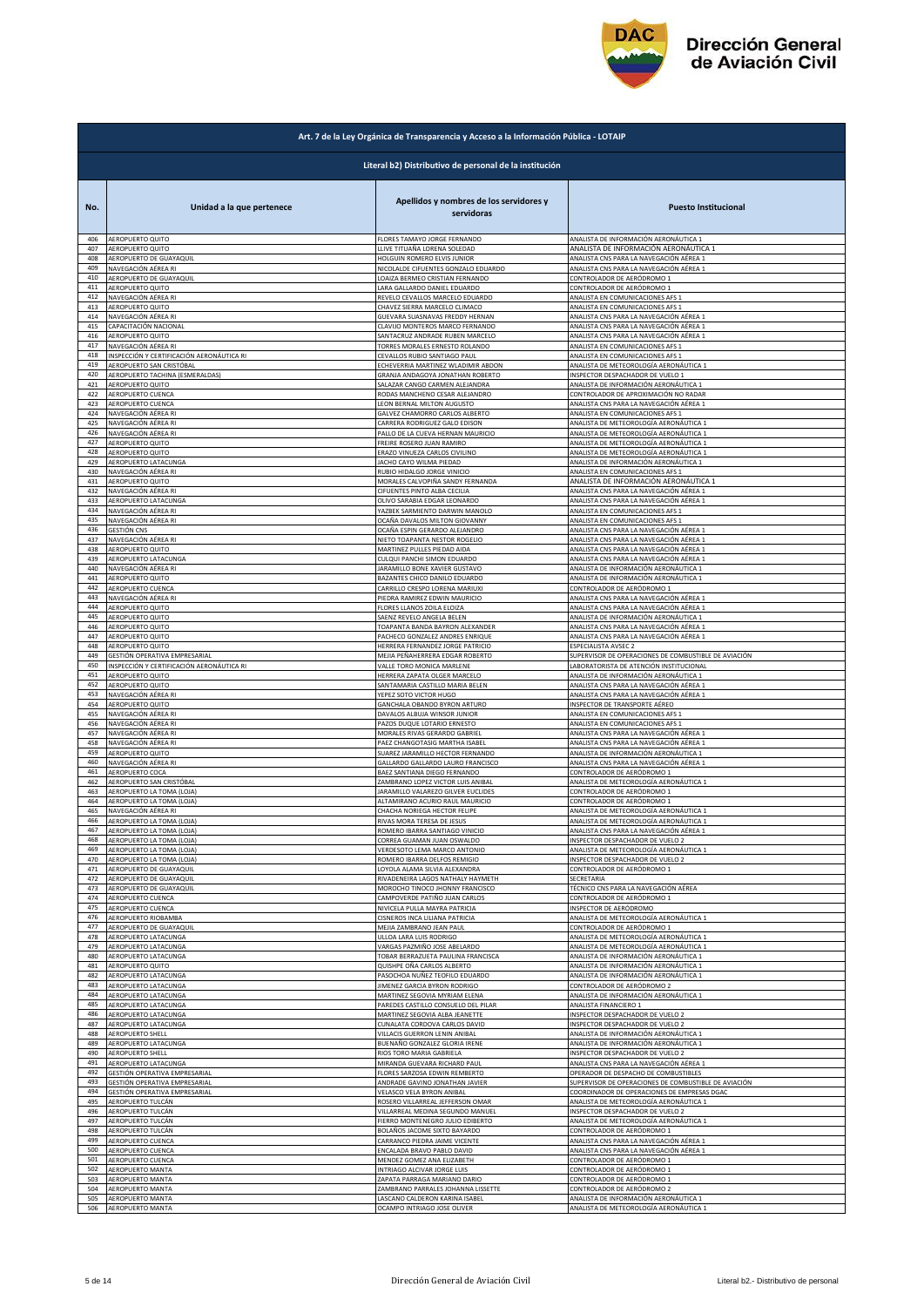

|            | Art. 7 de la Ley Orgánica de Transparencia y Acceso a la Información Pública - LOTAIP |                                                                |                                                                                  |  |
|------------|---------------------------------------------------------------------------------------|----------------------------------------------------------------|----------------------------------------------------------------------------------|--|
|            | Literal b2) Distributivo de personal de la institución                                |                                                                |                                                                                  |  |
| No.        | Unidad a la que pertenece                                                             | Apellidos y nombres de los servidores y<br>servidoras          | <b>Puesto Institucional</b>                                                      |  |
| 507        | AEROPUERTO MANTA                                                                      | BRITO DILLON EDUARDO VINICIO                                   | ANALISTA DE METEOROLOGÍA AERONÁUTICA 1                                           |  |
| 508        | AEROPUERTO MANTA                                                                      | ORTEGA ZAMBRANO LUIS LEONARDO                                  | ANALISTA DE METEOROLOGÍA AERONÁUTICA 1                                           |  |
| 509<br>510 | AEROPUERTO MANTA                                                                      | ALMEIDA ALBUJA WILSON GERARDO                                  | ANALISTA DE METEOROLOGÍA AERONÁUTICA 1                                           |  |
| 511        | AEROPUERTO CUENCA                                                                     | ORDOÑEZ SANCHEZ CARLOS ALBERTO                                 | CONTROLADOR DE AERÓDROMO 1                                                       |  |
|            | AEROPUERTO MANTA                                                                      | ZAPATA MENESES FRANKLIN GEOVANNY                               | ANALISTA DE METEOROLOGÍA AERONÁUTICA 1                                           |  |
| 512        | AEROPUERTO MANTA                                                                      | LOPEZ MUÑOZ DAVID FABRICIO                                     | CONTROLADOR DE AERÓDROMO 1                                                       |  |
| 513        | AEROPUERTO MANTA                                                                      | PAZOS HEREDIA JAVIER DARIO                                     | INSPECTOR DESPACHADOR DE VUELO 2                                                 |  |
| 514        | AEROPUERTO MANTA                                                                      | BONILLA SUAREZ JORGE JAVIER                                    | ANALISTA DE METEOROLOGÍA AERONÁUTICA 1                                           |  |
| 515        | AEROPUERTO MANTA                                                                      | CHANCAY PACHECO ROBERTH ANTONIO                                | ANALISTA DE INFORMACIÓN AERONÁUTICA 1                                            |  |
| 516        | AEROPUERTO MANTA                                                                      | CAIZA GUACHAMIN LUIS RIGOBERTO                                 | ANALISTA DE INFORMACIÓN AERONÁUTICA 1                                            |  |
| 517        | AEROPUERTO MANTA                                                                      | ALMEIDA ALBUJA BYRON GUSTAVO                                   | ANALISTA CNS PARA LA NAVEGACIÓN AÉREA 1                                          |  |
| 518        | AEROPUERTO MANTA                                                                      | MOLINA CAICEDO FRANCISCO JAVIER                                | CONTROLADOR DE AERÓDROMO 1                                                       |  |
| 519        | AEROPUERTO MANTA                                                                      | GUZMAN FREIRE STALIN BLADIMIR                                  | NSPECTOR DESPACHADOR DE VUELO 2                                                  |  |
| 520        | AEROPUERTO DE GUAYAQUIL                                                               | MAZON MARTILLO MARIO FERNANDO                                  | ANALISTA DE INFORMACIÓN AERONÁUTICA 1                                            |  |
| 521        | INSPECCIÓN Y CERTIFICACIÓN AERONÁUTICA RII                                            | ESPARZA ESTEVEZ EDWIN LENIN                                    | INSPECTOR OPERACIONES DE VUELO                                                   |  |
| 522        | INSPECCIÓN Y CERTIFICACIÓN AERONÁUTICA RII                                            | MERA PEÑA MAYLIN DEL PILAR                                     | INSPECTOR DESPACHADOR DE VUELO 2                                                 |  |
| 523        | <b>FINANCIERO RII</b>                                                                 | PAUCAR RAMOS VENTURA TRINIDAD                                  | ANALISTA FINANCIERO 1                                                            |  |
| 524        | AEROPUERTO DE GUAYAQUIL                                                               | LADD MORANTE EDUARDO ALFREDO                                   | ANALISTA DE INFORMACIÓN AERONÁUTICA 1                                            |  |
| 525        | INSPECCIÓN Y CERTIFICACIÓN AERONÁUTICA RII                                            | CAICEDO JIMENEZ CRISTIAN MAURICIO                              | INSPECTOR DESPACHADOR DE VUELO 2                                                 |  |
| 526        | INSPECCIÓN Y CERTIFICACIÓN AERONÁUTICA RII                                            | CASTRO ESPINOZA GINA GLENDA                                    | FISIOTERAPISTA DE ATENCIÓN INSTITUCIONAL                                         |  |
| 527        | AEROPUERTO DE GUAYAQUIL                                                               | POLIT CHACON FERNANDO GUILLERMO                                | ANALISTA DE INFORMACIÓN AERONÁUTICA 1                                            |  |
| 528        | AEROPUERTO DE GUAYAQUIL                                                               | QUINDE MUÑOZ WASHINGTON WILFRIDO                               | ANALISTA CNS PARA LA NAVEGACIÓN AÉREA 1                                          |  |
| 529        | AEROPUERTO DE GUAYAQUIL                                                               | GAVILANEZ SECAIRA JAVIER ENRIQUE                               | ANALISTA CNS PARA LA NAVEGACIÓN AÉREA 1                                          |  |
| 530        | AEROPUERTO DE GUAYAQUIL                                                               | TAPIA YAGUAL NANCY KARINA                                      | ANALISTA CNS PARA LA NAVEGACIÓN AÉREA 1                                          |  |
| 531        | AEROPUERTO DE GUAYAQUIL                                                               | ULLOA PEREZ SEGUNDO NEPTALI                                    | ANALISTA EN COMUNICACIONES AFS 1                                                 |  |
| 532        | INSPECCIÓN Y CERTIFICACIÓN AERONÁUTICA RII                                            | SOTO VERA LAURA PATRICIA                                       | INSPECTOR DESPACHADOR DE VUELO 2                                                 |  |
| 533        | AEROPUERTO DE GUAYAQUIL                                                               | ESPINOZA ROSADO MARIA DE FATIMA                                | ANALISTA CNS PARA LA NAVEGACIÓN AÉREA 1                                          |  |
| 534        | AEROPUERTO DE GUAYAQUII                                                               | CASTILLO DEL PEZO EFREN ANTONIO                                | ANALISTA CNS PARA LA NAVEGACIÓN AÉREA 1                                          |  |
| 535        | AEROPUERTO DE GUAYAQUII                                                               | CALLE FLORES KATHERINE MICHELLE                                | CONTROLADOR DE AERÓDROMO 1                                                       |  |
| 536        | GESTIÓN OPERATIVA EMPRESARIAL                                                         | DAVALOS BERNIS FREDDY RENATO                                   | SUPERVISOR DE OPERACIONES DE COMBUSTIBLE DE AVIACIÓN                             |  |
| 537        | <b>FINANCIERO RII</b>                                                                 | ZAVALA PEÑA NORMA PATRICIA                                     | ANALISTA FINANCIERO 1                                                            |  |
| 538        | AEROPUERTO DE GUAYAQUI<br>AEROPUERTO DE GUAYAQUIL                                     | TEJENA CASTILLO OSCAR OSWALDO                                  | ANALISTA CNS PARA LA NAVEGACIÓN AÉREA 1                                          |  |
| 539        | AEROPUERTO DE GUAYAQUII                                                               | BERMEO MINCHALA EDGAR PATRICIO                                 | ANALISTA CNS PARA LA NAVEGACIÓN AÉREA 1                                          |  |
| 540        |                                                                                       | UVIDIA ANDRADE VERONICA ROSARIO                                | ANALISTA CNS PARA LA NAVEGACIÓN AÉREA 1                                          |  |
| 541        | AEROPUERTO DE GUAYAQUIL                                                               | RAMOS LEON JHON ISMAEL                                         | ANALISTA DE INFORMACIÓN AERONÁUTICA 1                                            |  |
| 542        | AEROPUERTO DE GUAYAQUIL                                                               | ROMAN BARRAGAN GABRIELA VERONICA                               | ANALISTA DE METEOROLOGÍA AERONÁUTICA 1                                           |  |
| 543        | AEROPUERTO DE GUAYAQUIL                                                               | SOLORZANO ROMERO DIEGO MAURICIO                                | ANALISTA DE METEOROLOGÍA AERONÁUTICA 2                                           |  |
| 544        | AEROPUERTO DE GUAYAQUIL                                                               | POZO TATES FRANKLIN RODRIGO                                    | ANALISTA DE INFORMACIÓN AERONÁUTICA 1                                            |  |
| 545        | AEROPUERTO DE GUAYAQUIL                                                               | CASTILLO RIVERA JULIANA MAGALY                                 | ANALISTA DE METEOROLOGÍA AERONÁUTICA 1                                           |  |
| 546        | AEROPUERTO DE GUAYAQUIL                                                               | LOZA GAVILANES IVAN ANDRES                                     | CONTROLADOR DE AERÓDROMO 1                                                       |  |
| 547        | AEROPUERTO DE GUAYAQUIL                                                               | PUENTE SILVA JHON ANTONIO                                      | ANALISTA DE INFORMACIÓN AERONÁUTICA 1                                            |  |
| 548        | AEROPUERTO DE GUAYAQUIL                                                               | MORAN SUAREZ JORGE ORLANDO                                     | ANALISTA DE INFORMACIÓN AERONÁUTICA 1                                            |  |
| 549        | AEROPUERTO DE GUAYAQUIL                                                               | VELASTEGUI ALVARADO MARIA ALEXANDRA                            | CONTROLADOR DE AERÓDROMO 1                                                       |  |
| 550<br>551 | AEROPUERTO DE GUAYAQUIL                                                               | BARCHI RODRIGUEZ ALVARO RODRIGO                                | CONTROLADOR DE AERÓDROMO 1                                                       |  |
| 552        | AEROPUERTO DE GUAYAQUIL                                                               | MOSQUERA MORQUECHO PATRICIO ARTURO                             | ANALISTA CNS PARA LA NAVEGACIÓN AÉREA 1                                          |  |
|            | AEROPUERTO DE GUAYAQUIL                                                               | NARVAEZ MIGUEL VICENTE                                         | ESPECIALISTA EN TRANSITO AÉREO 1                                                 |  |
| 553        | AEROPUERTO DE GUAYAQUIL                                                               | PINOS CHANCAY JOSE ANTONIO                                     | ANALISTA DE INFORMACIÓN AERONÁUTICA 1                                            |  |
| 554        | ADMINISTRATIVO FINANCIERO                                                             | SALAS COLOMA ISABEL ANGELA                                     | ANALISTA FINANCIERO 1                                                            |  |
| 555        | AEROPUERTO DE GUAYAQUIL                                                               | MARTINEZ MARTINEZ CELSO FABIAN                                 | ANALISTA DE INFORMACIÓN AERONÁUTICA 1                                            |  |
| 556        | NAVEGACIÓN AÉREA RII                                                                  | PEREZ VELEZ JESSICA PETITA                                     | ANALISTA EN COMUNICACIONES AFS 1                                                 |  |
| 557        | AEROPUERTO DE GUAYAQUIL                                                               | PEÑA SAN LUCAS JUAN CARLOS                                     | INSPECTOR DE SEGURIDAD DE LA AVIACIÓN                                            |  |
| 558        | AEROPUERTO DE GUAYAQUIL                                                               | ALOMOTO CATOTA EDUARDO XAVIER                                  | ANALISTA DE METEOROLOGÍA AERONÁUTICA 1                                           |  |
| 559        | AEROPUERTO DE GUAYAQUIL                                                               | BAYAS FERNANDEZ CESAR JAVIER                                   | ANALISTA DE INFORMACIÓN AERONÁUTICA 1                                            |  |
| 560        | AEROPUERTO DE GUAYAQUII                                                               | RAMIREZ GUEVARA NELSON RAUL                                    | ANALISTA DE INFORMACIÓN AERONÁUTICA 1                                            |  |
| 561        | AEROPUERTO DE GUAYAQUIL                                                               | MIRANDA GUEVARA MIGUEL ANGEL                                   | ANALISTA CNS PARA LA NAVEGACIÓN AÉREA 1                                          |  |
| 562        | AEROPUERTO DE GUAYAQUIL                                                               | RECALDE SANCHEZ JOSE VICENTE                                   | ANALISTA DE INFORMACIÓN AERONÁUTICA 1                                            |  |
| 563        | INSPECCIÓN Y CERTIFICACIÓN AERONÁUTICA RII                                            | MURRIETA OQUENDO SOLANGE CATHERINE                             | INSPECTOR DESPACHADOR DE VUELO 2                                                 |  |
| 564        | INSPECCIÓN Y CERTIFICACIÓN AERONÁUTICA RII                                            | MALDONADO VIVANCO CESAR LENIN                                  | ESPECIALISTA CNS PARA LA NAVEGACIÓN AÉREA 1                                      |  |
| 565        | AEROPUERTO DE GUAYAQUIL                                                               | ARIAS JURADO LUIS ALBERTO                                      | ANALISTA DE INFORMACIÓN AERONÁUTICA 1                                            |  |
| 566        | AEROPUERTO DE GUAYAQUIL                                                               | ARGUDO GUZMAN BORIS JOSE                                       | ANALISTA DE INFORMACIÓN AERONÁUTICA 1                                            |  |
| 567        | AEROPUERTO DE GUAYAQUII                                                               | TORRES MOREIRA LUIS ABRAHAM                                    | ANALISTA DE METEOROLOGIA AERONAUTICA 1                                           |  |
| 568        | AEROPUERTO DE GUAYAQUIL                                                               | VITERI MACIAS STEVEN RONALD                                    | ANALISTA DE INFORMACIÓN AERONÁUTICA 1                                            |  |
| 569        | AEROPUERTO DE GUAYAQUIL                                                               | ROSERO MEJIA ANDREA NATHALY                                    | CONTROLADOR DE AERÓDROMO 1                                                       |  |
| 570        | AEROPUERTO DE GUAYAQUIL                                                               | ARTEAGA MONTENEGRO JORGE LUIS                                  | CONTROLADOR DE AERÓDROMO 1                                                       |  |
| 571        | AEROPUERTO DE GUAYAQUIL                                                               | GRANDA ENCALADA ANTONIO FIDEL                                  | INSPECTOR DESPACHADOR DE VUELO 2                                                 |  |
| 572        | ADMINISTRATIVO FINANCIERO                                                             | ENDARA VELEZ BLANCA ISABEL                                     | ANALISTA FINANCIERO 1                                                            |  |
| 573        | <b>FINANCIERO RII</b>                                                                 | PLAZA GUEVARA VERONICA LISSETTE                                | ANALISTA FINANCIERO 1                                                            |  |
| 574        | AEROPUERTO DE GUAYAQUII                                                               | APOLO CAICEDO VICTOR HUGO                                      | ANALISTA DE INFORMACIÓN AERONÁUTICA 1                                            |  |
| 575        | INSPECCIÓN Y CERTIFICACIÓN AERONÁUTICA RII                                            | VALVERDE YEPEZ MYRIAM JEANNET                                  | ANALISTA DE SEGUROS AERONÁUTICOS 1                                               |  |
| 576<br>577 | NAVEGACIÓN AÉREA RII<br>AEROPUERTO DE GUAYAQUII                                       | FRANCO FERRUZOLA GABRIEL FERNANDO                              | CONTROLADOR DE AERÓDROMO 1                                                       |  |
| 578        | AEROPUERTO DE GUAYAQUIL                                                               | CEDEÑO OVIEDO JORGE ADRIAN<br>MORENO DELGADO MARCO GUILLERMO   | ANALISTA DE INFORMACIÓN AERONÁUTICA 1<br>ANALISTA CNS PARA LA NAVEGACIÓN AÉREA 1 |  |
| 579        | AEROPUERTO DE GUAYAQUIL                                                               | DUCHI SILVA WALTER EGIDIO                                      | ANALISTA CNS PARA LA NAVEGACIÓN AÉREA 1                                          |  |
| 580        | AEROPUERTO DE GUAYAQUIL                                                               | JARAMILLO HEREDIA CHRISTIAN EDUARDO                            | ANALISTA DE INFORMACIÓN AERONÁUTICA 1                                            |  |
| 581        | AEROPUERTO DE GUAYAQUIL                                                               | VILLACRES VALAREZO ALISON ANDREA                               | CONTROLADOR DE AERÓDROMO 1                                                       |  |
| 582        | AEROPUERTO DE GUAYAQUIL                                                               | ORTIZ CONTRERAS WILSON DANIEL                                  | CONTROLADOR DE AERÓDROMO 1                                                       |  |
| 583        | AEROPUERTO MANTA                                                                      | CORONADO MARTINEZ MARIA FERNANDA                               | CONTROLADOR DE AERÓDROMO 1                                                       |  |
| 584        | AEROPUERTO TACHINA (ESMERALDAS)                                                       | QUIÑONEZ CHANCAY CRISTIAN RENAN                                | ANALISTA DE METEOROLOGÍA AERONÁUTICA 1                                           |  |
| 585        | AEROPUERTO TACHINA (ESMERALDAS)                                                       | EGAS GARCIA EDGAR EDUARDO                                      | ANALISTA DE METEOROLOGÍA AERONÁUTICA 1                                           |  |
| 586        | AEROPUERTO TULCÁN                                                                     | VENEGAS RECALDE EDWIN ULISES                                   | CONTROLADOR DE AERÓDROMO 1                                                       |  |
| 587        | AEROPUERTO DE SANTA ROSA                                                              | <b>IIMENEZ ORTIZ EDISON JOWAR</b>                              | INSPECTOR DESPACHADOR DE VUELO 2                                                 |  |
| 588        | AEROPUERTO DE SANTA ROSA                                                              | ALMEIDA GUDIÑO CHRISTIAN GUSTAVO                               | ANALISTA DE METEOROLOGÍA AERONÁUTICA 1                                           |  |
| 589        | AEROPUERTO DE SANTA ROSA                                                              | ALARCON FAJARDO ROBERTO CARLOS                                 | ANALISTA DE METEOROLOGÍA AERONÁUTICA 1                                           |  |
| 590        | AEROPUERTO DE GUAYAQUIL                                                               | MEJIA RICAURTE GABRIELA CAROLINA                               | CONTROLADOR DE AERÓDROMO 1                                                       |  |
| 591        | NAVEGACIÓN AÉREA RI                                                                   | CONDOR SIMBAÑA EDGAR RAMIRO                                    | ANALISTA DE INFORMACIÓN AERONÁUTICA 1                                            |  |
| 592        | NAVEGACIÓN AÉREA RI                                                                   | GAVILANES JIMENEZ TANIA LISBET                                 | CONTROLADOR DE AERÓDROMO 1                                                       |  |
| 593        | NAVEGACIÓN AÉREA RI                                                                   | GONZALEZ BRUNO JONATHAN MIGUEL                                 | CONTROLADOR DE AERÓDROMO 1                                                       |  |
| 594        | AEROPUERTO COCA                                                                       | GUALOTUÑA GUEVARA FREDDY ALBERTO                               | ANALISTA DE METEOROLOGÍA AERONÁUTICA 1                                           |  |
| 595        | NAVEGACIÓN AÉREA RI                                                                   | RIOS TORO OSCAR GABRIEL                                        | CONTROLADOR DE AERÓDROMO 1                                                       |  |
| 596        | AEROPUERTO SHELL                                                                      | MASABANDA GUANCHA ALEXANDRA ELIZABETH                          | CONTROLADOR DE AERÓDROMO 1                                                       |  |
| 597        | AEROPUERTO COCA                                                                       | PACHECO JARAMILLO OSCAR ALEXANDER                              | ANALISTA DE INFORMACIÓN AERONÁUTICA 1                                            |  |
| 598        | AEROPUERTO NUEVA LOJA                                                                 | CHUGA ENRIQUEZ MARCO ANTONIO                                   | ANALISTA DE METEOROLOGÍA AERONÁUTICA 1                                           |  |
| 599        | AEROPUERTO QUITO                                                                      | GALVEZ NICOLALDE DANIEL MAURICIO                               | ANALISTA DE METEOROLOGÍA AERONÁUTICA 1                                           |  |
| 600        | AEROPUERTO NUEVA LOJA                                                                 | PEREZ YEPEZ JOHNNY SILVERIO<br>CUNALATA CORDOVA EDWIN SANTIAGO | INSPECTOR DESPACHADOR DE VUELO 2<br>CONTROLADOR DE AERÓDROMO 1                   |  |
| 601<br>602 | AEROPUERTO SHELL<br>AEROPUERTO SHELL                                                  | FLORES RODRIGUEZ NELSON IVAN                                   | CONTROLADOR DE AERÓDROMO 1                                                       |  |
| 603        | <b>AEROPUERTO SHELL</b>                                                               | SALAN TORRES PAUL ISRAEL                                       | CONTROLADOR DE AERÓDROMO 1                                                       |  |
| 604        | <b>AEROPUERTO SHELL</b>                                                               | SOLORZANO SOLORZANO MARIO GONZALO                              | <u>ANALISTA DE METEOROLOGÍA AERONÁUTICA 1</u>                                    |  |
| 605        | AEROPUERTO SHELL                                                                      | GAVIDIA ROBALINO LUIS POLIDORO                                 | ANALISTA DE METEOROLOGÍA AERONÁUTICA 1                                           |  |
| 606        | AEROPUERTO SHELL                                                                      | CABRERA VIVANCO FREDY BOLIVAR                                  | ANALISTA DE INFORMACIÓN AERONÁUTICA 1                                            |  |
| 607        | AEROPUERTO SHELL                                                                      | CISNEROS FONSECA MIGUEL ANGEL                                  | ANALISTA CNS PARA LA NAVEGACIÓN AÉREA 1                                          |  |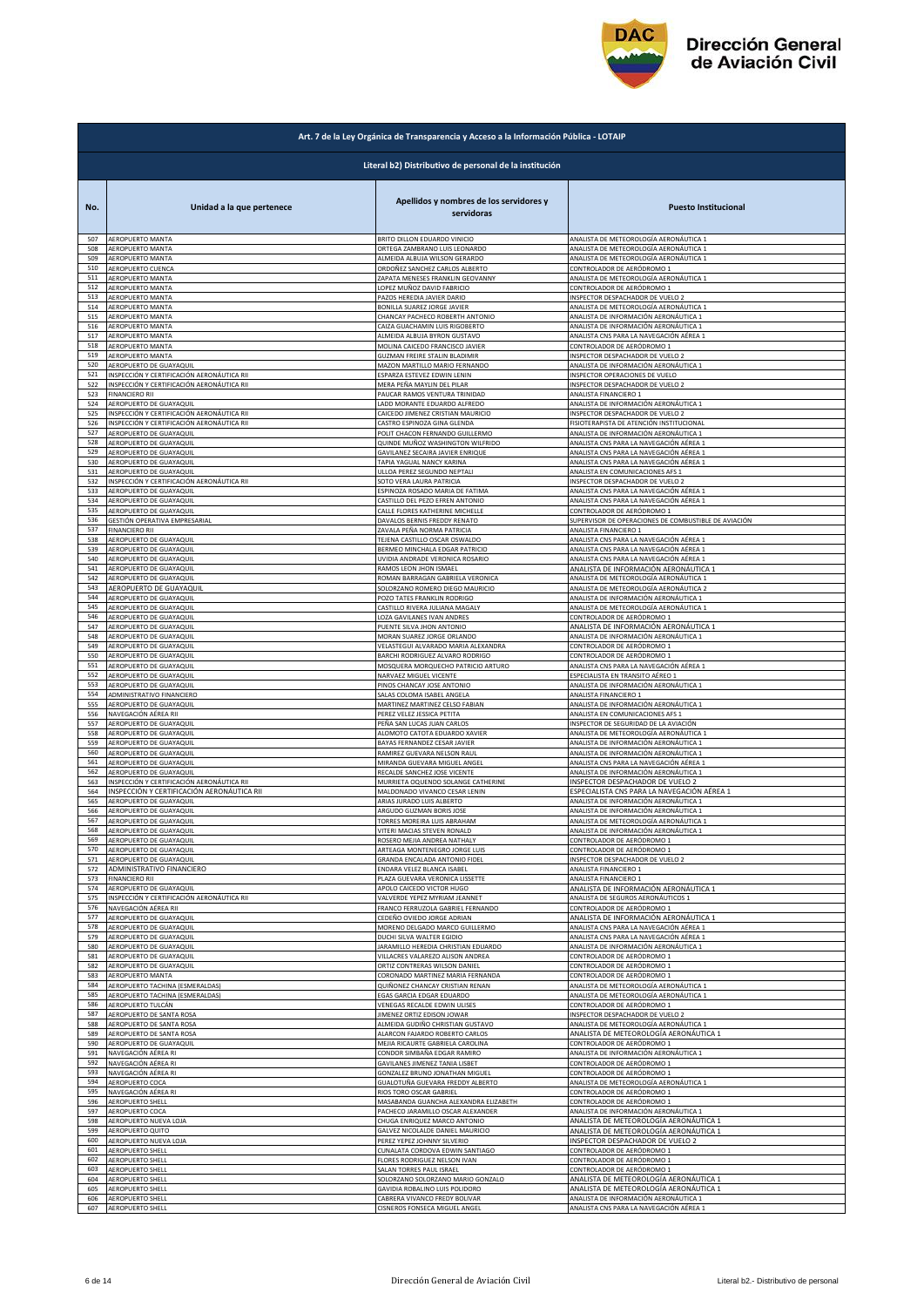

|            | Art. 7 de la Ley Orgánica de Transparencia y Acceso a la Información Pública - LOTAIP |                                                               |                                            |  |
|------------|---------------------------------------------------------------------------------------|---------------------------------------------------------------|--------------------------------------------|--|
|            | Literal b2) Distributivo de personal de la institución                                |                                                               |                                            |  |
| No.        | Unidad a la que pertenece                                                             | Apellidos y nombres de los servidores y<br>servidoras         | <b>Puesto Institucional</b>                |  |
| 608        | AEROPUERTO SHELL                                                                      | ANDINO GAVIDIA JOHNNY FABRICIO                                | INSPECTOR DESPACHADOR DE VUELO 2           |  |
| 609        | AEROPUERTO SHELL                                                                      | ANDRADE TORRES ROBERTO ALFREDO                                | INSPECTOR DESPACHADOR DE VUELO 2           |  |
| 610<br>611 | AEROPUERTO SHELL                                                                      | RAMOS NAVEDA EDISON GIOVANNY                                  | ANALISTA DE INFORMACIÓN AERONÁUTICA 1      |  |
| 612        | AEROPUERTO SHELL                                                                      | VEGA AGUILAR EVELYN PATRICIA                                  | CONTROLADOR DE AERÓDROMO 1                 |  |
|            | AEROPUERTO SHELL                                                                      | TAMAYO ESCOBAR MAYRA ALEJANDRA                                | CONTROLADOR DE AERÓDROMO 1                 |  |
| 613        | AEROPUERTO SHELL                                                                      | ANDINO GAVIDIA PAOLA ODERAY                                   | ANALISTA DE INFORMACIÓN AERONÁUTICA 1      |  |
| 614        | AEROPUERTO SHELL                                                                      | ORTIZ JARA LENIN GUALBERTO                                    | ANALISTA DE METEOROLOGÍA AERONÁUTICA 1     |  |
| 615        | AEROPUERTO SHELL                                                                      | MONTENEGRO CAJAMARCA PATRICIO RAMIRO                          | CONTROLADOR DE AERÓDROMO 1                 |  |
| 616        | AEROPUERTO SHELL                                                                      | PACHECO ESPIN DANIELA FERNANDA                                | ANALISTA DE METEOROLOGÍA AERONÁUTICA 1     |  |
| 617        | AEROPUERTO SHELL                                                                      | NARANJO CABRERA JAIME PATRICIO                                | BOMBERO AERONÁUTICO                        |  |
| 618        | <b>FINANCIERO RIII</b>                                                                | VALLADOLID NOA NANCY JAQUELINE                                | ANALISTA FINANCIERO 1                      |  |
| 619        | AEROPUERTO SHELL                                                                      | OCAÑA CHUGA JOHANA PAOLA                                      | CONTROLADOR DE AERÓDROMO 1                 |  |
| 620        | AEROPUERTO TENA                                                                       | QUIÑONEZ CEDILLO JAIME ANTONIO                                | ANALISTA DE METEOROLOGÍA AERONÁUTICA 1     |  |
| 621        | <b>AEROPUERTO TENA</b>                                                                | GOMEZ VALLEJO JONATHAN ANDRES                                 | ANALISTA FINANCIERO 1                      |  |
| 622        | AEROPUERTO SHELL                                                                      | QUISHPI ZISA JAIME FERNANDO                                   | BOMBERO AERONÁUTICO                        |  |
| 623        | <b>FINANCIERO RIII</b>                                                                | QUICHIMBO VINTIMILLA JOSE DIEGO                               | ANALISTA FINANCIERO 1                      |  |
| 624        | AEROPUERTO TENA                                                                       | VARGAS COELLO HENRY JULIER                                    | CONTROLADOR DE AERÓDROMO 1                 |  |
| 625        | AEROPUERTO MACAS                                                                      | DELGADO ROMERO MARCO VINICIO                                  | INSPECTOR DESPACHADOR DE VUELO 2           |  |
| 626        | AEROPUERTO LATACUNGA                                                                  | GUERRERO NARANJO PABLO ALEX                                   | ANALISTA DE METEOROLOGÍA AERONÁUTICA 1     |  |
| 627        | <b>AEROPUERTO SHELL</b>                                                               | BATALLAS ESCOBAR LORENA DEL PILAR                             | CONTROLADOR DE AERÓDROMO 1                 |  |
| 628        | AEROPUERTO MACAS                                                                      | REVELO CESAR WLADIMIR                                         | INSPECTOR DESPACHADOR DE VUELO 2           |  |
| 629        | AEROPUERTO MACAS                                                                      | NETO REINOSO RODRIGO GERARDO                                  | ANALISTA DE METEOROLOGÍA AERONÁUTICA 1     |  |
| 630        | AEROPUERTO SHELL                                                                      | CISNEROS GUZMAN FREDY ARMANDO                                 | CONTROLADOR DE AERÓDROMO 1                 |  |
| 631        | AEROPUERTO MACAS                                                                      | MONTENEGRO MEJIA CARLOS EDUARDO                               | ANALISTA DE METEOROLOGÍA AERONÁUTICA 1     |  |
| 632        | AEROPUERTO SHELL                                                                      | PAREDES CASTRO RAUL ISRAEL                                    | CONTROLADOR DE AERÓDROMO 1                 |  |
| 633        | <b>AEROPUERTO TAISHA</b>                                                              | PAVON JARAMILLO AIDA ELIZABETH                                | CONTROLADOR DE AERÓDROMO 1                 |  |
| 634        | AEROPUERTO SAN CRISTÓBAL                                                              | VALENCIA VEGA TANIA LORENA                                    | CONTROLADOR DE AERÓDROMO 1                 |  |
| 635        | AEROPUERTO SAN CRISTÓBAL                                                              | OCHOA BUSTOS CHARLIE JAVIER                                   | CONTROLADOR DE AERÓDROMO 1                 |  |
| 636        | AEROPUERTO SAN CRISTÓBAL                                                              | RAMIREZ VALLE JOSE ANGEL                                      | ANALISTA DE METEOROLOGÍA AERONÁUTICA 1     |  |
| 637        | AEROPUERTO DE GUAYAQUIL                                                               | ROMERO IBARRA FELIPE PATRICIO                                 | CONTROLADOR RADAR APP                      |  |
| 638        | AEROPUERTO DE ISABELA                                                                 | JACOME CRUZ RAUL VICENTE                                      | INSPECTOR DESPACHADOR DE VUELO 2           |  |
| 639        | AEROPUERTO BALTRA                                                                     | CHANGO ALGUIAR ELSA MARINA                                    | ANALISTA DE INFORMACIÓN AERONÁUTICA 1      |  |
| 640        | AEROPUERTO BALTRA                                                                     | GUERRERO CULQUICONDOR AMPARITO ELIZABETH                      | ANALISTA DE INFORMACIÓN AERONÁUTICA 1      |  |
| 641        | AEROPUERTO BALTRA                                                                     | AYALA ANDRADE CARLOS ANDRES                                   | CONTROLADOR DE AERÓDROMO 1                 |  |
| 642        | AEROPUERTO BALTRA                                                                     | SALAZAR NEIRA ANDRES GABRIEL                                  | CONTROLADOR DE AERÓDROMO 1                 |  |
| 643        | AEROPUERTO QUITO                                                                      | ABRIL MAYORGA HERNAN PATRICIO                                 | TÉCNICO CNS PARA LA NAVEGACIÓN AÉREA       |  |
| 644        | AEROPUERTO QUITO                                                                      | VASQUEZ NAUPARI HECTOR ENRIQUE                                | TÉCNICO CNS PARA LA NAVEGACIÓN AÉREA       |  |
| 645        | RECURSOS HUMANOS RII                                                                  | RAMBAY VARGAS MARIA ANTONIETA                                 | ANALISTA DE RECURSOS HUMANOS 1             |  |
| 646        | INSPECCIÓN Y CERTIFICACIÓN AERONÁUTICA RI                                             | MAITA BARRERA AIDA PAULINA                                    | ENFERMERA DE ATENCIÓN INSTITUCIONAL        |  |
| 647        | AEROPUERTO LA TOMA (LOJA)                                                             | RIOS MAGALI GIENITT                                           | SUPERVISOR DE SEGURIDAD DE LA AVIACIÓN     |  |
| 648        | AEROPUERTO TULCÁN                                                                     | VIVAS BOLAÑOS EDWIN ALIRIO                                    | AGENTE DE SEGURIDAD DE LA AVIACIÓN         |  |
| 649        | AEROPUERTO MANTA                                                                      | HOLGUIN BRIONES GONZALO PACATO                                | SUPERVISOR DE SEGURIDAD DE LA AVIACIÓN     |  |
| 650        | AEROPUERTO DE GUAYAQUIL                                                               | HUERTA PINARGOTE ASTER GUSTAVO ENRIQUE                        | TÉCNICO CNS PARA LA NAVEGACIÓN AÉREA       |  |
| 651        | AEROPUERTO DE GUAYAQUIL                                                               | APOLO GARBOA SANDRA KATUSKA                                   | SUPERVISOR DE SEGURIDAD DE LA AVIACIÓN     |  |
| 652        | AEROPUERTO DE GUAYAQUIL                                                               | BURGOS LOPEZ MAURICIO DAVID                                   | ÉCNICO CNS PARA LA NAVEGACIÓN AÉREA        |  |
| 653        | INSPECCIÓN Y CERTIFICACIÓN AERONÁUTICA RII                                            | SALTOS DOMINGUEZ VILMA NARCISA                                | INFERMERA DE ATENCIÓN INSTITUCIONAL        |  |
| 654        | AEROPUERTO TACHINA (ESMERALDAS)                                                       | ANDRADE CUESTA ANTONIO JOSE                                   | SUPERVISOR DE SEGURIDAD DE LA AVIACIÓN     |  |
| 655        | AEROPUERTO DE SANTA ROSA                                                              | TENESACA ROMERO LIONEL ORLANDO                                | SUPERVISOR DE SEGURIDAD DE LA AVIACIÓN     |  |
| 656        | AEROPUERTO DE SANTA ROSA                                                              | RIVERA ORDOÑEZ JUNIOR IVAN                                    | TÉCNICO CNS PARA LA NAVEGACIÓN AÉREA       |  |
| 657        | AEROPUERTO COCA                                                                       | SALAZAR CANDO HOLGUER VINICIO                                 | SUPERVISOR DE SEGURIDAD DE LA AVIACIÓN     |  |
| 658        | <b>AEROPUERTO SHELL</b>                                                               | VITERI NORIEGA MARIO FROILAN                                  | TÉCNICO CNS PARA LA NAVEGACIÓN AÉREA       |  |
| 659        | AEROPUERTO MACAS                                                                      | ALARCON JARAMILLO MANUEL FACUNDO                              | SUPERVISOR DE SEGURIDAD DE LA AVIACIÓN     |  |
| 660        | <b>FINANCIERO RI</b>                                                                  | JUMBO CUMBICOS MARIA FERNANDA                                 | ASISTENTE FINANCIERO                       |  |
| 661        | SEGURIDAD Y PREVENCIÓN AERONÁUTICA RII                                                | ROLDAN FARFAN GENNY JASMIN                                    | AGENTE DE SEGURIDAD DE LA AVIACIÓN         |  |
| 662        | <b>FINANCIERO RI</b>                                                                  | CORONEL ROMO FANNY CECILIA<br>CABEZAS MENA AMPARITO DEL ROCIO | ANALISTA FINANCIERO 2                      |  |
| 663        | COORDINACIÓN ADMINISTRATIVA                                                           | TORRES SUAREZ PIEDAD SILVANA                                  | ASISTENTE FINANCIERO                       |  |
| 664        | AEROPUERTO QUITO                                                                      |                                                               | ASISTENTE DE TRANSPORTE AÉREO              |  |
| 665        | AEROPUERTO QUITO                                                                      | ABARCA ROSILLO MARIA PAULINA                                  | SISTENTE DE TRANSPORTE AÉREO               |  |
| 666        | AEROPUERTO QUITO                                                                      | AMORES CASTRO HECTOR LEONARDO                                 | ANALISTA DE INFORMACIÓN AERONÁUTICA 1      |  |
| 667        | COMERCIALIZACIÓN ESPACIOS AEROPORTUARIOS E INMUEBLES RI                               | AGUIRRE MARTINEZ DIANA ELIZABETH                              | ANALISTA DE COMERCIALIZACIÓN 1             |  |
| 669        | AEROPUERTO DE GUAYAQUIL                                                               | ESTRELLA OCHOA KARLINA TATIANA                                | ASISTENTE DE TRANSPORTE AÉREO              |  |
|            | <b>FINANCIERO RI</b>                                                                  | LARREA NAVARRETE ERIKA GERMANIA                               | ASISTENTE FINANCIERO                       |  |
| 670        | <b>FINANCIERO RI</b>                                                                  | VILLALVA MARTINEZ LAURA DE LAS MERCEDES                       | ANALISTA FINANCIERO 1                      |  |
| 671        | <b>FINANCIERO RI</b>                                                                  | CORREA ORTIZ MARIA ELIZABETH                                  | ASISTENTE FINANCIERO                       |  |
| 672        | <b>ADMINISTRATIVO R1</b>                                                              | ARIAS PEREZ HUGO HIPOLITO                                     | CHOFER                                     |  |
| 673        | COORDINACIÓN ADMINISTRATIVA                                                           | MANJARRES NUÑEZ FAUSTO ALFONSO                                | ASISTENTE DE TECNOLOGÍAS DE LA INFORMACIÓN |  |
| 674        | <b>FINANCIERO RI</b>                                                                  | ULLOA RAMOS PAUL ANIBAL                                       | ASISTENTE FINANCIERO                       |  |
| 675        | COORDINACIÓN ADMINISTRATIVA                                                           | TERAN CEVALLOS MARCOS DAVID                                   | ASISTENTE DE TECNOLOGÍAS DE LA INFORMACIÓN |  |
| 676        | AEROPUERTO QUITO                                                                      | ROSAS VALENCIA ZAIDA JACQUELINE                               | ASISTENTE DE TRANSPORTE AÉREO              |  |
| 677        | AEROPUERTO QUITO                                                                      | ERAZO CUASAPAZ MARISOL TAMARA                                 | ASISTENTE DE TRANSPORTE AÉREO              |  |
| 678        | AEROPUERTO DE GUAYAQUIL                                                               | CAZARES CEVALLOS JOSE DARIO                                   | AGENTE DE SEGURIDAD DE LA AVIACIÓN         |  |
| 679        | AEROPUERTO QUITO                                                                      | SANTANA RODRIGUEZ JORGE ANIBAL                                | ASISTENTE DE TRANSPORTE AÉREO              |  |
| 680        | <b>FINANCIERO RI</b>                                                                  | GUZMAN SALAZAR MIGUEL ANGEL                                   | ASISTENTE FINANCIERO                       |  |
| 681        | AEROPUERTO MACAS                                                                      | CHUQUI MERINO RICARDO MARIO                                   | AGENTE DE SEGURIDAD DE LA AVIACIÓN         |  |
| 682        | AEROPUERTO NUEVA LOJA                                                                 | MIHALACHE GUAITA CARLA                                        | AGENTE DE SEGURIDAD DE LA AVIACIÓN         |  |
| 683        | AEROPUERTO LA TOMA (LOJA)                                                             | JIMENEZ MOTOCHE MARIA EUGENIA                                 | AGENTE DE SEGURIDAD DE LA AVIACIÓN         |  |
| 684        | AEROPUERTO LA TOMA (LOJA)                                                             | CORREA PARDO OSCAR GEOVANY                                    | AGENTE DE SEGURIDAD DE LA AVIACIÓN         |  |
| 685        | AEROPUERTO LATACUNGA                                                                  | VARGAS CARRERA JOSE BAYRON                                    | AGENTE DE SEGURIDAD DE LA AVIACIÓN         |  |
| 686        | AEROPUERTO LATACUNGA                                                                  | SAMPEDRO VASQUEZ KARINA SOLEDAD                               | AGENTE DE SEGURIDAD DE LA AVIACIÓN         |  |
| 687        | AEROPUERTO SHELL                                                                      | BALSECA TORRES DARWIN MEDARDO                                 | AGENTE DE SEGURIDAD DE LA AVIACIÓN         |  |
| 688        | AEROPUERTO TULCÁN                                                                     | <b>GUERRON GUERRON PATRICIA</b>                               | AGENTE DE SEGURIDAD DE LA AVIACIÓN         |  |
| 689        | AEROPUERTO TULCÁN                                                                     | PALACIOS GUERRON FELIX OSWALDO                                | GENTE DE SEGURIDAD DE LA AVIACIÓN          |  |
| 690        | AEROPUERTO CUENCA                                                                     | ALVARES LAZO ANA SOLEDAD                                      | ASISTENTE DE TRANSPORTE AÉREO              |  |
| 691        | AEROPUERTO CUENCA                                                                     | TELLO CEDILLO MARIA JOSE                                      | ASISTENTE DE TRANSPORTE AÉREO              |  |
| 692        | AEROPUERTO CUENCA                                                                     | BRITO VASQUEZ ALVARO MODESTO                                  | INSPECTOR DESPACHADOR DE VUELO 1           |  |
| 693        | AEROPUERTO MANTA                                                                      | GAVILANEZ GRANIZO FAUSTO ALEXANDER                            | AGENTE DE SEGURIDAD DE LA AVIACIÓN         |  |
| 694        | AEROPUERTO MANTA                                                                      | CORONEL CORONEL JULIO ALEJANDRO                               | INSPECTOR DESPACHADOR DE VUELO 1           |  |
| 695        | AEROPUERTO MANTA                                                                      | ALVEAR LOZANO VICTOR IVAN                                     | AGENTE DE SEGURIDAD DE LA AVIACIÓN         |  |
| 696        | AEROPUERTO MANTA                                                                      | MOREIRA MACIAS MARIA REBECA                                   | AGENTE DE SEGURIDAD DE LA AVIACIÓN         |  |
| 697        | AEROPUERTO MANTA                                                                      | BARCIA ALAVA JOSELO NOEL                                      | AGENTE DE SEGURIDAD DE LA AVIACIÓN         |  |
| 698        | AEROPUERTO MANTA                                                                      | BONILLA ESCUDERO RAQUEL ANTONIETA                             | ASISTENTE DE TRANSPORTE AÉREO              |  |
| 699        | AEROPUERTO MANTA                                                                      | BARCIA LEON ANGEL ENRIQUE                                     | AGENTE DE SEGURIDAD DE LA AVIACIÓN         |  |
| 700        | AEROPUERTO SAN VICENTE                                                                | MUÑOZ RODRIGUEZ MARIA DEL ROCIO                               | AGENTE DE SEGURIDAD DE LA AVIACIÓN         |  |
| 701        | ADMINISTRATIVO FINANCIERO                                                             | ANDRADE BARBA HOMERO ANTONIO                                  | ASISTENTE DE RECURSOS HUMANOS              |  |
| 702        | AEROPUERTO DE GUAYAQUIL                                                               | ECHEVERRIA CONTRERAS DIGNA AMALIA                             | ASISTENTE DE TRANSPORTE AÉREO              |  |
| 703        | <b>FINANCIERO RII</b>                                                                 | NAVAS NIEVES GLADYS LUISA                                     | ASISTENTE FINANCIERO                       |  |
| 704        | ADMINISTRATIVO FINANCIERO                                                             | PESANTES MOREIRA NARCISA ALEGRIA                              | ASISTENTE FINANCIERO                       |  |
| 705        | AEROPUERTO DE GUAYAQUIL                                                               | CEDEÑO PROAÑO LILIAN DEL ROCIO                                | ASISTENTE DE TRANSPORTE AÉREO              |  |
| 706        | <b>FINANCIERO RII</b>                                                                 | QUIMIS QUIMIS ROBERT FELIPE                                   | ASISTENTE FINANCIERO                       |  |
| 707        | ADMINISTRATIVO FINANCIERO                                                             | MEJIA GARCIA MARCOS ALFREDO                                   | ASISTENTE FINANCIERO                       |  |
| 708        | ADMINISTRATIVO FINANCIERO                                                             | CRUZ ALVEAR JUAN RAMON                                        | ASISTENTE FINANCIERO                       |  |
|            |                                                                                       |                                                               |                                            |  |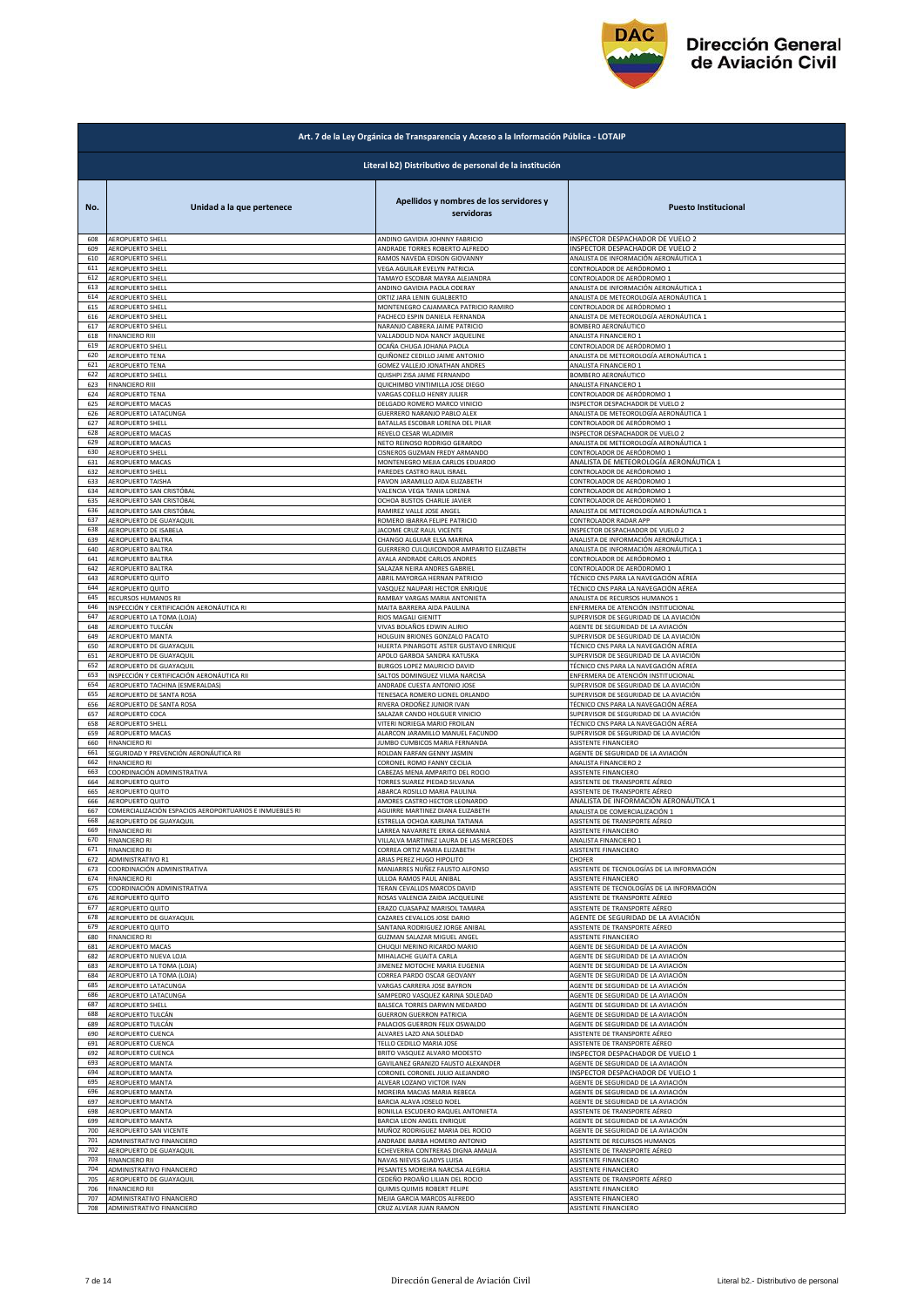

|            | Art. 7 de la Ley Orgánica de Transparencia y Acceso a la Información Pública - LOTAIP |                                                              |                                                                          |  |
|------------|---------------------------------------------------------------------------------------|--------------------------------------------------------------|--------------------------------------------------------------------------|--|
|            | Literal b2) Distributivo de personal de la institución                                |                                                              |                                                                          |  |
| No.        | Unidad a la que pertenece                                                             | Apellidos y nombres de los servidores y<br>servidoras        | <b>Puesto Institucional</b>                                              |  |
| 709        | <b>FINANCIERO RII</b>                                                                 | SANTAMARIA ZAVALA ALEXANDRA ELIZABETH                        | ASISTENTE FINANCIERO                                                     |  |
| 710        | AEROPUERTO DE GUAYAQUIL                                                               | FIGUEROA QUIMI MILTON CAYETANO                               | ASISTENTE DE TRANSPORTE AÉREO                                            |  |
| 711        | AEROPUERTO DE GUAYAQUIL                                                               | VELIZ ROSADO MAGNO GUSTAVO                                   | ASISTENTE DE TRANSPORTE AÉREO                                            |  |
| 712        | TECNOLOGÍAS DE LA INFORMACIÓN Y COMUNICACIÓN RII                                      | SCHLOBOHM EGAS HANS DIETER                                   | ANALISTA DE TECNOLOGÍAS DE LA INFORMACIÓN 1                              |  |
| 713        | TECNOLOGÍAS DE LA INFORMACIÓN Y COMUNICACIÓN                                          | CHIRIBOGA ANDRADE JORGE GONZALO                              | ANALISTA DE TECNOLOGÍAS DE LA INFORMACIÓN 1                              |  |
| 714        | TECNOLOGÍAS DE LA INFORMACIÓN Y COMUNICACIÓN RII                                      | INTRIAGO HENRIQUEZ DARWIN ERWIN                              | ASISTENTE DE TECNOLOGÍAS DE LA INFORMACIÓN                               |  |
| 715        | AEROPUERTO DE GUAYAQUIL                                                               | CARRILLO GUAMANQUISPE CLEVER MAURICIO                        | ASISTENTE DE TRANSPORTE AÉREO                                            |  |
| 716        | AEROPUERTO DE GUAYAQUIL                                                               | MORALES ARAUJO DENICE ANABELLE                               | ASISTENTE DE TRANSPORTE AÉREO                                            |  |
| 717        | <b>FINANCIERO RII</b>                                                                 | COBA ESPINOZA KATTY DEL ROCIO                                | ASISTENTE FINANCIERO                                                     |  |
| 718        | AEROPUERTO DE GUAYAQUIL                                                               | CARRERA MOLINA GEOVANNY HUMBERTO                             | ASISTENTE DE TRANSPORTE AÉREO                                            |  |
| 719        | AEROPUERTO DE GUAYAQUIL                                                               | MURILLO VELASQUEZ MELBA ROXANA                               | ASISTENTE DE TRANSPORTE AÉREO                                            |  |
| 720        | AEROPUERTO QUITO                                                                      | RIVERA PAREDES JOSE ALBERTO                                  | TÉCNICO EN SERVICIOS AERONÁUTICOS                                        |  |
| 721        | AEROPUERTO TACHINA (ESMERALDAS)                                                       | EGAS VILLACRES GIOVANNA DE LOS ANGELES                       | AGENTE DE SEGURIDAD DE LA AVIACIÓN                                       |  |
| 722        | AEROPUERTO TACHINA (ESMERALDAS)                                                       | RODRIGUEZ TOZCANO ROYER JESUS                                | AGENTE DE SEGURIDAD DE LA AVIACIÓN                                       |  |
| 723        | AEROPUERTO TACHINA (ESMERALDAS)                                                       | BONE BOLAÑOS DIGNA MERCEDES                                  | AGENTE DE SEGURIDAD DE LA AVIACIÓN                                       |  |
| 724        | AEROPUERTO TACHINA (ESMERALDAS)                                                       | MOREIRA MOREIRA VICENTE SOCRATE                              | AGENTE DE SEGURIDAD DE LA AVIACIÓN                                       |  |
| 725        | AEROPUERTO TACHINA (ESMERALDAS)                                                       | HURTADO ANGULO RAMON GENARO                                  | AGENTE DE SEGURIDAD DE LA AVIACIÓN                                       |  |
| 726        | AEROPUERTO DE SANTA ROSA                                                              | CARVAJAL CEVALLOS JHONNY FABRICIO                            | AGENTE DE SEGURIDAD DE LA AVIACIÓN                                       |  |
| 727        | AEROPUERTO DE SANTA ROSA                                                              | SERRANO MOSCOSO TANIA KARINA                                 | AGENTE DE SEGURIDAD DE LA AVIACIÓN                                       |  |
| 728        | AEROPUERTO DE SANTA ROSA                                                              | RODAS ORELLANA KLEBER JOSE                                   | AGENTE DE SEGURIDAD DE LA AVIACIÓN                                       |  |
| 729        | AEROPUERTO DE SANTA ROSA                                                              | LASSO ALBAN MARIA DEL CARMEN                                 | AGENTE DE SEGURIDAD DE LA AVIACIÓN                                       |  |
| 730        | AEROPUERTO COCA                                                                       | SUAREZ RODRIGUEZ KARLA JANINA                                | AGENTE DE SEGURIDAD DE LA AVIACIÓN                                       |  |
| 731        | AEROPUERTO COCA                                                                       | MOREIRA CHAUCA ANGEL EFREN                                   | AGENTE DE SEGURIDAD DE LA AVIACIÓN                                       |  |
| 732        | AEROPUERTO COCA                                                                       | ESPIN CAICEDO FLAVIO VICENTE OSWALDO                         | INSPECTOR DESPACHADOR DE VUELO 1                                         |  |
| 733        | AEROPUERTO COCA                                                                       | LLORI LLORI OFELIA SILVIA                                    | AGENTE DE SEGURIDAD DE LA AVIACIÓN                                       |  |
| 734        | AEROPUERTO NUEVA LOJA                                                                 | BALSECA TORRES DARIO JAVIER                                  | AGENTE DE SEGURIDAD DE LA AVIACIÓN                                       |  |
| 735        | AEROPUERTO SHELL                                                                      | BAEZ BAEZ LUIS FERNANDO                                      | AGENTE DE SEGURIDAD DE LA AVIACIÓN                                       |  |
| 736        | AEROPUERTO SHELL                                                                      | CAICEDO SORIA SILVIO FRANCISCO                               | AGENTE DE SEGURIDAD DE LA AVIACIÓN                                       |  |
| 737        | AEROPUERTO TENA                                                                       | JIMBO GALLARDO JUAN GABRIEL                                  | AGENTE DE SEGURIDAD DE LA AVIACIÓN                                       |  |
| 738        | AEROPUERTO MACAS                                                                      | MANOSALVAS SANGURIMA ALFREDA REBECA                          | AGENTE DE SEGURIDAD DE LA AVIACIÓN                                       |  |
| 739        | AEROPUERTO QUITO                                                                      | ROJAS LOZA ANDRES ALBERTO                                    | INSPECTOR DESPACHADOR DE VUELO 2                                         |  |
| 740        | AEROPUERTO NUEVA LOJA                                                                 | PAREDES DURAN PATRICIO RODRIGO                               | AGENTE DE SEGURIDAD DE LA AVIACIÓN                                       |  |
| 741<br>742 | AEROPUERTO SAN CRISTÓBAL<br>AEROPUERTO SAN CRISTÓBAL                                  | LLERENA MARTILLO NATALY JOHANA                               | AGENTE DE SEGURIDAD DE LA AVIACIÓN                                       |  |
| 743        | AEROPUERTO SAN CRISTÓBAL                                                              | CEVALLOS BAQUE NADIA ANDREA<br>MALIZA ILLICACHI MARIO JAVIER | AGENTE DE SEGURIDAD DE LA AVIACIÓN<br>AGENTE DE SEGURIDAD DE LA AVIACIÓN |  |
| 744        | AEROPUERTO BALTRA                                                                     | HIDALGO ARMIJOS JAVIER ALEJANDRO                             | AGENTE DE SEGURIDAD DE LA AVIACIÓN                                       |  |
| 745        | AEROPUERTO BALTRA                                                                     | MARGRABER CULQUICONDOR ERIK DAVID                            | AGENTE DE SEGURIDAD DE LA AVIACIÓN                                       |  |
| 746        | ADMINISTRATIVO R1                                                                     | RAMOS LOPEZ MENTOR RODOLFO                                   | GUARDALMACÉN 1                                                           |  |
| 747        | INGENIERÍA AEROPORTUARIA RI                                                           | LEON NARVAEZ MARCO VINICIO                                   | ASISTENTE DE INGENIERÍA AEROPORTUARIA                                    |  |
| 748        | ADMINISTRATIVO R1                                                                     | TIPAN CAILLAGUA MARIA MERCEDES                               | ASISTENTE DE PROVEEDURÍA                                                 |  |
| 749        | ADMINISTRATIVO R1                                                                     | BONE RUMBEA TEODORO RODOLFO                                  | ASISTENTE DE ACTIVOS FIJOS                                               |  |
| 750        | NAVEGACIÓN AÉREA RIII                                                                 | VELASTEGUI PARRA MAURICIO JAVIER                             | ANALISTA CNS PARA LA NAVEGACIÓN AÉREA 1                                  |  |
| 751        | INGENIERÍA AEROPORTUARIA RI                                                           | ROSALES VASQUEZ GALO FERNANDO                                | ASISTENTE DE INGENIERÍA AEROPORTUARIA                                    |  |
| 752        | AEROPUERTO DE GUAYAQUIL                                                               | VELEZ GONZALEZ RUBEN LEOPOLDO                                | ASISTENTE DE ACTIVOS FIJOS                                               |  |
| 753        | ADMINISTRATIVO FINANCIERO                                                             | AGURTO CHANGO OSCAR ENRIQUE                                  | ASISTENTE FINANCIERO                                                     |  |
| 754        | ADMINISTRATIVO RII                                                                    | LUNA JIMENEZ JAIME CARLOS                                    | ASISTENTE DE PROVEEDURÍA                                                 |  |
| 755        | CAPACITACIÓN NACIONAL                                                                 | SORIA VALENCIA PATRICIA VERONICA                             | TÉCNICO DEL CENTRO DE OPERACIONES DE EMERGENCIA                          |  |
| 756        | INSPECCIÓN Y CERTIFICACIÓN AERONÁUTICA RI                                             | BENITEZ ESPINOSA FAUSTO RODRIGO                              | TÉCNICO DEL CENTRO DE OPERACIONES DE EMERGENCIA                          |  |
| 757        | AEROPUERTO LA TOMA (LOJA)                                                             | PALADINES LARGO CONSUELO ESPERANZA                           | ASISTENTE DE ENFERMERÍA DE ATENCIÓN INSTITUCIONAL                        |  |
| 758        | AEROPUERTO DE GUAYAQUIL                                                               | CELI PARADA NANCY ALEXANDRA                                  | ASISTENTE DE ENFERMERÍA DE ATENCIÓN INSTITUCIONAL                        |  |
| 759        | INSPECCIÓN Y CERTIFICACIÓN AERONÁUTICA RII                                            | DOMINGUEZ MESIAS ANGELA DE LA CRUZ                           | ASISTENTE DE ENFERMERÍA DE ATENCIÓN INSTITUCIONAL                        |  |
| 760        | INSPECCIÓN Y CERTIFICACIÓN AERONÁUTICA RII                                            | VILLAVICENCIO GARCIA FLOR DE MARIA                           | SECRETARIA                                                               |  |
| 761        | ADMINISTRATIVO R1                                                                     | PAZOS MOREJON ELSA MARCELA                                   | SECRETARIA                                                               |  |
| 762        | DIRECCIÓN ESCUELA TÉCNICA DE AVIACIÓN CIVIL                                           | ANDRADE DIAZ MARIA VICTORIA                                  | SECRETARIA EJECUTIVA 2                                                   |  |
| 763        | CAPACITACIÓN NACIONAL                                                                 | BECERRA MOLINEROS MIRIAN ELIZABETH                           | SECRETARIA                                                               |  |
| 764        | RECURSOS HUMANOS RI                                                                   | MARTINEZ VILLAGOMEZ GRACE MARGOTH                            | DFICINISTA                                                               |  |
| 765        | DIRECCIÓN REGIONAL I                                                                  | JARAMILLO MAFLA FABIOLA PATRICIA                             | SECRETARIA                                                               |  |
| 766        | NAVEGACIÓN AÉREA RI                                                                   | CISNEROS MORALES MARIA DE LOURDES                            | SECRETARIA                                                               |  |
| 767        | AEROPUERTO QUITO                                                                      | REVELO CARVAJAL ALICIA JACQUELINE                            | SECRETARIA                                                               |  |
| 768        | AEROPUERTO LATACUNGA                                                                  | GUTIERREZ RAMON MARIA ERCILIA                                | SECRETARIA                                                               |  |
| 769        | INSPECCIÓN Y CERTIFICACIÓN AERONÁUTICA RII                                            | DIAZ LEON GRETA PATRICIA                                     | SECRETARIA                                                               |  |
| 770        | ADMINISTRATIVO RII                                                                    | BARRETO ALVARADO VILMA GRACIELA                              | OFICINISTA                                                               |  |
| 771        | AEROPUERTO TULCÁN                                                                     | ARGOTI ORTIZ LIDIA FABIOLA                                   | ASISTENTE DE ENFERMERÍA DE ATENCIÓN INSTITUCIONAL                        |  |
| 772        | <b>FINANCIERO RII</b>                                                                 | CORONEL ALVARADO NELLY MARGARITA                             | OFICINISTA                                                               |  |
| 773        | <b>FINANCIERO RII</b>                                                                 | VELEZ CASTRO HERLANDA DE LOS ANGELES                         | OFICINISTA                                                               |  |
| 774        | INSPECCIÓN Y CERTIFICACIÓN AERONÁUTICA RII                                            | GUERRA CEDEÑO GINA LORENA                                    | SECRETARIA                                                               |  |
| 775        | AEROPUERTO DE GUAYAQUIL                                                               | MAQUILON GOMEZ SILVANA EUNICE                                | SECRETARIA                                                               |  |
| 776        | <b>FINANCIERO RII</b>                                                                 | ORTEGA SIGUA MANUEL RODRIGO                                  | OFICINISTA                                                               |  |
| 777        | <b>FINANCIERO RII</b>                                                                 | VERA LOOR LETTY PIERINA                                      | ASISTENTE FINANCIERO                                                     |  |
| 778        | ADMINISTRATIVO RII                                                                    | URBINA YAGUAL WALTER ANTONIO                                 | OFICINISTA                                                               |  |
| 779        | INSPECCIÓN Y CERTIFICACIÓN AERONÁUTICA RII                                            | AVILES ROSADO MARIA DEL CARMEN                               | SECRETARIA                                                               |  |
| 780        | <b>ADMINISTRATIVO RII</b>                                                             | LEON ZAMBRANO DILIA ELIZABETH                                | OFICINISTA                                                               |  |
| 781        | INGENIERÍA AEROPORTUARIA RII                                                          | ROMERO ROMAN EMERITA ESMERALDA                               | SECRETARIA                                                               |  |
| 782        | ADMINISTRATIVO FINANCIERO                                                             | VELEZ FAJARDO CECILIA MARIA                                  | SECRETARIA                                                               |  |
| 783        | <b>FINANCIERO RII</b>                                                                 | JIMENEZ ORTIZ BLANCA ROSA                                    | SECRETARIA                                                               |  |
| 784        | ASESORÍA JURÍDICA RII                                                                 | QUIÑONEZ GARCES MARJORIE FRANCISCA                           | SECRETARIA                                                               |  |
| 785        | ASESORÍA JURÍDICA RII                                                                 | HIDALGO MINDA BRENDA DEL PILAR                               | OFICINISTA                                                               |  |
| 786        | DIRECCIÓN REGIONAL II                                                                 | IDROVO GRANIZO YOLANDA VERONICA                              | SECRETARIA                                                               |  |
| 787        | INSPECCIÓN Y CERTIFICACIÓN AERONÁUTICA RII                                            | AGUILAR ORELLANA SANDRA GLORIA                               | SECRETARIA                                                               |  |
| 788        | ADMINISTRATIVO RII                                                                    | MONTALVAN PARRAGA DORA                                       | OFICINISTA                                                               |  |
| 789        | TECNOLOGÍAS DE LA INFORMACIÓN Y COMUNICACIÓN RII                                      | RUALES ESPINOZA JUANA ELIZABETH                              | SECRETARIA                                                               |  |
| 790        | RECURSOS HUMANOS RII                                                                  | TORRES CANADAS ELSA LEONOR                                   | SECRETARIA                                                               |  |
| 791        | AEROPUERTO TACHINA (ESMERALDAS)                                                       | MARTINEZ BRAVO IRMA DEL ROCIO                                | SECRETARIA                                                               |  |
| 792        | AEROPUERTO TACHINA (ESMERALDAS)                                                       | PALACIOS MONTESDEOCA EDDWIN GABRIEL                          | CHOFER                                                                   |  |
| 793        | AEROPUERTO DE SANTA ROSA                                                              | BARZALLO MOROCHO NARCISA DEL ROCIO                           | SECRETARIA                                                               |  |
| 794        | AEROPUERTO MACAS                                                                      | RODRIGUEZ NORIEGA GUADALUPE LUCINDA                          | SECRETARIA                                                               |  |
| 795        | GESTIÓN OPERATIVA EMPRESARIAL                                                         | CADENA CASTILLO EDISON ALBERTO                               | <b>TÉCNICO DE MANTENIMIENTO</b>                                          |  |
| 796        | ADMINISTRATIVO R1                                                                     | YEPEZ GONZALES ALEX CRISTIAN                                 | CHOFER                                                                   |  |
| 797        | AEROPUERTO QUITO                                                                      | TOAPANTA ULLAURI RICHARD WILLIAM                             | CHOFER                                                                   |  |
| 798        | AEROPUERTO QUITO                                                                      | SILVA MORAN HUGO EDUARDO                                     | CHOFER                                                                   |  |
| 799        | AEROPUERTO QUITO                                                                      | ROMERO ALVARADO WILLIAM HERNAN                               | CHOFER                                                                   |  |
| 800        | ADMINISTRATIVO R1                                                                     | LOPEZ LAMA LUIS EFREN                                        | CHOFER                                                                   |  |
| 801        | NAVEGACIÓN AÉREA RI                                                                   | LEVOYER RAMIREZ EDUARDO PATRICIO                             | <b>CHOFER</b>                                                            |  |
| 802        | NAVEGACIÓN AÉREA RI                                                                   | CHELA GAIBOR DIEGO ALONSO                                    | CHOFER                                                                   |  |
| 803        | ADMINISTRATIVO R1                                                                     | BAHAMONDE TIPAN NELSON OSWALDO                               | CHOFER                                                                   |  |
| 804        | ADMINISTRATIVO R1                                                                     | AYERVE TOBAR ARMANDO ALEXANDER                               | CHOFER                                                                   |  |
| 805        | GESTIÓN OPERATIVA EMPRESARIAL                                                         | RAMIREZ TAPIA JORGE RAFAEL                                   | TÉCNICO EN DESPACHO DE COMBUSTIBLE DE AVIACIÓN                           |  |
| 806        | GESTIÓN OPERATIVA EMPRESARIAL                                                         | PACHECO CALDERON MIGUEL PATRICIO                             | TÉCNICO EN DESPACHO DE COMBUSTIBLE DE AVIACIÓN                           |  |
| 807        | DIRECCIÓN ESCUELA TÉCNICA DE AVIACIÓN CIVIL                                           | CUMBAL TOAPANTA DELIA MATILDE                                | COCINERO                                                                 |  |
| 808        | ADMINISTRATIVO R1                                                                     | MANOBANDA REA JOSE AMABLE                                    | TÉCNICO EN SERVICIOS DE MANTENIMIENTO 1                                  |  |
| 809        | GESTIÓN OPERATIVA EMPRESARIAL                                                         | BRIONES TAPIA OLMEDO DAVID                                   | TÉCNICO EN DESPACHO DE COMBUSTIBLE DE AVIACIÓN                           |  |
|            |                                                                                       |                                                              |                                                                          |  |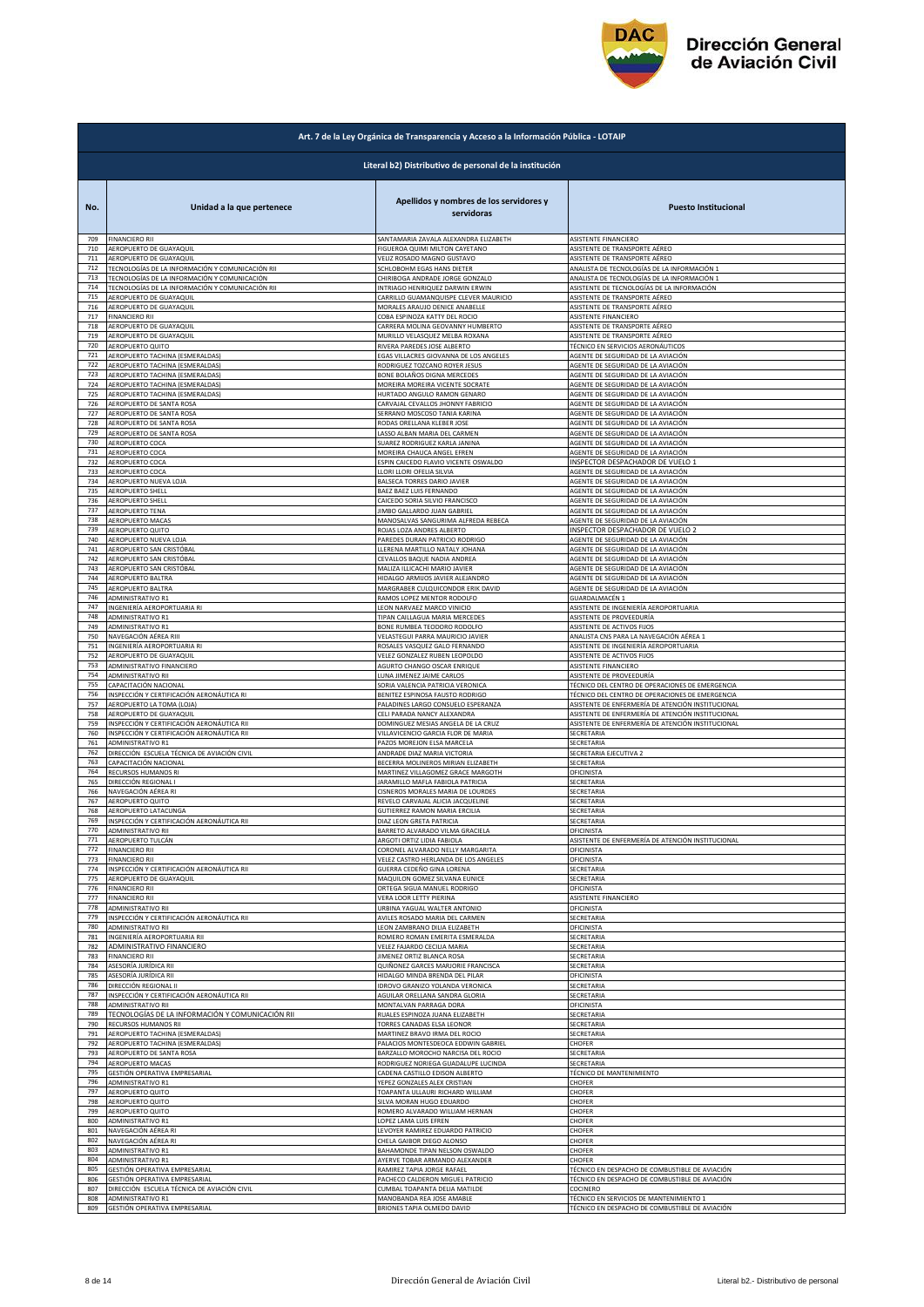

|            | Art. 7 de la Ley Orgánica de Transparencia y Acceso a la Información Pública - LOTAIP |                                                            |                                                |  |
|------------|---------------------------------------------------------------------------------------|------------------------------------------------------------|------------------------------------------------|--|
|            | Literal b2) Distributivo de personal de la institución                                |                                                            |                                                |  |
| No.        | Unidad a la que pertenece                                                             | Apellidos y nombres de los servidores y<br>servidoras      | <b>Puesto Institucional</b>                    |  |
| 810        | <b>ADMINISTRATIVO R1</b>                                                              | CRUZ GOMEZ FREDDY JESUS                                    | CHOFER                                         |  |
| 811        | <b>AEROPUERTO SALINAS</b>                                                             | RODRIGUEZ ROMERO KATIUSCA SORAYA                           | CONSERJE                                       |  |
| 812        | <b>GESTIÓN OPERATIVA EMPRESARIAL</b>                                                  | CORDOVA RUIZ VICTOR HUGO                                   | TÉCNICO EN DESPACHO DE COMBUSTIBLE DE AVIACIÓN |  |
| 813        | ADMINISTRATIVO R1                                                                     | MORALES GUALOTO JOSE MIGUEL                                | TÉCNICO EN SERVICIOS DE MANTENIMIENTO 1        |  |
| 814        | ADMINISTRATIVO R1                                                                     | JURADO AYALA JOSE ANTONIO                                  | CHOFER                                         |  |
| 815        | <b>ADMINISTRATIVO R1</b>                                                              | <b>FLORES LARA EDGAR ANDRES</b>                            | ANALISTA DE SEGUROS AERONÁUTICOS 3             |  |
| 816        | NAVEGACIÓN AÉREA RI                                                                   | ALTAMIRANO GARRIDO ALEJANDRO GIOVANI                       | <b>CHOFER</b>                                  |  |
| 817        | DIRECCIÓN ESCUELA TÉCNICA DE AVIACIÓN CIVIL                                           | MESIAS VERGARA WILSON GERMAN                               | ENCUADERNADOR                                  |  |
| 818        | ADMINISTRATIVO R1                                                                     | RODRIGUEZ NEGRETE VICTOR HUGO                              | TÉCNICO EN SERVICIOS DE MANTENIMIENTO 2        |  |
| 819        | AEROPUERTO QUITO                                                                      | HERRERA SOTO LENIN BERNARDO                                | TÉCNICO EN SERVICIOS DE MANTENIMIENTO 1        |  |
| 820        | ADMINISTRATIVO R1                                                                     | VERA VINUEZA LUIS IVAN                                     | CHOFER                                         |  |
| 821        | <b>ADMINISTRATIVO R1</b>                                                              | USHIÑA PACHECO MARIO FABIAN                                | CHOFER                                         |  |
| 822        | DIRECCIÓN ESCUELA TÉCNICA DE AVIACIÓN CIVIL                                           | ENRIQUEZ RUIZ CARMITA GRACIELA                             | CONSERJE                                       |  |
| 823        | DIRECCIÓN ESCUELA TÉCNICA DE AVIACIÓN CIVIL                                           | PIEDRA ALMEIDA GLADIS JOVA                                 | CONSERJE                                       |  |
| 824        | ADMINISTRATIVO R1                                                                     | SAN PEDRO MALAGON LETICIA CECIBEL                          | CONSERJE                                       |  |
| 825        | GESTIÓN OPERATIVA EMPRESARIAL                                                         | GUZMAN QUIROZ LUIS ANDRES                                  | TÉCNICO EN DESPACHO DE COMBUSTIBLE DE AVIACIÓN |  |
| 826        | GESTIÓN OPERATIVA EMPRESARIAL                                                         | PEREZ CARRASCAL FABIAN GEOVANNY                            | TÉCNICO EN DESPACHO DE COMBUSTIBLE DE AVIACIÓN |  |
| 827        | GESTIÓN OPERATIVA EMPRESARIAL                                                         | ZAMORA MACAS MANUEL ANTONIO                                | TÉCNICO EN DESPACHO DE COMBUSTIBLE DE AVIACIÓN |  |
| 828        | AEROPUERTO DE GUAYAQUIL                                                               | TOAPANTA ARIAS MILTON JACINTO                              | TÉCNICO EN SERVICIOS DE MANTENIMIENTO 1        |  |
| 829        | ADMINISTRATIVO R1                                                                     | CHASILUISA ESCOBAR MARIO ROSENDO                           | TÉCNICO EN SERVICIOS DE MANTENIMIENTO 1        |  |
| 830        | ADMINISTRATIVO R1                                                                     | CALISPA PILICITA LUIS ARTURO                               | CHOFER                                         |  |
| 831        | ADMINISTRATIVO R1                                                                     | AGUILA WILSON FRANCISCO                                    | CHOFER                                         |  |
| 832        | ADMINISTRATIVO R1                                                                     | PIEDRA SANCHEZ EDISON ERNESTO                              | CHOFER                                         |  |
| 833        | ADMINISTRATIVO R1                                                                     | HIDALGO LLANO WILSON ALBERTO                               | CHOFER                                         |  |
| 834        | AEROPUERTO QUITO                                                                      | CHISAGUANO PILLAJO GALO MANUEL                             | CONSERJE                                       |  |
| 835        | DIRECCIÓN ESCUELA TÉCNICA DE AVIACIÓN CIVIL                                           | CHICAIZA MACANSELA MILTON EDUARDO                          | CONSERJE                                       |  |
| 836        | ADMINISTRATIVO R1                                                                     | LINCANGO ALVARO JOSE LUIS                                  | CHOFER                                         |  |
| 837        | <b>ADMINISTRATIVO R1</b>                                                              | ANDRADE AGUIRRE FRANKLIN IVAN                              | TÉCNICO EN SERVICIOS DE MANTENIMIENTO 2        |  |
| 838        | DIRECCIÓN ESCUELA TÉCNICA DE AVIACIÓN CIVIL                                           | LOPEZ MOLINA LEONARDO                                      | CONSERJE                                       |  |
| 839        | <b>ADMINISTRATIVO R1</b>                                                              | MENDEZ JARAMILLO ANGEL RAUL                                | CHOFER                                         |  |
| 840        | GESTIÓN OPERATIVA EMPRESARIAL                                                         | MEDINA VASQUEZ PAOLO CESAR                                 | TÉCNICO EN DESPACHO DE COMBUSTIBLE DE AVIACIÓN |  |
| 841        | GESTIÓN OPERATIVA EMPRESARIAL                                                         | ROMERO TOLEDO PATRICIO TRAJANO                             | TÉCNICO EN DESPACHO DE COMBUSTIBLE DE AVIACIÓN |  |
| 842        | AEROPUERTO LA TOMA (LOJA)                                                             | NARVAEZ ROGELIO                                            | BOMBERO AERONÁUTICO                            |  |
| 843<br>844 | AEROPUERTO LA TOMA (LOJA)                                                             | LOYOLA MORA LEONEL ALBERTO                                 | BOMBERO AERONÁUTICO                            |  |
| 845        | AEROPUERTO LA TOMA (LOJA)                                                             | CORDOVA LUZURIAGA JUAN CARLOS                              | BOMBERO AERONÁUTICO                            |  |
|            | AEROPUERTO LA TOMA (LOJA)                                                             | CHAMBA RAMON EDUARDO BOLIVAR                               | BOMBERO AERONÁUTICO                            |  |
| 846        | AEROPUERTO RIOBAMBA                                                                   | CABAY GUAMAN CARLOS ALFONSO                                | GUARDIÁN                                       |  |
| 847        | AEROPUERTO LATACUNGA                                                                  | ARMENDARIZ CAICEDO VICTOR HUGO                             | BOMBERO AERONÁUTICO                            |  |
| 848        | AEROPUERTO LATACUNGA                                                                  | HIDALGO MORENO HUGO FERNANDO                               | BOMBERO AERONÁUTICO                            |  |
| 849        | AEROPUERTO LATACUNGA                                                                  | MORENO RIOS WALTER GUILLERMO                               | BOMBERO AERONÁUTICO                            |  |
| 850        | AEROPUERTO LATACUNGA                                                                  | MARTINEZ BUSTILLOS WILLIAM PATRICIO                        | BOMBERO AERONÁUTICO                            |  |
| 851        | AEROPUERTO LATACUNGA                                                                  | SEGOVIA PAZMIÑO FLAVIO FERNANDO                            | BOMBERO AERONÁUTICO                            |  |
| 852        | AEROPUERTO LATACUNGA                                                                  | QUINALUISA SHULCA IVAN ESTUARDO                            | BOMBERO AERONÁUTICO                            |  |
| 853        | AEROPUERTO LATACUNGA                                                                  | ALBAN TOVAR EDMUNDO MARCELO                                | 3OMBERO AERONÁUTICO                            |  |
| 854        | AEROPUERTO LATACUNGA                                                                  | GUACHO SALAZAR JHON KLEBER                                 | BOMBERO AERONÁUTICO                            |  |
| 855        | AEROPUERTO LATACUNGA                                                                  | LEON ARROYO ROGHER IGNACIO                                 | BOMBERO AERONÁUTICO                            |  |
| 856        | AEROPUERTO LATACUNGA                                                                  | GUANO TOAPANTA CARLOS PATRICIO                             | TÉCNICO EN DESPACHO DE COMBUSTIBLE DE AVIACIÓN |  |
| 857        | AEROPUERTO LATACUNGA                                                                  | CUNALATA ASQUI LUIS ARMANDO                                | GUARDIÁN                                       |  |
| 858        | AEROPUERTO LATACUNGA                                                                  | TOAPANTA PILA ALVARO RODRIGO                               | ANALISTA CNS PARA LA NAVEGACIÓN AÉREA 1        |  |
| 859        | GESTIÓN OPERATIVA EMPRESARIAL                                                         | PAREDES TAPIA GUIDO GIOVANI                                | TÉCNICO EN DESPACHO DE COMBUSTIBLE DE AVIACIÓN |  |
| 860        | AEROPUERTO MANTA                                                                      | PAZMIÑO CONRADO MARCO VINICIO                              | BOMBERO AERONÁUTICO                            |  |
| 861        | AEROPUERTO MACAS                                                                      | FALCONY HIDALGO ROLANDO EUGENIO                            | BOMBERO AERONÁUTICO                            |  |
| 862<br>863 | AEROPUERTO LATACUNGA                                                                  | DEFAZ CAJAS MARCO ANTONIO                                  | BOMBERO AERONÁUTICO<br>BOMBERO AERONÁUTICO     |  |
| 864        | AEROPUERTO LATACUNGA<br>AEROPUERTO LATACUNGA                                          | CAMPAÑA CAICEDO VICTOR HUGO<br>CAIZA VEINTIMILLA JOSE LUIS | BOMBERO AERONÁUTICO                            |  |
| 865        | AEROPUERTO LATACUNGA                                                                  | LUGMANIA CALDERON MARCO ALCIDES                            | <b>SOMBERO AERONÁUTICO</b>                     |  |
| 866        | AEROPUERTO LATACUNGA                                                                  | ANCHATIPAN NAVAS LUIS ARTURO                               | TÉCNICO EN SERVICIOS DE MANTENIMIENTO 2        |  |
| 867        | AEROPUERTO LATACUNGA                                                                  | GUTIERREZ BONILLA HUGO PATRICIO                            | <b>3OMBERO AERONÁUTICO</b>                     |  |
| 868        | AEROPUERTO SHELL                                                                      | RUIZ SOSA MARIO VINICIO                                    | BOMBERO AERONÁUTICO                            |  |
| 869        | AEROPUERTO TULCÁN                                                                     | VILLARREAL YANDUN JOSE LUIS                                | BOMBERO AERONÁUTICO                            |  |
| 870        | AEROPUERTO TULCÁN                                                                     | MORILLO BOLAÑOS AMILCAR EUGENIO                            | BOMBERO AERONÁUTICO                            |  |
| 871        | AEROPUERTO TULCÁN                                                                     | LIMA MEJIA SEGUNDO JOSE PEDRO                              | <b>BOMBERO AERONÁUTICO</b>                     |  |
| 872        | AEROPUERTO TULCÁN                                                                     | DEL HIERRO ORTEGA GALO GERMAN                              | BOMBERO AERONÁUTICO                            |  |
| 873        | AEROPUERTO TULCÁN                                                                     | MARTINEZ GUZMAN MANUEL MESIAS                              | CHOFER                                         |  |
| 874        | AEROPUERTO TULCÁN                                                                     | CHUGA VILLARREAL WILSON ALFREDO                            | CHOFER                                         |  |
| 875        | AEROPUERTO TULCÁN                                                                     | JATIVA GARCIA XAVIER FERNANDO                              | BOMBERO AERONÁUTICO                            |  |
| 876        | AEROPUERTO CUENCA                                                                     | GORDILLO GUINGLA ESTUARDO GERMAN                           | CHOFER                                         |  |
| 877        | AEROPUERTO LA TOMA (LOJA)                                                             | SALTOS MOYANO BENJAMIN AURELIO                             | CHOFER                                         |  |
| 878        | AEROPUERTO CUENCA                                                                     | CHIMBO GRANDA SERGIO ANTONIO                               | CHOFER                                         |  |
| 879        | AEROPUERTO MANTA                                                                      | VIVANCO CALVA JORGE ALFREDO                                | BOMBERO AERONÁUTICO                            |  |
| 880        | AEROPUERTO LA TOMA (LOJA)                                                             | UCHUARI CAJILIMA MARIO BALTAZAR                            | BOMBERO AERONÁUTICO                            |  |
| 881<br>882 | AEROPUERTO MANTA                                                                      | SANDOVAL LOPEZ OSCAR ALFREDO                               | BOMBERO AERONÁUTICO                            |  |
| 883        | AEROPUERTO QUITO                                                                      | IZA VIERA LEOPOLDO FERNANDO                                | BOMBERO AERONÁUTICO                            |  |
|            | AEROPUERTO MANTA                                                                      | CASTILLO RUEDA JUAN CARLOS                                 | BOMBERO AERONÁUTICO                            |  |
| 884        | AEROPUERTO MANTA                                                                      | AGUILERA CARRILLO CARLOS MARCELO                           | BOMBERO AERONÁUTICO                            |  |
| 885        | AEROPUERTO MANTA                                                                      | VILLAVICENCIO ZAMBRANO CARLOS WALTHER                      | CHOFER                                         |  |
| 886        | GESTIÓN OPERATIVA EMPRESARIAL                                                         | VELIZ CASTRO JAIME JAVIER                                  | TÉCNICO EN DESPACHO DE COMBUSTIBLE DE AVIACIÓN |  |
| 887        | AEROPUERTO MANTA                                                                      | SALCEDO LEON JOB GUILLERMO                                 | CHOFER                                         |  |
| 888        | GESTIÓN OPERATIVA EMPRESARIAL                                                         | QUIÑONEZ CORTEZ JUAN CARLOS                                | TÉCNICO EN DESPACHO DE COMBUSTIBLE DE AVIACIÓN |  |
| 889        | AEROPUERTO MANTA                                                                      | CHAVEZ NEVAREZ DINO RODOLFO AUGUSTO                        | BOMBERO AERONÁUTICO                            |  |
| 890        | AEROPUERTO SAN VICENTE                                                                | MOREIRA ANDRADE RAMON AMANDO                               | <b>HOFER</b>                                   |  |
| 891        | GESTIÓN OPERATIVA EMPRESARIAL                                                         | HERNANDEZ ZAMBRANO MARIO HONORIO                           | TÉCNICO EN DESPACHO DE COMBUSTIBLE DE AVIACIÓN |  |
| 892        | AEROPUERTO MANTA                                                                      | INTRIAGO TORRES JUAN EFREN                                 | BOMBERO AERONÁUTICO                            |  |
| 893        | AEROPUERTO MANTA                                                                      | CHAVEZ VASQUEZ MANUEL ABELARDO                             | BOMBERO AERONÁUTICO                            |  |
| 894        | AEROPUERTO SAN VICENTE                                                                | QUIROZ BARRETO JOSE ANTONIO                                | BOMBERO AERONÁUTICO                            |  |
| 895        | AEROPUERTO MANTA                                                                      | SALAZAR TELLO ANGEL JESUS                                  | TÉCNICO EN SERVICIOS DE MANTENIMIENTO 1        |  |
| 896        | GESTIÓN OPERATIVA EMPRESARIAL                                                         | LOPEZ MOREIRA JOSE SANTIAGO                                | TÉCNICO EN DESPACHO DE COMBUSTIBLE DE AVIACIÓN |  |
| 897        | GESTIÓN OPERATIVA EMPRESARIAL                                                         | MUÑOZ TORRES DOVE JESUS                                    | MECÁNICO DE AVIACIÓN                           |  |
| 898        | ADMINISTRATIVO RII                                                                    | NIETO HENRIQUEZ HECTOR AGUSTIN                             | CHOFER                                         |  |
| 899        | NAVEGACIÓN AÉREA RII                                                                  | LOZA QUIZPE JACINTO ARMANDO                                | CHOFER                                         |  |
| 900        | AEROPUERTO TENA                                                                       | CHANCUSIG CHANCUSIG MARIO FERNANDO                         | ANALISTA CNS PARA LA NAVEGACIÓN AÉREA 1        |  |
| 901        | ADMINISTRATIVO RII                                                                    | CARPIO SANCHEZ LUIS OMAR                                   | CHOFER                                         |  |
| 902        | GESTIÓN OPERATIVA EMPRESARIAL                                                         | QUEZADA SANCHEZ JORGE ENRIQUE                              | TÉCNICO EN DESPACHO DE COMBUSTIBLE DE AVIACIÓN |  |
| 903        | GESTIÓN OPERATIVA EMPRESARIAL                                                         | LOZA JIMENEZ HECTOR OSWALDO                                | TÉCNICO EN DESPACHO DE COMBUSTIBLE DE AVIACIÓN |  |
| 904        | GESTIÓN OPERATIVA EMPRESARIAL                                                         | ZHUNE ORTEGA JUAN ALBERTO                                  | TÉCNICO EN DESPACHO DE COMBUSTIBLE DE AVIACIÓN |  |
| 905        | GESTIÓN OPERATIVA EMPRESARIAL                                                         | SALAZAR PILLIGUA ALEX RONALD                               | TÉCNICO EN DESPACHO DE COMBUSTIBLE DE AVIACIÓN |  |
| 906        | GESTIÓN OPERATIVA EMPRESARIAL                                                         | PALMA YAGUAL JOSE PATRICIO                                 | TÉCNICO EN DESPACHO DE COMBUSTIBLE DE AVIACIÓN |  |
| 907        | GESTIÓN OPERATIVA EMPRESARIAL                                                         | ORTEGA VERA EZEQUIEL SIMON                                 | TÉCNICO EN DESPACHO DE COMBUSTIBLE DE AVIACIÓN |  |
| 908        | GESTIÓN OPERATIVA EMPRESARIAL                                                         | MONTEROS CASTILLO JORGE ISAAC                              | TÉCNICO EN DESPACHO DE COMBUSTIBLE DE AVIACIÓN |  |
| 909        | GESTIÓN OPERATIVA EMPRESARIAL                                                         | MARTINEZ VERA RAFAEL ANTONIO                               | TÉCNICO EN DESPACHO DE COMBUSTIBLE DE AVIACIÓN |  |
| 910        | GESTIÓN OPERATIVA EMPRESARIAL                                                         | CARABALI SANCHEZ ANGEL CELI                                | TÉCNICO EN DESPACHO DE COMBUSTIBLE DE AVIACIÓN |  |
|            |                                                                                       |                                                            |                                                |  |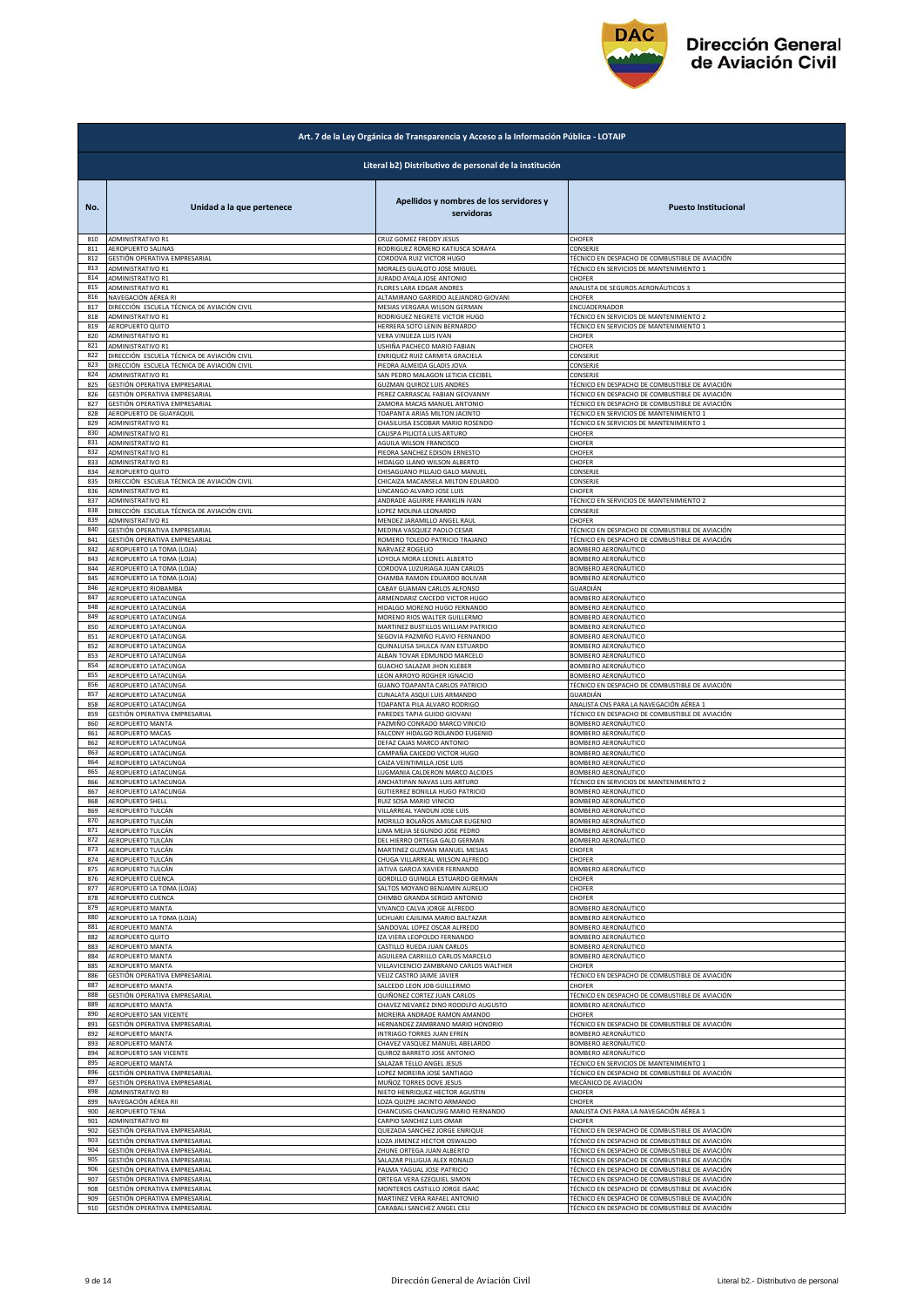

|              | Art. 7 de la Ley Orgánica de Transparencia y Acceso a la Información Pública - LOTAIP |                                                                    |                                                      |  |
|--------------|---------------------------------------------------------------------------------------|--------------------------------------------------------------------|------------------------------------------------------|--|
|              |                                                                                       | Literal b2) Distributivo de personal de la institución             |                                                      |  |
| No.          | Unidad a la que pertenece                                                             | Apellidos y nombres de los servidores y<br>servidoras              | <b>Puesto Institucional</b>                          |  |
| 911          | GESTIÓN OPERATIVA EMPRESARIAL                                                         | <b>KAROLYS PIEDRAHITA GILBERTO VICENTE</b>                         | TÉCNICO EN DESPACHO DE COMBUSTIBLE DE AVIACIÓN       |  |
| 912          | GESTIÓN OPERATIVA EMPRESARIAL                                                         | RODRIGUEZ CEVALLOS ANTONIO ALEXANDER                               | SUPERVISOR DE OPERACIONES DE COMBUSTIBLE DE AVIACIÓN |  |
| 913          | GESTIÓN OPERATIVA EMPRESARIAL                                                         | ESPINOZA GONZABAY ARNALDO ENRIQUE                                  | TÉCNICO EN DESPACHO DE COMBUSTIBLE DE AVIACIÓN       |  |
| 914          | GESTIÓN OPERATIVA EMPRESARIAL                                                         | JARA OROZCO JAIRO ALEXIS                                           | TÉCNICO EN DESPACHO DE COMBUSTIBLE DE AVIACIÓN       |  |
| 915          | AEROPUERTO DE GUAYAQUIL                                                               | CAJAS SILVA GONZALO VINICIO                                        | TÉCNICO EN SERVICIOS DE MANTENIMIENTO 1              |  |
| 916          | SESTIÓN OPERATIVA EMPRESARIAL                                                         | ARA GOMEZ VICENTE OBDULIO                                          | <b>FÉCNICO EN SERVICIOS DE MANTENIMIENTO 1</b>       |  |
| 917          | GESTIÓN OPERATIVA EMPRESARIAL                                                         | PLUA CEDEÑO JAIME FERNANDO                                         | TÉCNICO EN DESPACHO DE COMBUSTIBLE DE AVIACIÓN       |  |
| 918          | GESTIÓN OPERATIVA EMPRESARIAL                                                         | RIOS FRANCO GERMAN ORLANDO                                         | TÉCNICO EN DESPACHO DE COMBUSTIBLE DE AVIACIÓN       |  |
| 919          | NAVEGACIÓN AÉREA RII                                                                  | QUIMIS INDACOCHEA FREDDY NARCISO                                   | CHOFER                                               |  |
| 920          | AEROPUERTO DE GUAYAQUIL                                                               | ESPINOZA ROMERO JOSE BOLIVAR                                       | CHOFER                                               |  |
| 921          | AEROPUERTO DE GUAYAQUIL                                                               | CAICEDO DE LA CRUZ RIGOBERTO JAVIER                                | TÉCNICO EN SERVICIOS DE MANTENIMIENTO 2              |  |
| 922          | AEROPUERTO DE GUAYAQUIL                                                               | VEGA PIGUAVE ENRIQUE YARI                                          | TÉCNICO EN SERVICIOS DE MANTENIMIENTO 1              |  |
| 923          | INSPECCIÓN Y CERTIFICACIÓN AERONÁUTICA RII                                            | ZUÑIGA ROSAS MANUEL EDUARDO                                        | INTENDENTE INSPECTOR PILOTO DE CONTROL               |  |
| 924          | NAVEGACIÓN AÉREA RII                                                                  | BAÑOS ALVARADO SEGUNDO GILBERTO                                    | CHOFER                                               |  |
| 925          | COMERCIALIZACIÓN ESPACIOS AEROPORTUARIOS E INMUEBLES RII                              | SEGOVIA BONILLA CARLOS ALEJANDRO                                   | ANALISTA DE COMERCIALIZACIÓN 1                       |  |
| 926          | COMERCIALIZACIÓN ESPACIOS AEROPORTUARIOS E INMUEBLES RII                              | JUNCO NOBOA MARIA CRISTINA                                         | ASISTENTE DE INGENIERÍA AEROPORTUARIA                |  |
| 927          | AEROPUERTO DE SANTA ROSA                                                              | CERVANTES ENGRACIA JULIO AUGUSTO                                   | BOMBERO AERONÁUTICO                                  |  |
| 928          | RECURSOS HUMANOS RII                                                                  | HIDALGO MINDA LUIS ALBERTO                                         | CONSERJE                                             |  |
| 929          | AEROPUERTO DE GUAYAQUIL                                                               | AVILES SUAREZ JOHN WILLIAN                                         | TÉCNICO EN SERVICIOS DE MANTENIMIENTO 1              |  |
| 930          | NAVEGACIÓN AÉREA RII                                                                  | BUENO VILLACIS FRANCISCO JAVIER                                    | CHOFER                                               |  |
| 931          | ADMINISTRATIVO RII                                                                    | CABANILLA GOMEZ LUIS ENRIQUE                                       | CHOFER                                               |  |
| 932          | GESTIÓN OPERATIVA EMPRESARIAL                                                         | ZAMORA VERA ANGEL AGUSTIN                                          | TÉCNICO EN DESPACHO DE COMBUSTIBLE DE AVIACIÓN       |  |
| 933          | AEROPUERTO DE GUAYAQUIL                                                               | FRANCO VICUÑA CESAR ERNESTO                                        | TÉCNICO EN SERVICIOS DE MANTENIMIENTO 1              |  |
| 934          | ADMINISTRATIVO RII                                                                    | ASTUDILLO VILLACIS FREDI ELIECER                                   | CHOFER                                               |  |
| 935          | <b>FINANCIERO RII</b>                                                                 | RAMIREZ ALCIVAR IVAN GIOVANNI                                      | CONSERJE                                             |  |
| 936          | NAVEGACIÓN AÉREA RI                                                                   | AYALA PUNIN LENIN MARCEL                                           | INSPECTOR DE NAVEGACIÓN AÉREA CNS                    |  |
| 937          | GESTIÓN OPERATIVA EMPRESARIAL                                                         | CARPIO TOBAR XAVIER ORLANDO                                        | TÉCNICO EN DESPACHO DE COMBUSTIBLE DE AVIACIÓN       |  |
| 938          | GESTIÓN OPERATIVA EMPRESARIAL                                                         | DONOSO BONE WIMPER EDUARDO                                         | TÉCNICO EN DESPACHO DE COMBUSTIBLE DE AVIACIÓN       |  |
| 939          | GESTIÓN OPERATIVA EMPRESARIAL                                                         | LAMA RIVERA JIMMY AUGUSTO                                          | TÉCNICO EN SERVICIOS DE MANTENIMIENTO 1              |  |
| 940          | GESTIÓN OPERATIVA EMPRESARIAL                                                         | SCOTT VALERO PUGLIO CRISPIN                                        | TÉCNICO EN DESPACHO DE COMBUSTIBLE DE AVIACIÓN       |  |
| 941          | GESTIÓN OPERATIVA EMPRESARIAL                                                         | BOHORQUEZ OLLAGUE LUIS FELIPE                                      | TÉCNICO EN DESPACHO DE COMBUSTIBLE DE AVIACIÓN       |  |
| 942          | AEROPUERTO DE GUAYAQUIL                                                               | BARRENO PARRA RAMON EDELBERTO                                      | GUARDIÁN                                             |  |
| 943          | ADMINISTRATIVO RII                                                                    | <b>TORAL BARZOLA JORGE ANIBAL WASHINGTON</b>                       | <b>FÉCNICO EN SERVICIOS DE MANTENIMIENTO 1</b>       |  |
| 944          | ADMINISTRATIVO RIL                                                                    | PACHECO MOSQUERA COLON ELIAS                                       | TÉCNICO EN SERVICIOS DE MANTENIMIENTO 1              |  |
| 945          | AEROPUERTO DE GUAYAQUIL                                                               | VILLACIS MORA RODRIGO WILFRIDO<br>VIVANCO ESPINOZA ALEXANDER EFREN | CHOFER<br>BOMBERO AERONÁUTICO                        |  |
| 946<br>947   | AEROPUERTO DE SANTA ROSA<br>SEGURIDAD Y PREVENCIÓN AERONÁUTICA RII                    | MONTEROS ESPINOZA PORFIRIO ISAAC                                   | BOMBERO AERONÁUTICO                                  |  |
| 948          | GESTIÓN OPERATIVA EMPRESARIAL                                                         | VELEZ FAJARDO JOHN ANGEL                                           | TÉCNICO EN DESPACHO DE COMBUSTIBLE DE AVIACIÓN       |  |
| 949          | GESTIÓN OPERATIVA EMPRESARIAL                                                         | SANTILLAN LARA EDUARDO VICENTE                                     | TÉCNICO EN DESPACHO DE COMBUSTIBLE DE AVIACIÓN       |  |
| 950          | AEROPUERTO DE GUAYAQUII                                                               | MEDINA YAGUAL WILSON GIOVANNI                                      | TÉCNICO EN SERVICIOS DE MANTENIMIENTO 2              |  |
| 951          | AEROPUERTO DE GUAYAQUIL                                                               | RAMOS BARBA ROGELIO RAMIRO                                         | TÉCNICO EN SERVICIOS DE MANTENIMIENTO 2              |  |
| 952          | AEROPUERTO DE GUAYAQUIL                                                               | SALAZAR ANDACHI HEYDI ARIEL                                        | ASISTENTE DE TRANSPORTE AÉREO                        |  |
| 953          | DIRECCIÓN REGIONAL II                                                                 | COELLO CABRERA LUIS JOHN                                           | CONSERJE                                             |  |
| 954          | ADMINISTRATIVO RII                                                                    | CARABALI SANCHEZ MANUEL JESUS                                      | CHOFER                                               |  |
| 955          | RECURSOS HUMANOS RIII                                                                 | REYES RODAS MONICA BALBINA                                         | ASISTENTE DE RECURSOS HUMANOS                        |  |
| 956          | RECURSOS HUMANOS RIII                                                                 | RIOFRIO OLALLA ANITA CRISTINA                                      | ANALISTA DE RECURSOS HUMANOS 1                       |  |
| 957          | GESTIÓN OPERATIVA EMPRESARIAL                                                         | ARAGUNDI VACACELA VICENTE EFREN                                    | TÉCNICO EN DESPACHO DE COMBUSTIBLE DE AVIACIÓN       |  |
| 958          | GESTIÓN OPERATIVA EMPRESARIAL                                                         | MUÑOZ ORTEGA ALSY GEOVANNY                                         | TÉCNICO EN DESPACHO DE COMBUSTIBLE DE AVIACIÓN       |  |
| 959          | GESTIÓN OPERATIVA EMPRESARIAL                                                         | GUERRERO SAMANIEGO ROBINSON GIOVANNY                               | TÉCNICO EN DESPACHO DE COMBUSTIBLE DE AVIACIÓN       |  |
| 960          | SEGURIDAD Y PREVENCIÓN AERONÁUTICA RI                                                 | CARRERA CORO CRISTIAN JAVIER                                       | TÉCNICO EN SERVICIO EN MANTENIMIENTO 1               |  |
| 961          | AEROPUERTO DE GUAYAQUIL                                                               | VINCES SANTOS STALIN IVAN                                          | CHOFER                                               |  |
| 962          | AEROPUERTO LA TOMA (LOJA)                                                             | CASTILLO CARRION DARWIN ALBERTO                                    | BOMBERO AERONÁUTICO                                  |  |
| 963          | AEROPUERTO DE GUAYAQUIL                                                               | ALMEIDA CASTRO JOFFRE ANTONIO                                      | BOMBERO AERONÁUTICO                                  |  |
| 964          | AEROPUERTO TACHINA (ESMERALDAS)                                                       | BAUTISTA VELASCO CRISTHIAN YOVANY                                  | GUARDIÁN                                             |  |
| 965          | AEROPUERTO TACHINA (ESMERALDAS)                                                       | RUANO ARIZALA EDISON                                               | BOMBERO AERONÁUTICO                                  |  |
| 966          | AEROPUERTO TACHINA (ESMERALDAS)                                                       | LASSO RODRIGUEZ JUAN JOSE                                          | BOMBERO AERONÁUTICO                                  |  |
| 967          | AEROPUERTO TACHINA (ESMERALDAS)                                                       | GARZON POZO ERICK RITCHARI                                         | <b>SOMBERO AERONÁUTICO</b>                           |  |
| 968          | AEROPUERTO TACHINA (ESMERALDAS)                                                       | PARRA MORALES ALEX SANTIAGO                                        | <b>BOMBERO AERONÁUTICO</b>                           |  |
| 969          | AEROPUERTO TACHINA (ESMERALDAS)                                                       | SIMBA DE LA CRUZ JHONN JAIRO                                       | BOMBERO AERONÁUTICO                                  |  |
| 970          | GESTIÓN OPERATIVA EMPRESARIAL                                                         | BUSTAMANTE YOR PAQUITO                                             | TÉCNICO EN DESPACHO DE COMBUSTIBLE DE AVIACIÓN       |  |
| 971<br>972   | AEROPUERTO TACHINA (ESMERALDAS)                                                       | QUIÑONEZ ANGULO NILSON CELIN<br><b>BARROS TIXE LUIS ARTURO</b>     | BOMBERO AERONÁUTICO                                  |  |
| 973          | AEROPUERTO TACHINA (ESMERALDAS)<br>AEROPUERTO TACHINA (ESMERALDAS)                    | PRADO GARCIA DAVID BALDEMAR                                        | BOMBERO AERONÁUTICO<br>CHOFER                        |  |
| 974          | AEROPUERTO MANTA                                                                      | CEDEÑO VELEZ LEONARDO ALEXANDER                                    | ANALISTA CNS PARA LA NAVEGACIÓN AÉREA 1              |  |
| 975          | <b>AEROPUERTO TACHINA (ESMERALDAS)</b>                                                | CANCIO CHEME EXON CLARD                                            | GUARDIÁN                                             |  |
| 976          | AEROPUERTO MACAS                                                                      | MATAMOROS ESPINOZA JOSE ALEXANDER                                  | GUARDIÁN                                             |  |
| 977          | AEROPUERTO COCA                                                                       | PALADINES ALAVA JOHN ALFREDO                                       | AGENTE DE SEGURIDAD DE LA AVIACIÓN                   |  |
| 978          | NAVEGACIÓN AÉREA RII                                                                  | PINTADO MORALES JUAN CARLOS                                        | BOMBERO AERONÁUTICO                                  |  |
| 979          | AEROPUERTO DE SANTA ROSA                                                              | IIMENEZ BENITEZ SEGUNDO ALEJANDRO                                  | BOMBERO AERONÁUTICO                                  |  |
| 980          | AEROPUERTO DE SANTA ROSA                                                              | LEON LOZANO ANDERSON MAX                                           | <b>3OMBERO AERONÁUTICO</b>                           |  |
| 981          | AEROPUERTO DE SANTA ROSA                                                              | AJILA CHAPIN HUMBERTO STALIN                                       | BOMBERO AERONÁUTICO                                  |  |
| 982          | AEROPUERTO DE SANTA ROSA                                                              | VASQUEZ LAINES WILSON JAVIER                                       | BOMBERO AERONÁUTICO                                  |  |
| 983          | SEGURIDAD Y PREVENCIÓN AERONÁUTICA RII                                                | HOLGUIN SOTO EDDIE GREGORIO                                        | BOMBERO AERONÁUTICO                                  |  |
| 984          | AEROPUERTO DE SANTA ROSA                                                              | RODAS ORELLANA ENRIQUE JONAS ALEJANDRO                             | BOMBERO AERONÁUTICO                                  |  |
| 985          | AEROPUERTO DE SANTA ROSA                                                              | ARBOLEDA BRIONES LEOPOLDO ERNESTO                                  | BOMBERO AERONÁUTICO                                  |  |
| 986          | AEROPUERTO DE SANTA ROSA                                                              | URDIN SURIAGA ELDER ERMEL                                          | <b>BOMBERO AERONÁUTICO</b>                           |  |
| 987          | AEROPUERTO DE GUAYAQUIL                                                               | HIDALGO MINDA WASHINGTON EMILIO                                    | BOMBERO AERONÁUTICO                                  |  |
| 988          | AEROPUERTO COCA                                                                       | TROYA GARZON NELSON VIRGILIO                                       | BOMBERO AERONÁUTICO                                  |  |
| 989          | AEROPUERTO SHELL                                                                      | ROMERO CONSTANTE OSCAR RODRIGO                                     | BOMBERO AERONÁUTICO                                  |  |
| 990          | AEROPUERTO COCA                                                                       | CONDO NOA CARLIN LIBERATO                                          | GUARDIÁN                                             |  |
| 991          | AEROPUERTO COCA                                                                       | DUMAN LLIGUICHUZHCA JOSE CARLOS JULIO                              | BOMBERO AERONÁUTICO                                  |  |
| 992<br>993   | <b>AEROPUERTO COCA</b>                                                                | <b>TOSCANO SANCHEZ JORGE ALEJANDRO</b>                             | <b>SOMBERO AERONÁUTICO</b><br>BOMBERO AERONÁUTICO    |  |
| 994          | AEROPUERTO COCA<br>AEROPUERTO COCA                                                    | REYES VARGAS JOSE LUIS<br>DALGO UQUILLAS FAUSTO RUFINO             | <b>3OMBERO AERONÁUTICO</b>                           |  |
| 995          | AEROPUERTO COCA                                                                       | QUISHPE CHASIQUIZA SEGUNDO RODRIGO                                 | BOMBERO AERONÁUTICO                                  |  |
| 996          | AEROPUERTO COCA                                                                       | CASTRO GUERRERO SEGUNDO RENE                                       | BOMBERO AERONÁUTICO                                  |  |
| 997          | AEROPUERTO COCA                                                                       | LINCANGO ALVARO NELSON RODRIGO                                     | BOMBERO AERONÁUTICO                                  |  |
| 998          | AEROPUERTO COCA                                                                       | ALEMAN CRIOLLO ALFREDO EFRAIN                                      | BOMBERO AERONÁUTICO                                  |  |
| 999          | AEROPUERTO COCA                                                                       | <b>IIMENEZ PARDO JULIO CESAR</b>                                   | BOMBERO AERONÁUTICO                                  |  |
| 1000         | AEROPUERTO COCA                                                                       | CHASI MERA ANGEL EDUARDO                                           | AGENTE DE SEGURIDAD DE LA AVIACIÓN                   |  |
| 1001         | AEROPUERTO NUEVA LOJA                                                                 | GUERRERO JIMENEZ RAMIRO GUSTAVO                                    | BOMBERO AERONÁUTICO                                  |  |
| 1002         | AEROPUERTO NUEVA LOJA                                                                 | BONE CARVAJAL HERMINIO VLADIMIR                                    | BOMBERO AERONÁUTICO                                  |  |
| 1003         | AEROPUERTO NUEVA LOJA                                                                 | CALDERON CHIMBO MARCO FLORENTINO                                   | BOMBERO AERONÁUTICO                                  |  |
| 1004         | AEROPUERTO NUEVA LOJA                                                                 | GUAMAN PAGUAY ERALDO HOMERO                                        | <b>3OMBERO AERONÁUTICO</b>                           |  |
| 1005<br>1006 | AEROPUERTO NUEVA LOJA                                                                 | NUÑEZ SILVA DANILO AGAPITO                                         | 3OMBERO AERONÁUTICO                                  |  |
| 1007         | AEROPUERTO NUEVA LOJA                                                                 | ALVARADO ALVARADO NORMAN OSWALDO                                   | BOMBERO AERONÁUTICO                                  |  |
|              | AEROPUERTO NUEVA LOJA                                                                 | LOAYZA OCHOA JORGE VISMAR                                          | BOMBERO AERONÁUTICO                                  |  |
| 1008         | AEROPUERTO SHELL                                                                      | GAVIDIA ROBALINO MARCO VICENTE                                     | BOMBERO AERONÁUTICO                                  |  |
| 1009         | AEROPUERTO SHELL                                                                      | LASSO HUGO MANUEL                                                  | BOMBERO AERONÁUTICO                                  |  |
| 1010         | AEROPUERTO SHELL                                                                      | ORTIZ SUAREZ HECTOR GONZALO                                        | GUARDIÁN                                             |  |
| 1011         | AEROPUERTO TENA                                                                       | GUAMAN MENDOZA POLIVIO MESIAS                                      | BOMBERO AERONÁUTICO                                  |  |
| 1012         | <b>AEROPUERTO SHELL</b>                                                               | ARIAS VELASCO WILLIAN EDUARDO                                      | BOMBERO AERONÁUTICO                                  |  |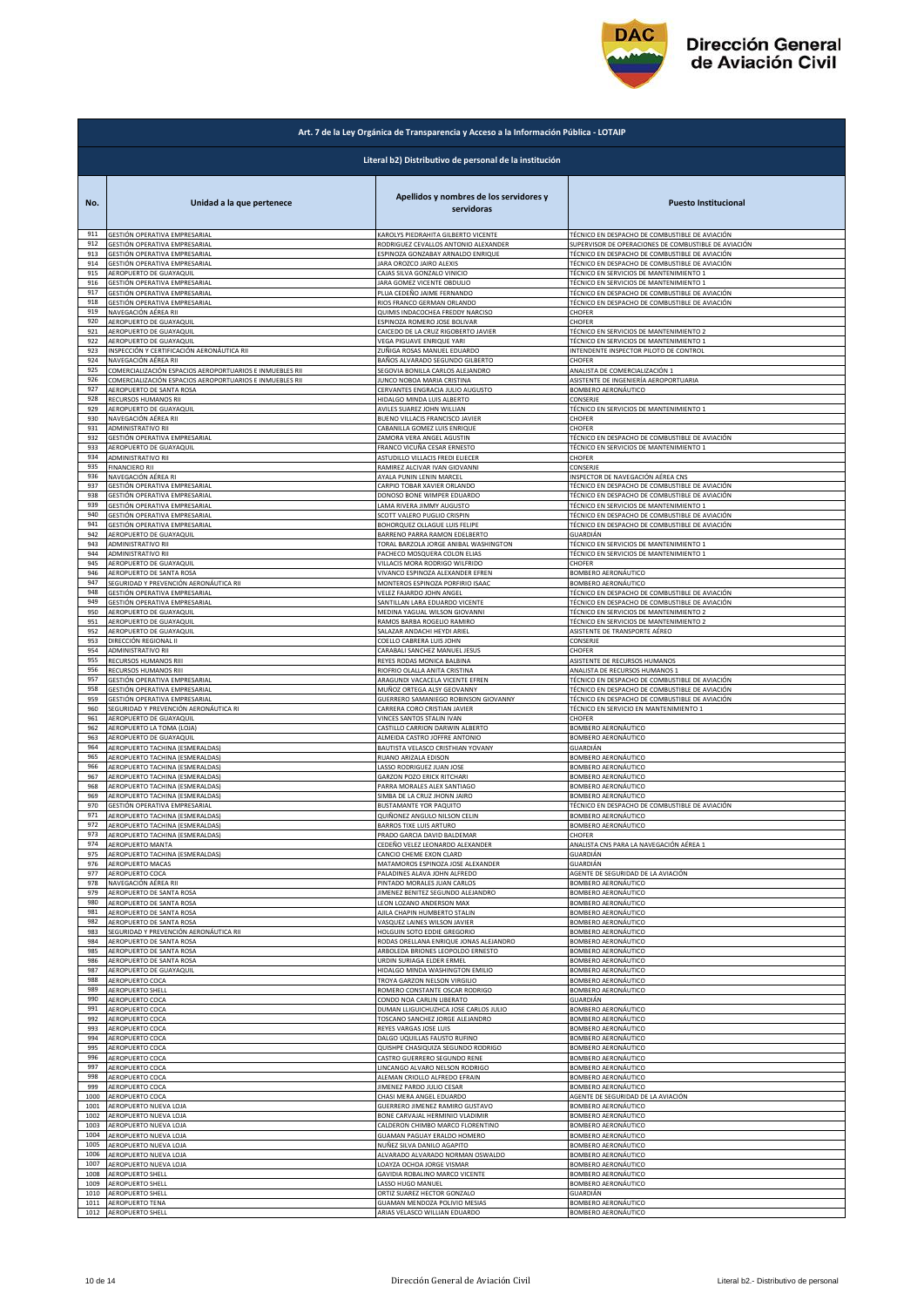

|              | Art. 7 de la Ley Orgánica de Transparencia y Acceso a la Información Pública - LOTAIP |                                                                  |                                                                                                  |  |
|--------------|---------------------------------------------------------------------------------------|------------------------------------------------------------------|--------------------------------------------------------------------------------------------------|--|
|              | Literal b2) Distributivo de personal de la institución                                |                                                                  |                                                                                                  |  |
| No.          | Unidad a la que pertenece                                                             | Apellidos y nombres de los servidores y<br>servidoras            | <b>Puesto Institucional</b>                                                                      |  |
| 1013         | AEROPUERTO LATACUNGA                                                                  | ALVAREZ MOLINA CARLOS GILBERTO                                   | BOMBERO AERONÁUTICO                                                                              |  |
| 1014         | AEROPUERTO TENA                                                                       | MIRANDA CASTRO GALO FAVIAN                                       | BOMBERO AERONÁUTICO                                                                              |  |
| 1015         | AEROPUERTO TENA                                                                       | GREFA RIVADENEYRA HECTOR MARCELO                                 | iUARDIÁN                                                                                         |  |
| 1016         | AEROPUERTO MACAS                                                                      | GRANDA ALARCON RODRIGO VINICIO                                   | <b>SOMBERO AERONÁUTICO</b>                                                                       |  |
| 1017         | AEROPUERTO MACAS                                                                      | PALACIOS JARAMILLO GONZALO WILLAN                                | <b>3OMBERO AERONÁUTICO</b>                                                                       |  |
| 1018         | AEROPUERTO MACAS                                                                      | MOLINA ESPINOZA JORGE WILFRIDO                                   | BOMBERO AERONÁUTICO                                                                              |  |
| 1019         | AEROPUERTO TENA                                                                       | GAVILANES ALTAMIRANO EDISON XAVIER                               | BOMBERO AERONÁUTICO                                                                              |  |
| 1020         | AEROPUERTO MACAS                                                                      | LASCANO FREIRE CARLOS RAUL                                       | BOMBERO AERONÁUTICO                                                                              |  |
| 1021         | <b>AEROPUERTO MACAS</b>                                                               | COZAR AGUAYO GUILLERMO RAFAEL                                    | BOMBERO AERONÁUTICO                                                                              |  |
| 1022         | AEROPUERTO SAN CRISTÓBAL                                                              | ALVARADO CELI ANGEL BENIGNO                                      | <b>3OMBERO AERONÁUTICO</b>                                                                       |  |
| 1023         | AEROPUERTO SAN CRISTÓBAL                                                              | ORTEGA SANDOVAL JHONNY PAU                                       | <b>3OMBERO AERONÁUTICO</b>                                                                       |  |
| 1024         | AEROPUERTO SAN CRISTÓBAL                                                              | PALATE SAILEMA SEGUNDO MANUEL                                    | <b>3OMBERO AERONÁUTICO</b>                                                                       |  |
| 1025         | AEROPUERTO SAN CRISTÓBAL                                                              | CHAUCA PALLO CARLOS MAURICIO                                     | BOMBERO AERONÁUTICO                                                                              |  |
| 1026         | AEROPUERTO DE ISABELA                                                                 | CONTRERAS DELGADO PEDRO JAVIER                                   | BOMBERO AERONÁUTICO                                                                              |  |
| 1027         | AEROPUERTO DE ISABELA                                                                 | CEVALLOS LUNA ALFONSO ROBERTO                                    | BOMBERO AERONÁUTICO                                                                              |  |
| 1028         | AEROPUERTO BALTRA                                                                     | ROMERO IBARRA IVAN AQUILES                                       | <b>3OMBERO AERONÁUTICO</b>                                                                       |  |
| 1029         | ADMINISTRATIVO RIII                                                                   | LOMBEIDA VERGARA EDGAR HERNAN                                    | CHOFER                                                                                           |  |
| 1030         | AEROPUERTO DE SANTA ROSA                                                              | STERLING HERNANDEZ ERWIN ULIANOV                                 | BOMBERO AERONÁUTICO                                                                              |  |
| 1031         | ADMINISTRATIVO R1                                                                     | CUMBAL CUICHAN BLANCA IRENE                                      | COCINERO                                                                                         |  |
| 1032         | CALIDAD Y MEJORA CONTINUA                                                             | MALDONADO PAZMIÑO MARCIA SEMIRAMIS                               | ANALISTA DE PLANIFICACIÓN Y CALIDAD 2                                                            |  |
| 1033         | AEROPUERTO SAN CRISTÓBAL                                                              | YANGARE TORRES ABEL DARIO                                        | AGENTE DE SEGURIDAD DE LA AVIACIÓN                                                               |  |
| 1034         | AEROPUERTO SALINAS                                                                    | MAYORGA BERMEO DAISY LORENA                                      | AGENTE DE SEGURIDAD DE LA AVIACIÓN                                                               |  |
| 1035         | AEROPUERTO SAN CRISTÓBAL                                                              | BUENAÑO ZAVALA HENRRY ANDRES                                     | BOMBERO AERONÁUTICO                                                                              |  |
| 1036         | AEROPUERTO NUEVA LOJA                                                                 | TOSCANO BORJA MARCELO ANDRES                                     | CONTROLADOR DE AERÓDROMO 1                                                                       |  |
| 1037         | NAVEGACIÓN AÉREA RIII                                                                 | OÑATE LAZO CARLOS ALFREDO                                        | ANALISTA CNS PARA LA NAVEGACIÓN AÉREA 1                                                          |  |
| 1038         | AEROPUERTO COCA                                                                       | MUÑOZ CERDA CARLOS ROBERTO                                       | CONTROLADOR DE AERÓDROMO 1                                                                       |  |
| 1039         | AEROPUERTO COCA                                                                       | ROJAS ARAUZ ELVIS VINICIO                                        | CHOFER                                                                                           |  |
| 1040         | AEROPUERTO MACAS                                                                      | ANDINO GAVIDIA KARLA SABRINA                                     | CONTROLADOR DE AERÓDROMO 1                                                                       |  |
| 1041         | AEROPUERTO MACAS                                                                      | CANTOS BORJA DIEGO ALBERTO                                       | CONTROLADOR DE AERÓDROMO 1                                                                       |  |
| 1042         | AEROPUERTO TENA                                                                       | HARO FLORES SLENDY VANESSA                                       | ANALISTA CNS PARA LA NAVEGACIÓN AÉREA 1                                                          |  |
| 1043         | AEROPUERTO TENA                                                                       | TOAPANTA SANTOS SHOGO XAVIER                                     | ANALISTA CNS PARA LA NAVEGACIÓN AÉREA 1                                                          |  |
| 1044         | AEROPUERTO TENA                                                                       | CALUCHO LOPEZ RONALD ALEXANDER                                   | CHOFER                                                                                           |  |
| 1045         | AEROPUERTO TENA                                                                       | CAICEDO OLIVO FAUSTO ISRAEL                                      | ABOGADO 2                                                                                        |  |
| 1046         | TECNOLOGÍAS DE LA INFORMACIÓN Y COMUNICACIÓN RIII                                     | CARRILLO ROBALINO EULALIA XIMENA                                 | ANALISTA DE TECNOLOGÍAS DE LA INFORMACIÓN 1                                                      |  |
| 1047         | AEROPUERTO TACHINA (ESMERALDAS)                                                       | ZUÑIGA TAMAYO MARLON MAURICIO                                    | ANALISTA CNS PARA LA NAVEGACIÓN AÉREA 1                                                          |  |
| 1048         | COORDINACIÓN ADMINISTRATIVA                                                           | VALENCIA QUIROZ JENNY ADRIANA                                    | OFICINISTA                                                                                       |  |
| 1049         | AEROPUERTO QUITO                                                                      | BONILLA CUADRADO ALEX JAVIER                                     | ANALISTA CNS PARA LA NAVEGACIÓN AÉREA 1                                                          |  |
| 1050         | INSPECCIÓN Y CERTIFICACIÓN AERONÁUTICA RI                                             | SANCHEZ VALLEJO NELLY FERNANDA                                   | INSPECTOR AUXILIAR DE CABINA                                                                     |  |
| 1051         | AEROPUERTO QUITO                                                                      | ZAPATA NARANJO SANDRA VERONICA                                   | ASISTENTE DE TRANSPORTE AÉREO                                                                    |  |
| 1052         | AEROPUERTO QUITO                                                                      | JIMENEZ RIVAS EVELYN DAYANA                                      | ASISTENTE DE TRANSPORTE AÉREO                                                                    |  |
| 1053         | ADMINISTRATIVO R1                                                                     | ACOSTA MONTIEL ANA LUCIA                                         | ASISTENTE DE PROVEEDURÍA                                                                         |  |
| 1054         | ADMINISTRATIVO R1                                                                     | TACO TAIPE JORGE ENRIQUE                                         | GUARDIÁN                                                                                         |  |
| 1055         | GESTIÓN OPERATIVA EMPRESARIAL                                                         | CEPEDA CELA WASHINGTON FERNANDO                                  | TÉCNICO EN DESPACHO DE COMBUSTIBLE DE AVIACIÓN                                                   |  |
| 1056         | GESTIÓN OPERATIVA EMPRESARIAL                                                         | MERO MERA PATRICIO ROBERTO                                       | TÉCNICO EN DESPACHO DE COMBUSTIBLE DE AVIACIÓN                                                   |  |
| 1057         | <b>FINANCIERO RII</b>                                                                 | MELENDREZ PEREZ DOLORES MERCEDES                                 | ASISTENTE FINANCIERA                                                                             |  |
| 1058         | AEROPUERTO DE GUAYAQUII                                                               | SEGURA ESPINOZA JANINA JUANA                                     | ANALISTA CNS PARA LA NAVEGACIÓN AÉREA 1                                                          |  |
| 1059         |                                                                                       | WBRASLERS ENDARA AARON DAMIAN                                    | ANALISTA CNS PARA LA NAVEGACIÓN AÉREA 1                                                          |  |
| 1060         | AEROPUERTO DE GUAYAQUIL<br>AEROPUERTO DE GUAYAQUI                                     | RUGEL ANCHUNDIA MARIA MAGDALENA                                  | ANALISTA CNS PARA LA NAVEGACIÓN AÉREA 1                                                          |  |
| 1061         | AEROPUERTO DE GUAYAQUIL                                                               | BARAHONA VEGA PLACIDO JESUS                                      | SUPERVISOR DE SEGURIDAD DE LA AVIACIÓN                                                           |  |
| 1062         | AEROPUERTO SALINAS                                                                    | SALAZAR BEJEGUEN LUIS ENRIQUE                                    | TÉCNICO EN SERVICIOS AERONÁUTICOS                                                                |  |
| 1063         | AEROPUERTO SALINAS                                                                    | TIPANTIZA PATIÑO ARMANDO ALIPIO                                  | TÉCNICO EN SERVICIOS AERONÁUTICOS                                                                |  |
| 1064         | ADMINISTRATIVO FINANCIERO                                                             | VILLON CASTRO PATRICIO ALFREDO                                   | ASISTENTE FINANCIERO                                                                             |  |
| 1065         | <b>FINANCIERO RII</b>                                                                 | VILLAVICENCIO PALMA JULIA DEL CARMEN                             | ANALISTA FINANCIERO 1                                                                            |  |
| 1066         | AEROPUERTO SAN CRISTÓBAL                                                              | SANTANA SANCHEZ LUIS ARMANDO                                     | AGENTE DE SEGURIDAD DE LA AVIACIÓN                                                               |  |
| 1067         | GESTIÓN OPERATIVA EMPRESARIAL                                                         | MONSERRATE PATIÑO DENIS OLIVER                                   | TÉCNICO EN SERVICIO EN MANTENIMIENTO 1                                                           |  |
| 1068         | NAVEGACIÓN AÉREA RI                                                                   | BUENAÑO OROZCO SANDRA CECILIA                                    | ANALISTA EN COMUNICACIONES AFS 1                                                                 |  |
| 1069         | GESTIÓN OPERATIVA EMPRESARIAL                                                         | MUÑOZ ROMERO EGBERTO IGNACIO                                     | TÉCNICO EN DESPACHO DE COMBUSTIBLE DE AVIACIÓN                                                   |  |
| 1070<br>1071 | GESTIÓN OPERATIVA EMPRESARIAL                                                         | MONTERO GAVILANEZ LUIS FELIPE<br>PIGUAVE ALVARADO RONDIS EUSEBIO | TÉCNICO EN DESPACHO DE COMBUSTIBLE DE AVIACIÓN                                                   |  |
| 1072         | GESTIÓN OPERATIVA EMPRESARIAL<br>GESTIÓN OPERATIVA EMPRESARIAL                        | TENE MOROCHO MARCO VINICIO                                       | TÉCNICO EN DESPACHO DE COMBUSTIBLE DE AVIACIÓN<br>TÉCNICO EN DESPACHO DE COMBUSTIBLE DE AVIACIÓN |  |
| 1073         | GESTIÓN OPERATIVA EMPRESARIAL                                                         | SALINAS CADENA JORGE BENEDICTO                                   | TÉCNICO EN DESPACHO DE COMBUSTIBLE DE AVIACIÓN                                                   |  |
| 1074         | GESTIÓN OPERATIVA EMPRESARIAL                                                         | CASTILLO RODRIGUEZ MIGUEL ANGEL                                  | TÉCNICO EN DESPACHO DE COMBUSTIBLE DE AVIACIÓN                                                   |  |
| 1075         | GESTIÓN OPERATIVA EMPRESARIAL                                                         | CORDOVA BERMEO LINDON PATRICIO                                   | TÉCNICO EN DESPACHO DE COMBUSTIBLE DE AVIACIÓN                                                   |  |
| 1076         | GESTIÓN OPERATIVA EMPRESARIAL                                                         | ZAMBRANO PEÑA GEOVANNY FABRICIO                                  | TÉCNICO EN DESPACHO DE COMBUSTIBLE DE AVIACIÓN                                                   |  |
| 1077         | GESTIÓN OPERATIVA EMPRESARIAL                                                         | ALVARADO JURADO ANGEL ERNESTO                                    | FÉCNICO EN DESPACHO DE COMBUSTIBLE DE AVIACIÓN                                                   |  |
| 1078         | AEROPUERTO CUENCA                                                                     | GUILLEN IGLESIAS BYRON GUSTAVO                                   | SUPERVISOR DE SEGURIDAD DE LA AVIACIÓN                                                           |  |
| 1079         | AEROPUERTO CUENCA                                                                     | BONILLA YUCAILLA DIEGO FERNANDO                                  | CONTROLADOR DE AERÓDROMO 1                                                                       |  |
| 1080         | AEROPUERTO CUENCA                                                                     | ROMERO INGA MARIA FERNANDA                                       | ASISTENTE DE TRANSPORTE AÉREO                                                                    |  |
| 1081         | AEROPUERTO CUENCA                                                                     | BERNAL PULLA VERONICA ALEXANDRA                                  | OFICINISTA                                                                                       |  |
| 1082         | GESTIÓN OPERATIVA EMPRESARIAL                                                         | ZARUMA HEREDIA SEGUNDO                                           | TÉCNICO EN DESPACHO DE COMBUSTIBLE DE AVIACIÓN                                                   |  |
| 1083         | SEGURIDAD Y PREVENCIÓN AERONÁUTICA RI                                                 | PASTRANA PADILLA ROLANDO PAUL                                    | AGENTE DE SEGURIDAD DE LA AVIACIÓN                                                               |  |
| 1084         | NAVEGACIÓN AÉREA RI                                                                   | MALDONADO ORTIZ MARCO VINICIO                                    | ANALISTA CNS PARA LA NAVEGACIÓN AÉREA 1                                                          |  |
| 1085         | NAVEGACIÓN AÉREA RI                                                                   | IPIALES BUNCI DARWIN ROLANDO                                     | ANALISTA CNS PARA LA NAVEGACIÓN AÉREA 1                                                          |  |
| 1086         | AEROPUERTO LATACUNGA                                                                  | VILLALVA BARRIGA JAIME MIGUEL                                    | AGENTE DE SEGURIDAD DE LA AVIACIÓN                                                               |  |
| 1087         | RECURSOS HUMANOS RI                                                                   | CHICAIZA CHAUCA FELIX DE JESUS                                   | CHOFER                                                                                           |  |
| 1088         | AEROPUERTO LATACUNGA                                                                  | CHANCUSIG CASA SEGUNDO DANIEL                                    | CHOFER                                                                                           |  |
| 1089         | AEROPUERTO LATACUNGA                                                                  | GUAYTA IZA EDISON FABIAN                                         | <b>CHOFER</b>                                                                                    |  |
| 1090         | AEROPUERTO LATACUNGA                                                                  | ALMEIDA PASTRANO DIEGO FRANCISCO                                 | CHOFER                                                                                           |  |
| 1091         | AEROPUERTO SHELL                                                                      | HIDALGO MARQUEZ JOSE RAFAEL                                      | <b>HOFER</b>                                                                                     |  |
| 1092         | AEROPUERTO LA TOMA (LOJA)                                                             | PALADINES BRAVO CESAR AUGUSTO                                    | ANALISTA CNS PARA LA NAVEGACIÓN AÉREA 1                                                          |  |
| 1093         | AEROPUERTO LA TOMA (LOJA)                                                             | CORDOVA CORDOVA JOSE LUIS                                        | AGENTE DE SEGURIDAD DE LA AVIACIÓN                                                               |  |
| 1094         | GESTIÓN OPERATIVA EMPRESARIAL                                                         | MOSQUERA ROMERO JOEL GUILLERMO                                   | TÉCNICO EN DESPACHO DE COMBUSTIBLE DE AVIACIÓN                                                   |  |
| 1095         | GESTIÓN OPERATIVA EMPRESARIAL                                                         | <b>GARCIA SANCHEZ CARLOS DANIEL</b>                              | SUPERVISOR DE OPERACIONES DE COMBUSTIBLE DE AVIACIÓN                                             |  |
| 1096         | ADMINISTRATIVO FINANCIERO                                                             | ESTRELLA HIDALGO ERIKA PATRICIA                                  | GUARDALMACÉN 1                                                                                   |  |
| 1097         | NAVEGACIÓN AÉREA RI                                                                   | ESTRELLA MENA JENNIFER PAULINA                                   | CONTROLADOR DE AERÓDROMO 1                                                                       |  |
| 1098         | AEROPUERTO MANTA                                                                      | ECHEVERRIA LUCERO CARLOS FERNANDO                                | CONTROLADOR DE AERÓDROMO 1                                                                       |  |
| 1099         | AEROPUERTO MANTA                                                                      | NOLE CURIMILMA MANUEL ENRIQUE                                    | CONTROLADOR DE AERÓDROMO 1                                                                       |  |
| 1100         | AEROPUERTO MANTA                                                                      | ESCALANTE CODENA MIREYA ELIZABETH                                | CONTROLADOR DE AERÓDROMO 1                                                                       |  |
| 1101         | AEROPUERTO MANTA                                                                      | MERA CAMACHO MARIA JOSE                                          | AGENTE DE SEGURIDAD DE LA AVIACIÓN                                                               |  |
| 1102         | NAVEGACIÓN AÉREA RI                                                                   | CARDENAS AULESTIA LEONARDO ANDRES                                | CONTROLADOR DE AERÓDROMO 1                                                                       |  |
| 1103         | AEROPUERTO TACHINA (ESMERALDAS)                                                       | MACIAS MARIN LUIS EMILIO                                         | BOMBERO AERONÁUTICO                                                                              |  |
| 1104         | GESTIÓN OPERATIVA EMPRESARIAL                                                         | VANEGAS VALLE DARIO JAVIER                                       | FÉCNICO EN DESPACHO DE COMBUSTIBLE DE AVIACIÓN                                                   |  |
| 1105         | GESTIÓN OPERATIVA EMPRESARIAL                                                         | GRANDA VALAREZO MARLON HALAIN                                    | TÉCNICO EN DESPACHO DE COMBUSTIBLE DE AVIACIÓN                                                   |  |
| 1106         | AEROPUERTO DE SANTA ROSA                                                              | CARRION LAM ANTONY JOSUE                                         | BOMBERO AERONÁUTICO                                                                              |  |
| 1107         | AEROPUERTO SALINAS                                                                    | MANCHENO MUÑOZ JONATHAN OMAR                                     | AGENTE DE SEGURIDAD DE LA AVIACIÓN                                                               |  |
| 1108         | AEROPUERTO DE GUAYAQUIL                                                               | PADILLA MORA GEOVANNI FRANCISCO                                  | TÉCNICO CNS PARA LA NAVEGACIÓN AÉREA                                                             |  |
| 1109         | AEROPUERTO SALINAS                                                                    | ORRALA PITA KAREN TATIANA                                        | AGENTE DE SEGURIDAD DE LA AVIACIÓN                                                               |  |
| 1110         | AEROPUERTO COCA                                                                       | CABEZAS GUAYASAMIN LUIS DAVID                                    | INSPECTOR DESPACHADOR DE VUELO 1                                                                 |  |
| 1111         | AEROPUERTO LA TOMA (LOJA)                                                             | CORDOVA VILLAVICENCIO IVONE MARGOHT                              | AGENTE DE SEGURIDAD DE LA AVIACIÓN                                                               |  |
| 1112         | AEROPUERTO DE SANTA ROSA                                                              | CAISAGUANO USHIÑA MARCO ANTONIO                                  | INSPECTOR DESPACHADOR DE VUELO 2                                                                 |  |
| 1113         | AEROPUERTO DE SANTA ROSA                                                              | MARCA ALEX ELADIO                                                | CONSERJE                                                                                         |  |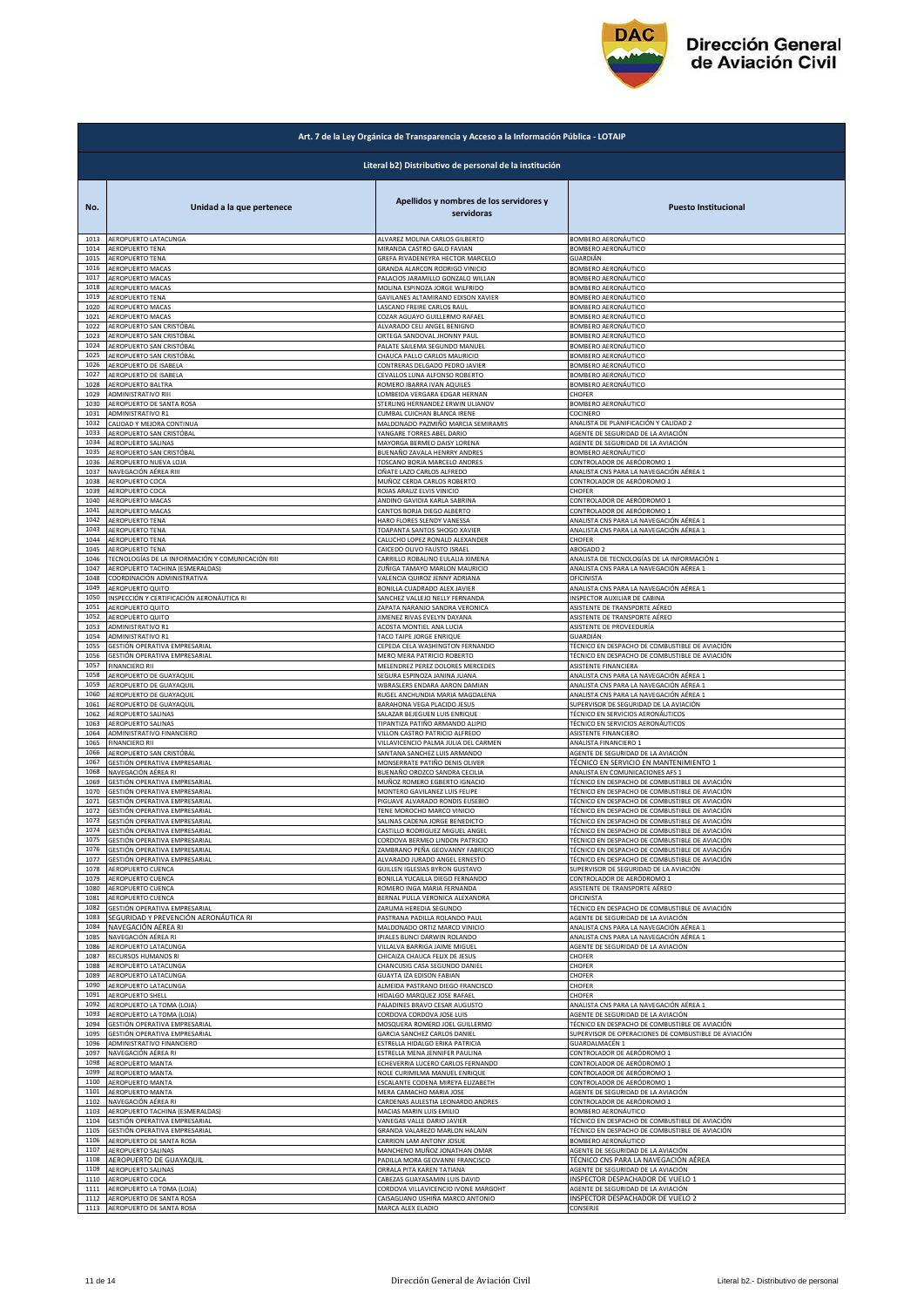

|              | Art. 7 de la Ley Orgánica de Transparencia y Acceso a la Información Pública - LOTAIP |                                                       |                                                |  |
|--------------|---------------------------------------------------------------------------------------|-------------------------------------------------------|------------------------------------------------|--|
|              | Literal b2) Distributivo de personal de la institución                                |                                                       |                                                |  |
| No.          | Unidad a la que pertenece                                                             | Apellidos y nombres de los servidores y<br>servidoras | <b>Puesto Institucional</b>                    |  |
| 1114         | AEROPUERTO COCA                                                                       | DULCE GRANDA EDMUNDO JAVIER                           | AGENTE DE SEGURIDAD DE LA AVIACIÓN             |  |
| 1115         | NAVEGACIÓN AÉREA RIII                                                                 | AGUIRRE ANDRADE JERVIS PATRICIO                       | INTENDENTE INSPECTOR PILOTO DE CONTROL         |  |
| 1116         | AEROPUERTO MANTA                                                                      | MORA CURIPOMA EDER DANILO                             | AGENTE DE SEGURIDAD DE LA AVIACIÓN             |  |
| 1117         | ADMINISTRATIVO RII                                                                    | ORTIZ VILLACIS EDUARDO ALBERTO                        | CONSERJE                                       |  |
| 1118         | AEROPUERTO DE SANTA ROSA                                                              | FEIJOO LOAYZA JAVIER MANRIQUE                         | BOMBERO AERONÁUTICO                            |  |
| 1119         | AEROPUERTO DE SANTA ROSA                                                              | SUAREZ QUIMI ALEX PAOLO                               | TÉCNICO CNS PARA LA NAVEGACIÓN AÉREA           |  |
| 1120         | AEROPUERTO LA TOMA (LOJA)                                                             | CORREA PARDO DARWIN DAVID                             | CHOFER                                         |  |
| 1121         | SEGURIDAD Y PREVENCIÓN AERONÁUTICA RIII                                               | PULLAS GUZMAN PAMELA MICHELLE                         | AGENTE DE SEGURIDAD DE LA AVIACIÓN             |  |
| 1122         | AEROPUERTO LA TOMA (LOJA)                                                             | VERDESOTO RODRIGUEZ MIJAIL ALEJANDRO                  | BOMBERO AERONÁUTICO                            |  |
| 1123         | AEROPUERTO LA TOMA (LOJA)                                                             | GRANDA OCAMPOS KLEVER FERNANDO                        | AGENTE DE SEGURIDAD DE LA AVIACIÓN             |  |
| 1124         | <b>AEROPUERTO MANTA</b>                                                               | SANTILLAN LARA WILLIAM FERNANDO                       | CONTROLADOR DE AERÓDROMO 1                     |  |
| 1125         | NAVEGACIÓN AÉREA RI                                                                   | HIDALGO PROAÑO ORLANDO MARCELO                        | ANALISTA DE METEOROLOGÍA AERONÁUTICA 1         |  |
| 1126         | CAPACITACIÓN NACIONA                                                                  | RUIZ CHAVEZ VERONICA ALICIA                           | INSTRUCTOR TÉCNICO DE CAPACITACIÓN AERONÁUTICA |  |
| 1127         | AEROPUERTO LA TOMA (LOJA)                                                             | CORDOVA LOAIZA CESAR AUGUSTO                          | BOMBERO AERONÁUTICO                            |  |
| 1128         | GESTIÓN OPERATIVA EMPRESARIAL                                                         | PALACIOS ZABALA SAUL                                  | TÉCNICO EN DESPACHO DE COMBUSTIBLE DE AVIACIÓN |  |
| 1129         | GESTIÓN OPERATIVA EMPRESARIAL                                                         | CAMPOVERDE TRIVIÑO OMAR STUGARD                       | TÉCNICO EN DESPACHO DE COMBUSTIBLE DE AVIACIÓN |  |
| 1130         | NAVEGACIÓN AÉREA RI                                                                   | QUINGA MEZA ANGELA ELIZABETH                          | ANALISTA CNS PARA LA NAVEGACIÓN AÉREA 1        |  |
| 1131         | GESTIÓN OPERATIVA EMPRESARIAL                                                         | QUIÑONEZ BRIONES JOSE MIGUEL                          | TÉCNICO EN DESPACHO DE COMBUSTIBLE DE AVIACIÓN |  |
| 1132         | GESTIÓN OPERATIVA EMPRESARIAL                                                         | AREVALO GUARTATANGA JUAN EZEQUIEL                     | TÉCNICO EN DESPACHO DE COMBUSTIBLE DE AVIACIÓN |  |
| 1133         | GESTIÓN OPERATIVA EMPRESARIAL                                                         | MENDOZA CASA LUIS WASHINGTON                          | TÉCNICO EN DESPACHO DE COMBUSTIBLE DE AVIACIÓN |  |
| 1134         | GESTIÓN OPERATIVA EMPRESARIAL                                                         | CHICAIZA GUAYTA WALTER LUIS                           | TÉCNICO EN DESPACHO DE COMBUSTIBLE DE AVIACIÓN |  |
| 1135         | AEROPUERTO MANTA                                                                      | CEVALLOS PONCE JOSE EPIMENIDES                        | AGENTE DE SEGURIDAD DE LA AVIACIÓN             |  |
| 1136         |                                                                                       | INTRIAGO CASANOVA RODY JOSE                           | AGENTE DE SEGURIDAD DE LA AVIACIÓN             |  |
| 1137         | AEROPUERTO MANTA<br>AEROPUERTO MANTA                                                  | POMA COSTA JUAN PABLO                                 | CONTROLADOR DE AERÓDROMO 1                     |  |
| 1138         | GESTIÓN OPERATIVA EMPRESARIAL                                                         | BAJAÑA OLVERA JULIO RUBEN                             | TÉCNICO EN DESPACHO DE COMBUSTIBLE DE AVIACIÓN |  |
| 1139         | AEROPUERTO DE GUAYAQUIL                                                               | DELGADO RUGEL ABEL GERMAN                             | INSPECTOR DESPACHADOR DE VUELO 2               |  |
| 1140         | AEROPUERTO DE GUAYAQUIL                                                               | AGUIRRE FREIRE OSCAR RAUL                             | CONTROLADOR DE AERÓDROMO 1                     |  |
| 1141         | AEROPUERTO DE GUAYAQUIL                                                               | PINO SOLEDISPA MARLON JAVIER                          | ANALISTA DE METEOROLOGÍA AERONÁUTICA 1         |  |
| 1142         | AEROPUERTO DE SANTA ROSA                                                              | ZAMBRANO SILVA JUAN FABRICIO                          | CONTROLADOR DE AERÓDROMO 1                     |  |
| 1143         | AEROPUERTO BALTRA                                                                     | DIAZ TORRES ROSA BEATRIZ                              | AGENTE DE SEGURIDAD DE LA AVIACIÓN             |  |
| 1144         | GESTIÓN OPERATIVA EMPRESARIAL                                                         | ENCALADA SANCHEZ RICHARD PABLO                        | TÉCNICO EN DESPACHO DE COMBUSTIBLE DE AVIACIÓN |  |
| 1145         | GESTIÓN OPERATIVA EMPRESARIAL                                                         | TOAPANTA ALMACHI VICTOR OCTAVIO                       | TÉCNICO EN DESPACHO DE COMBUSTIBLE DE AVIACIÓN |  |
| 1146         | <b>ADMINISTRATIVO RII</b>                                                             | DELGADO MUÑOZ RUBEN DARIO                             | CHOFER                                         |  |
| 1147         | GESTIÓN OPERATIVA EMPRESARIAL                                                         | MEJIA PARRA FRANKLIN JAVIER                           | TÉCNICO EN DESPACHO DE COMBUSTIBLE DE AVIACIÓN |  |
| 1148         | GESTIÓN OPERATIVA EMPRESARIAL                                                         | MEZA VERA JESUS JACINTO                               | TÉCNICO EN SERVICIO EN MANTENIMIENTO 1         |  |
| 1149         | GESTIÓN OPERATIVA EMPRESARIAL                                                         | RONQUILLO VARGAS DANNY COLON                          | TÉCNICO EN DESPACHO DE COMBUSTIBLE DE AVIACIÓN |  |
| 1150         | GESTIÓN OPERATIVA EMPRESARIAL                                                         | MOREIRA GARCIA MARIO VEYROT                           | TÉCNICO EN DESPACHO DE COMBUSTIBLE DE AVIACIÓN |  |
| 1151         | AEROPUERTO CUENCA                                                                     | JIMENEZ MARTINEZ ORFAITH FRANCISCO                    | ANALISTA DE INFORMACIÓN AERONÁUTICA 1          |  |
| 1152         | AEROPUERTO LATACUNGA                                                                  | QUIJANO ERAZO CARLOS ROBERTO                          | AGENTE DE SEGURIDAD DE LA AVIACIÓN             |  |
| 1153         | AEROPUERTO DE SANTA ROSA                                                              | ROSALES ALAÑA RONALD PATRICIO                         | CONTROLADOR DE APROXIMACIÓN NO RADAR           |  |
| 1154         | <b>ADMINISTRATIVO R1</b>                                                              | CATUCUAMBA NICOLALDE FAUSTO WILIAN                    | GUARDIÁN                                       |  |
| 1155         | <b>FINANCIERO RI</b>                                                                  | VIVAS SIMBAÑA JULIO CESAR                             | ASISTENTE FINANCIERO                           |  |
| 1156         | <b>FINANCIERO RI</b>                                                                  | PROAÑO VALDOSPINOS MARIA FERNANDA                     | ANALISTA FINANCIERO 1                          |  |
| 1157         | <b>FINANCIERO RI</b>                                                                  | QUILUMBA SAMUEZA DANIEL ESTEBAN                       | ANALISTA FINANCIERO 2                          |  |
| 1158         | <b>FINANCIERO RI</b>                                                                  | ESTRELLA SILVA LUZ MARINA                             | SECRETARIA                                     |  |
| 1159         | AEROPUERTO DE GUAYAQUIL                                                               | ORTIZ TAPIA ISMAEL FERNANDO                           | CONTROLADOR DE AERÓDROMO 1                     |  |
| 1160         | NAVEGACIÓN AÉREA RI                                                                   | QUEVEDO ESPINOZA NELSON MARCELO                       | ANALISTA DE INFORMACIÓN AERONÁUTICA 1          |  |
| 1161         | AEROPUERTO SHELL                                                                      | ALVAREZ SOLORZANO JAIME JAVIER                        | TÉCNICO EN DESPACHO DE COMBUSTIBLE DE AVIACIÓN |  |
| 1162         | GESTIÓN OPERATIVA EMPRESARIAL                                                         | MENDOZA ALAVA JOSE GABRIEI                            | TÉCNICO EN DESPACHO DE COMBUSTIBLE DE AVIACIÓN |  |
| 1163         | GESTIÓN OPERATIVA EMPRESARIAL                                                         | NAVEDA NARANJO FRANKLIN WLADIMIR                      | TÉCNICO EN DESPACHO DE COMBUSTIBLE DE AVIACIÓN |  |
| 1164         | GESTIÓN OPERATIVA EMPRESARIAL                                                         | TORRES RODRIGUEZ JOSE JAVIER                          | TÉCNICO EN DESPACHO DE COMBUSTIBLE DE AVIACIÓN |  |
| 1165         | GESTIÓN OPERATIVA EMPRESARIAL                                                         | KUFFO MONGE ANTONIO WILSON                            | TÉCNICO EN DESPACHO DE COMBUSTIBLE DE AVIACIÓN |  |
| 1166         | GESTIÓN OPERATIVA EMPRESARIAL                                                         | VERA BAQUE HUGO GUILLERMO                             | TÉCNICO EN SERVICIO EN MANTENIMIENTO 1         |  |
| 1167         | AEROPUERTO TACHINA (ESMERALDAS                                                        | CANTOS VERA CESAR AUGUSTO                             | ANALISTA CNS PARA LA NAVEGACIÓN AÉREA 1        |  |
| 1168         | AEROPUERTO TACHINA (ESMERALDAS)                                                       | BRAVO INTRIAGO DARLINTON LENIN                        | BOMBERO AERONÁUTICO                            |  |
| 1169         | AEROPUERTO TACHINA (ESMERALDAS)                                                       | PADILLA QUIÑONEZ LUIS GERARDO                         | BOMBERO AERONÁUTICO                            |  |
| 1170         | AEROPUERTO MANTA                                                                      | JIMENEZ YEROVI JORGE FERNANDO                         | INSPECTOR DESPACHADOR DE VUELO 1               |  |
| 1171         | AEROPUERTO DE GUAYAQUIL                                                               | SANDOVAL PUGA DAISY MABEL                             | ANALISTA DE METEOROLOGÍA AERONÁUTICA 1         |  |
| 1172         | AEROPUERTO DE GUAYAQUIL                                                               | LLIGUISACA HIDALGO JORGE RICARDO                      | ANALISTA DE METEOROLOGÍA AERONÁUTICA 1         |  |
| 1174         | 1173 NAVEGACIÓN AÉREA RII                                                             | ACUÑA SALAZAR MELANY VALERIA                          | CONTROLADOR DE AERÓDROMO 1                     |  |
|              | NAVEGACIÓN AÉREA RII                                                                  | ANDRADE LEON DAVID FERNANDO                           | CONTROLADOR DE AERÓDROMO 1                     |  |
| 1175         | NAVEGACIÓN AÉREA RII                                                                  | CARRERA BURBANO DAVID ISMAEL                          | CONTROLADOR DE AERÓDROMO 1                     |  |
| 1176         | NAVEGACIÓN AÉREA RII                                                                  | SEGURA LAMOTA HJALMAR PAUL                            | CONTROLADOR DE AERÓDROMO 1                     |  |
| 1177         | <b>ADMINISTRATIVO R1</b>                                                              | GARZON SANDOVAL EDISON FABIAN                         | CHOFER                                         |  |
| 1178         | INGENIERÍA AEROPORTUARIA RI                                                           | TERAN DE LOS REYES JORGE LUIS                         | ESPECIALISTA EN INGENIERÍA AEROPORTUARIA       |  |
| 1179         | NAVEGACIÓN AÉREA RIII                                                                 | CAZA ZAGAL ANDREA SARAHI                              | CONTROLADOR DE AERÓDROMO 1                     |  |
| 1180         | AEROPUERTO NUEVA LOJA                                                                 | OJEDA CANO HERNAN JORGE                               | AGENTE DE SEGURIDAD DE LA AVIACIÓN             |  |
| 1181         | NAVEGACIÓN AÉREA RI                                                                   | PEREZ MERO JOSEPE ESTEBAN                             | CONTROLADOR DE AERÓDROMO 1                     |  |
| 1182         | NAVEGACIÓN AÉREA RI                                                                   | PEREZ TAPIA VICTOR ANDRES                             | CONTROLADOR DE AERÓDROMO 1                     |  |
| 1183         | AEROPUERTO COCA                                                                       | MOYA QUINATOA ARTURO JAVIER                           | AGENTE DE SEGURIDAD DE LA AVIACIÓN             |  |
| 1184         | <b>FINANCIERO RI</b>                                                                  | <b>TAPIA LUNA TANIA LORENA</b>                        | SECRETARIA EJECUTIVA 1                         |  |
| 1185         | AEROPUERTO SHELL                                                                      | CAMPOS NAULA MARITZA ELIZABETH                        | ANALISTA CNS PARA LA NAVEGACIÓN AÉREA 1        |  |
| 1186         | <b>AEROPUERTO SHELL</b>                                                               | VALLE SUAREZ ANGEL FERNANDO                           | AGENTE DE SEGURIDAD DE LA AVIACIÓN             |  |
| 1187         | AEROPUERTO COCA                                                                       | CABEZAS MANZANO RAUL VINICIO                          | ANALISTA CNS PARA LA NAVEGACIÓN AÉREA 1        |  |
| 1188         | <b>FINANCIERO RII</b>                                                                 | ROJAS PINCAY MARIA MAGDALENA                          | ASISTENTE FINANCIERA                           |  |
| 1189         | INSPECCIÓN Y CERTIFICACIÓN AERONÁUTICA RI                                             | VILLAVICENCIO ARMIJOS ANGEL FABIAN                    | INSPECTOR DESPACHADOR DE VUELO 1               |  |
| 1190         | INGENIERÍA AEROPORTUARIA RII                                                          | LOZANO SANTANA EDGAR XAVIER                           | ANALISTA DE INGENIERÍA AEROPORTUARIA 1         |  |
| 1191         | ADMINISTRATIVO RII                                                                    | VILLAGOMEZ ROCA FRANKLIN GERMAN                       | ASISTENTE DE PROVEEDURÍA                       |  |
| 1192         | COORDINACIÓN ADMINISTRATIVA                                                           | TOSCANO POZO PAOLA ALEJANDRA                          | ANALISTA DE RECURSOS HUMANOS 2                 |  |
| 1193         | COORDINACIÓN ADMINISTRATIVA                                                           | ULLOA VILLAVICENCIO MERLE LILIANA                     | SECRETARIA                                     |  |
| 1194         | AEROPUERTO SAN CRISTÓBAL                                                              | ESPINOZA VERA JHOVANNY FARID                          | INSPECTOR DESPACHADOR DE VUELO 1               |  |
| 1195         | <b>AEROPUERTO QUITO</b>                                                               | <b>JARAMILLO MAFLA JAIME AUGUSTO</b>                  | INSPECTOR DE TRANSPORTE AÉREO                  |  |
| 1196         | AEROPUERTO QUITO                                                                      | CAICEDO MIRANDA VALERIA KATERINE                      | INSPECTOR OPERACIONES DE VUELO                 |  |
| 1197         | AEROPUERTO QUITO                                                                      | MELENDEZ SUAREZ MERCEDES CRISTINA                     | SECRETARIA                                     |  |
| 1198         | ADMINISTRATIVO R1                                                                     | MUÑOZ CHISAGUANO WILMAN PATRICIO                      | CONSERJE                                       |  |
| 1199         | ADMINISTRATIVO R1                                                                     | BARAHONA LOPEZ STALIN GERMAN                          | ASISTENTE DE PROVEEDURÍA                       |  |
| 1200<br>1201 | <b>FINANCIERO RI</b>                                                                  | ALMEIDA RUIZ ANA LUCIA                                | ANALISTA FINANCIERO 2                          |  |
| 1202         | NAVEGACIÓN AÉREA RI                                                                   | BARRIGA CHICAIZA LUIS PAUL                            | ANALISTA CNS PARA LA NAVEGACIÓN AÉREA 1        |  |
|              | AEROPUERTO MACAS                                                                      | ZAMBRANO JACOME NATHALIE GISELLA                      | AGENTE DE SEGURIDAD DE LA AVIACIÓN             |  |
| 1203         | ADMINISTRATIVO R1                                                                     | ANDRADE CARRION CARLOS ANDRES                         | CONSERJE                                       |  |
| 1204         | NAVEGACIÓN AÉREA RI                                                                   | PAREDES ATIENCIA ROBERTO CARLOS                       | ANALISTA CNS PARA LA NAVEGACIÓN AÉREA 1        |  |
| 1205         | INSPECCIÓN Y CERTIFICACIÓN AERONÁUTICA RII                                            | ESCALANTE GOMEZ RODOLFO RICARDO                       | MÉDICO CERTIFICADOR                            |  |
| 1206         | CAPACITACIÓN NACIONAL                                                                 | NOBOA MALDONADO MARIA GABRIELA                        | INSTRUCTOR TÉCNICO DE CAPACITACIÓN AERONÁUTICA |  |
| 1207         | <b>FINANCIERO RII</b>                                                                 | VANONI SANTOS MARIA SOL                               | ANALISTA FINANCIERO 2                          |  |
| 1208         | INGENIERÍA AEROPORTUARIA RII                                                          | MARIN MURILLO WASHINGTON LEONARDO                     | ANALISTA DE INGENIERÍA AEROPORTUARIA 1         |  |
| 1209         | INGENIERÍA AEROPORTUARIA RIII                                                         | PALACIOS OBANDO MARIA ELIZABETH                       | ANALISTA DE INGENIERÍA AEROPORTUARIA 1         |  |
| 1210         | AEROPUERTO LATACUNGA                                                                  | TOBAR ATIAGA MARTIN GUSTAVO DE JESUS                  | INSPECTOR DESPACHADOR DE VUELO 2               |  |
| 1211         | AEROPUERTO LATACUNGA                                                                  | VASQUEZ CASTRO DARIO XAVIER                           | ANALISTA CNS PARA LA NAVEGACIÓN AÉREA 1        |  |
| 1212         | AEROPUERTO MANTA                                                                      | VILLACRES PINCAY ANGEL MARCELO                        | ANALISTA DE INFORMACIÓN AERONÁUTICA 1          |  |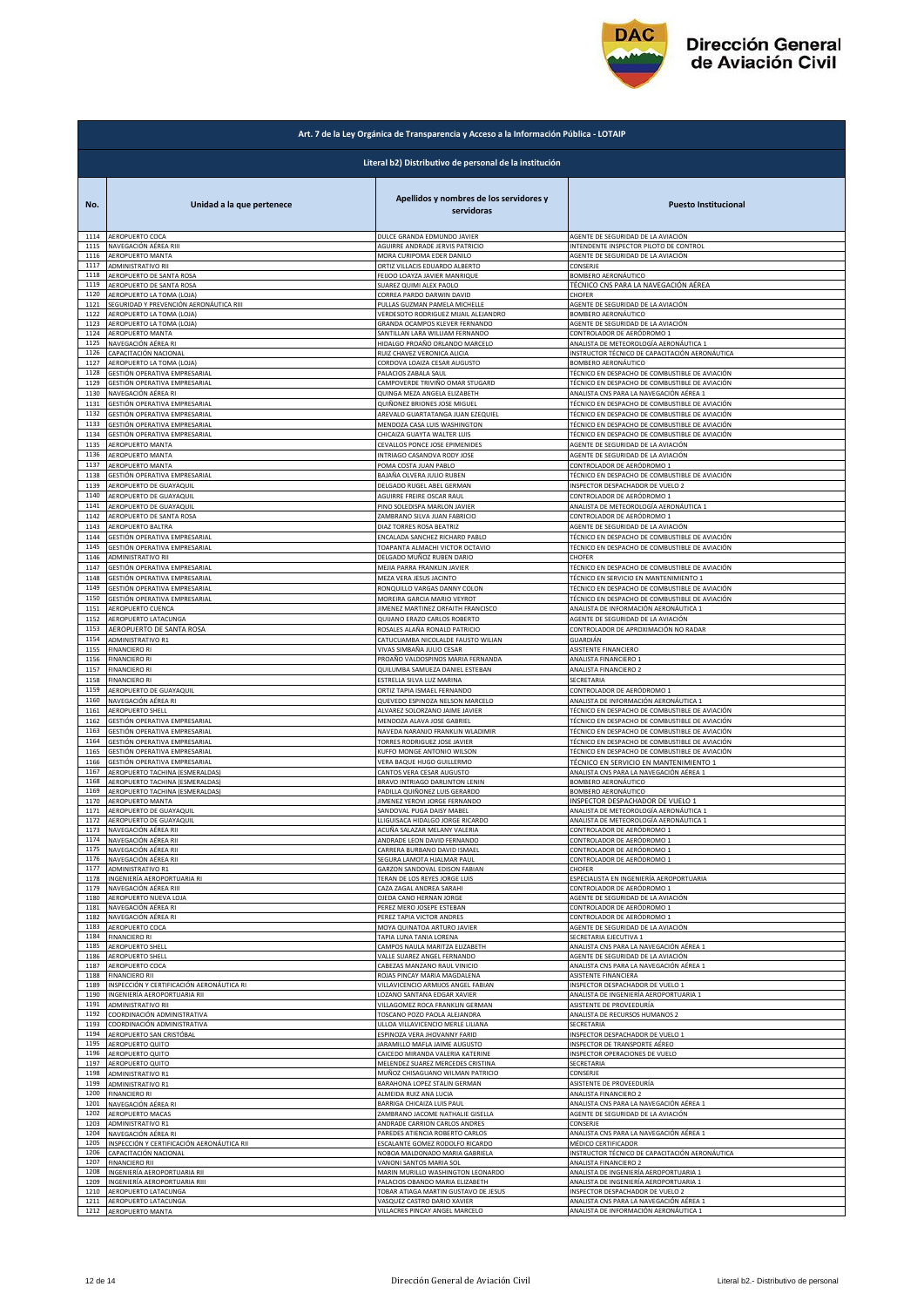

| Art. 7 de la Ley Orgánica de Transparencia y Acceso a la Información Pública - LOTAIP |                                                                 |                                                       |                                               |  |
|---------------------------------------------------------------------------------------|-----------------------------------------------------------------|-------------------------------------------------------|-----------------------------------------------|--|
| Literal b2) Distributivo de personal de la institución                                |                                                                 |                                                       |                                               |  |
| No.                                                                                   | Unidad a la que pertenece                                       | Apellidos y nombres de los servidores y<br>servidoras | <b>Puesto Institucional</b>                   |  |
| 1213                                                                                  | NAVEGACIÓN AÉREA RII                                            | LOPEZ ROMERO NELSON MAURICIO                          | ADMINISTRADOR AEROPORTUARIO 1                 |  |
| 1214                                                                                  | AEROPUERTO MANTA                                                | LIMA TORRES DEMETRIO WLADIMIR                         | INSPECTOR DESPACHADOR DE VUELO 2              |  |
| 1215                                                                                  | AEROPUERTO MANTA                                                | AVEIGA VERA MARIA GABRIELA                            | ASISTENTE DE TRANSPORTE AÉREO                 |  |
| 1216                                                                                  | AEROPUERTO DE SANTA ROSA                                        | SARMIENTO CABANILLA RONALD JAVIER                     | ANALISTA DE METEOROLOGÍA AERONÁUTICA 1        |  |
| 1217                                                                                  | AEROPUERTO NUEVA LOJA                                           | ANDINO GAVIDIA RICHARD PAUL                           | AGENTE DE SEGURIDAD DE LA AVIACIÓN            |  |
| 1218                                                                                  | ADMINISTRATIVO FINANCIERO                                       | QUINDE PAREJA XIMENA CRISTINA                         | ABOGADO 1                                     |  |
| 1219                                                                                  | RECURSOS HUMANOS RII                                            | GARCIA MONTESDEOCA MARIA PILAR                        | PARVULARIO DE CENTRO INFANTIL                 |  |
| 1220                                                                                  | ASESORÍA JURÍDICA RII                                           | SAONA BUMACHAR JOSE ENRIQUE                           | ABOGADO 2                                     |  |
| 1221                                                                                  | ADMINISTRATIVO FINANCIERO                                       | ALVARADO ROSADO KATHERINE ELIZABETH                   | OFICINISTA                                    |  |
| 1222                                                                                  | RECURSOS HUMANOS RII                                            | GUEVARA MENA JORGE FABRICIO                           | ANALISTA DE RECURSOS HUMANOS 1                |  |
| 1223                                                                                  | AEROPUERTO TENA                                                 | <b>GUZMAN GUZMAN EDWIN</b>                            | ANALISTA DE COMERCIALIZACIÓN 1                |  |
| 1224                                                                                  | INSPECCIÓN Y CERTIFICACIÓN AERONÁUTICA RII                      | ANCHUNDIA GARCIA CARLOS LUIS                          | ASISTENTE DE TRANSPORTE AÉREO                 |  |
| 1225                                                                                  | ADMINISTRATIVO FINANCIERO                                       | LARA JIMENEZ CRISTOBAL VLADIMIR                       | ANALISTA DE PROVEEDURÍA 2                     |  |
| 1226                                                                                  | COORDINACIÓN ADMINISTRATIVA                                     | SALGADO LOMAS JUANA JEANNETH                          | ASISTENTE FINANCIERO                          |  |
| 1227                                                                                  | COORDINACIÓN ADMINISTRATIVA                                     | ROJAS JARAMILLO IGNACIO EFRAIN                        | ANALISTA FINANCIERO 1                         |  |
| 1228                                                                                  | AEROPUERTO TENA                                                 | RIOS CASTRO ERIKA KATERINE                            | ASISTENTE DE ACTIVOS FIJOS                    |  |
| 1229                                                                                  | COMERCIALIZACIÓN ESPACIOS AEROPORTUARIOS E INMUEBLES RII        | REINOSO GOMEZ LILIANA NARCISA                         | ANALISTA DE COMERCIALIZACIÓN 3                |  |
| 1230                                                                                  | RECURSOS HUMANOS RI                                             | CALVOPIÑA ANDRADE ANDREA ALEJANDRA                    | ANALISTA DE RECURSOS HUMANOS 2                |  |
| 1231                                                                                  | RECURSOS HUMANOS RI                                             | CARDOSO AVALOS MERY ELIZABETH                         | ANALISTA DE RECURSOS HUMANOS 1                |  |
| 1232                                                                                  | RECURSOS HUMANOS RI                                             | RODRIGUEZ AMORES CARLOS FERNANDO                      | ASISTENTE DE RECURSOS HUMANOS                 |  |
| 1233                                                                                  | <b>FINANCIERO RI</b>                                            | ORTIZ MOSQUERA MONICA CATALINA                        | ANALISTA FINANCIERO 2                         |  |
| 1234                                                                                  | ADMINISTRATIVO RII                                              | ZAMBRANO MERCHAN PAMELA MILENA                        | GUARDALMACÉN 1                                |  |
| 1235                                                                                  | RECURSOS HUMANOS RII                                            | OSORIO CORONEL MONICA ALEXANDRA                       | ANALISTA DE RECURSOS HUMANOS 2                |  |
| 1236                                                                                  | RECURSOS HUMANOS RII                                            | MORALES MARTILLO KATIUSKA ELIZABETH                   | OFICINISTA                                    |  |
| 1237                                                                                  | AEROPUERTO QUITO                                                | HERRERA ONTANEDA FRANCO ASDRUBAL                      | ASISTENTE DE RECURSOS HUMANOS                 |  |
| 1238                                                                                  | AEROPUERTO QUITO                                                | GALVEZ DELGADO ESTEFANIA ELIZABETH                    | INSPECTOR DESPACHADOR DE VUELO 2              |  |
| 1239                                                                                  | AEROPUERTO QUITO                                                | ACARO LEON EDGAR PATRICIO                             | TÉCNICO EN SERVICIOS EN MANTENIMIENTO 1       |  |
|                                                                                       |                                                                 | <b>ASESORIAS/NIVEL DE APOYO</b>                       |                                               |  |
| 1240                                                                                  | COORDINACIÓN GENERAL ADMINISTRATIVA FINANCIERA                  | AJOY JARAMILLO JAVIER IGNACIO                         | COORDINADOR GENERAL ADMINISTRATIVO FINANCIERO |  |
| 1241                                                                                  | DIRECCIÓN DE CERTIFICACIÓN DOCUMENTACIÓN Y ARCHIVO              | MORA GUERRERO NELSON GUSTAVO                          | DIRECTOR DE SECRETARIA GENERAL                |  |
| 1242                                                                                  | DIRECCIÓN DE RELACIONES INTERNACIONALES OACI                    | <b>BALDA LARREA SEBASTIAN</b>                         | DIRECTOR DE RELACIONES INTERNACIONALES        |  |
| 1243                                                                                  | DIRECCIÓN DE ASESORÍA JURÍDICA<br>DIRECCIÓN DE ASUNTOS INTERNOS | VINUEZA ARMIJOS MARLON ROBERTO                        | DIRECTOR DE ASESORÍA JURÍDICA                 |  |
| 1244                                                                                  | DIRECCIÓN FINANCIERA                                            | DAVILA REYES ALFONSO XAVIER                           | DIRECTOR DE ASUNTOS INTERNOS                  |  |
| 1245                                                                                  |                                                                 | PERALTA CHAVEZ FREDDY HERNAN                          | DIRECTOR FINANCIERO                           |  |
| 1246                                                                                  | DIRECCIÓN DE PLANIFICACIÓN Y CALIDAD                            | SANCHEZ SANCHEZ BETY MARIBEL                          | DIRECTOR DE PLANIFICACIÓN Y CALIDAD           |  |
| 1247                                                                                  | DIRECCIÓN DE RECURSOS HUMANOS                                   | AGUILAR ESPINOSA MARIA GABRIELA                       | DIRECTOR DE RECURSOS HUMANOS                  |  |
| 1248                                                                                  | DIRECCIÓN ADMINISTRATIVA                                        | GARCIA ACUÑA MALENKOV RAYMUNDO                        | DIRECTOR ADMINISTRATIVO                       |  |
| 1249                                                                                  | DIRECCIÓN DE COMUNICACIÓN SOCIAL                                | SANDOVAL JACOME MARIA AUGUSTA                         | DIRECTOR DE COMUNICACIÓN SOCIAL               |  |
| 1250                                                                                  | DIRECCIÓN DE ASESORÍA JURÍDICA                                  | HUILCA COBOS RITA MILA                                | ABOGADO 2                                     |  |
| 1251                                                                                  | DIRECCIÓN DE ASESORÍA JURÍDICA                                  | VALLE TORO RUTH ELIZABETH                             | ABOGADO 2                                     |  |
| 1252                                                                                  | DIRECCIÓN DE ASESORÍA JURÍDICA                                  | QUIMBITA PELAEZ MAYRA ALEJANDRA                       | ABOGADO 2                                     |  |
| 1253                                                                                  | DIRECCIÓN DE ASESORÍA JURÍDICA                                  | AGUILA BARRAGAN TELMO ITALO                           | ABOGADO 2                                     |  |
| 1254                                                                                  | DIRECCIÓN DE ASESORÍA JURÍDICA                                  | CARRION HARO LAURA MARGARITA                          | SECRETARIA                                    |  |
| 1255                                                                                  | DIRECCIÓN DE ASESORÍA JURÍDICA                                  | OÑATE CUNALATA DORIS ARIANA                           | ABOGADO 3                                     |  |
| 1256                                                                                  | DIRECCIÓN DE ASESORÍA JURÍDICA                                  | LARREA VERGARA MELINA NATHALIA                        | ABOGADO 2                                     |  |
| 1257                                                                                  | DIRECCIÓN DE ASESORÍA JURÍDICA                                  | LANDAZURI MORALES GUILLERMO XAVIER                    | ABOGADO 2                                     |  |
| 1258                                                                                  | DIRECCIÓN DE ASESORÍA JURÍDICA                                  | MEDINA MONCAYO DEYANIRA BETZABETH                     | OFICINISTA                                    |  |
| 1259                                                                                  | DIRECCIÓN DE ASESORÍA JURÍDICA                                  | NIETO PALACIOS JIMENA LUCIA                           | SECRETARIA                                    |  |
| 1260                                                                                  | DIRECCIÓN DE ASESORÍA JURÍDICA                                  | HIDALGO BARQUET PRISCILLA FRANCHESKA                  | ABOGADO 3                                     |  |
| 1261                                                                                  | REGISTRO AERONÁUTICO                                            | VELOZ JIMENEZ JAIME OSWALDO                           | REGISTRADOR AERONÁUTICO                       |  |
| 1262                                                                                  | REGISTRO AERONÁUTICO                                            | VALENCIA GONZALEZ CECILIA JANNETH                     | ABOGADO 2                                     |  |
| 1263                                                                                  | DIRECCIÓN DE COMUNICACIÓN SOCIAL                                | ROMERO PINOS MERCY MARIA                              | PERIODISTA                                    |  |
| 1264                                                                                  | DIRECCIÓN DE COMUNICACIÓN SOCIAL                                | PALACIOS GUEVARA JOHANNA MALENA                       | PERIODISTA <sub>2</sub>                       |  |
| 1265                                                                                  | DIRECCIÓN DE COMUNICACIÓN SOCIAL                                | <b>JURADO VEGA JAVIER ALEJANDRO</b>                   | ASISTENTE DE PERIODISMO                       |  |
| 1266                                                                                  | DIRECCIÓN DE COMUNICACIÓN SOCIAL                                | <b>TOAPANTA TAPIA LIDIA MARGOT</b>                    | SECRETARIA                                    |  |
| 1267                                                                                  | DIRECCIÓN DE COMUNICACIÓN SOCIAL                                | PABON GORDON ALEJANDRO FITZGERALD                     | PERIODISTA 2                                  |  |
| 1268                                                                                  | GESTIÓN DE TRANSITO AÉREO                                       | QUIJANO GUERRERO GINA JUDITH                          | SECRETARIA EJECUTIVA 2                        |  |
| 1269                                                                                  | PRESUPUESTO                                                     | SANDOVAL HILER JORGE HERNAN                           | ANALISTA DE PRESUPUESTO 3                     |  |
| 1270                                                                                  | DIRECCIÓN FINANCIERA                                            | ANDRADE MENA XAVIER WALTER                            | <b>TESORERO GENERAL</b>                       |  |
| 1271                                                                                  | SEGURIDAD, BIENESTAR Y SALUD OCUPACIONAL                        | VALLEJO CABADIANA YOLANDA DEL ROCIO                   | TRABAJADORA SOCIAL                            |  |
| 1272                                                                                  | DIRECCIÓN DE TECNOLOGÍAS DE LA INFORMACIÓN Y COMUNICACIÓN       | BASANTES MEJIA ALDO FABIO                             | ANALISTA DE TECNOLOGÍAS DE LA INFORMACIÓN 3   |  |
| 1273                                                                                  | DIRECCIÓN DE TECNOLOGÍAS DE LA INFORMACIÓN Y COMUNICACIÓN       | CARDENAS QUENGUAN JUAN CARLOS                         | ANALISTA DE TECNOLOGÍAS DE LA INFORMACIÓN 1   |  |
| 1274                                                                                  | DIRECCIÓN ADMINISTRATIVA                                        | VILLARRUEL PONCE EDISON DANILO                        | ANALISTA ADMINISTRATIVO 3                     |  |
| 1275                                                                                  | DIRECCIÓN ADMINISTRATIVA                                        | RUBIO MERIZALDE SANDRA DEL CARMEN                     | ANALISTA DE ACTIVOS FIJOS 2                   |  |
| 1276                                                                                  | ABASTECIMIENTOS                                                 | MORENO MACIAS RENZO MARCELO                           | GUARDALMACÉN 1                                |  |
| 1277                                                                                  | DIRECCIÓN DE CERTIFICACIÓN DOCUMENTACIÓN Y ARCHIVO              | <b>GONZALEZ ACOSTA CAROL ESTEFANIA</b>                | OFICINISTA                                    |  |
| 1278                                                                                  | DIRECCIÓN DE CERTIFICACIÓN DOCUMENTACIÓN Y ARCHIVO              | ALMACHE SOLIS ANGELICA DEL ROCIO                      | OFICINISTA                                    |  |
|                                                                                       | DIRECCIÓN DE CERTIFICACIÓN DOCUMENTACIÓN Y ARCHIVO              | BORJA ARAUJO ANDREA ESTEFANIA                         | SECRETARIA                                    |  |
| 1279<br>1280                                                                          | DIRECCIÓN DE ASESORÍA JURÍDICA                                  | ZAMBRANO CAMPOVERDE VICENTE YOBANI                    | ABOGADO 2                                     |  |
| 1281                                                                                  | SEGURIDAD, BIENESTAR Y SALUD OCUPACIONAL                        | VARGAS JARAMILLO FREDDY ALEJANDRO                     | ANALISTA DE RECURSOS HUMANOS 2                |  |
| 1282                                                                                  | SEGURIDAD, BIENESTAR Y SALUD OCUPACIONAL                        | DUARTE CEDEÑO DORA PATRICIA FERNANDA                  | ODONTÓLOGO DE ATENCIÓN INSTITUCIONAL          |  |
| 1283                                                                                  | SEGURIDAD, BIENESTAR Y SALUD OCUPACIONAL                        | SALAZAR CERDA GERMAN ALBERTO                          | MEDICO ESPECIALISTA DE ATENCIÓN INSTITUCIONAL |  |
| 1284                                                                                  | DIRECCIÓN DE CERTIFICACIÓN DOCUMENTACIÓN Y ARCHIVO              | BENALCAZAR VIZCAINO KARLA STEFANIA                    | OFICINISTA                                    |  |
| 1285                                                                                  | ADMINISTRACIÓN DEL TALENTO HUMANO                               | TORRES PIEDRA KATY PATRICIA                           | ANALISTA DE RECURSOS HUMANOS 3                |  |
| 1286                                                                                  | ADMINISTRACIÓN DEL TALENTO HUMANO                               | ALMEIDA HERRERA TANIA ALEJANDRA                       | ANALISTA DE RECURSOS HUMANOS 2                |  |
| 1287                                                                                  | DIRECCIÓN DE TECNOLOGÍAS DE LA INFORMACIÓN Y COMUNICACIÓN       | CHICAIZA CHAUCA EDISON XAVIER                         | ANALISTA DE TECNOLOGÍAS DE LA INFORMACIÓN 2   |  |
| 1288                                                                                  | ADMINISTRACIÓN DEL TALENTO HUMANO                               | JIJON SANCHEZ HUGO ERNESTO                            | ANALISTA DE RECURSOS HUMANOS 3                |  |
| 1289                                                                                  | DIRECCIÓN DE ASESORÍA JURÍDICA                                  | DAVALOS MOSCOSO ISABEL DE LOURDES                     | ABOGADO 3                                     |  |
| 1290                                                                                  | ADMINISTRACIÓN DEL TALENTO HUMANO                               | ESPINOZA ROMAN CARLOS MARCELO                         | ASISTENTE DE RECURSOS HUMANOS                 |  |
| 1291                                                                                  | DIRECCIÓN DE ASESORÍA JURÍDICA                                  | FUENTES LUCERO JAIME ERNESTO                          | ABOGADO 1                                     |  |
| 1292                                                                                  | DIRECCIÓN DE PLANIFICACIÓN Y CALIDAD                            | PADILLA JIMENEZ SILVIA ELIZABETH                      | ANALISTA DE PLANIFICACIÓN Y CALIDAD 2         |  |
| 1293                                                                                  | DIRECCIÓN DE PLANIFICACIÓN Y CALIDAD                            | GAS ANDRADE STEPHANIE CAROLINA                        | ASISTENTE DE PLANIFICACIÓN Y CALIDAD          |  |
| 1294                                                                                  | COORDINACIÓN ADMINISTRATIVA                                     | MARTINEZ LEON CARLOS RODRIGO                          | ANALISTA FINANCIERO 1                         |  |
| 1295                                                                                  | DIRECCIÓN DE ASESORÍA JURÍDICA                                  | RODRIGUEZ BERMEO MIRIAM PATRICIA                      | ABOGADO 2                                     |  |
| 1296                                                                                  | DIRECCIÓN DE ASESORÍA JURÍDICA                                  | SALVADOR JARAMILLO MARGIE IVONNE                      | ASISTENTE DE ABOGACÍA                         |  |
| 1297                                                                                  | DIRECCIÓN DE ASESORÍA JURÍDICA                                  | MUÑOZ PAREDES FRANKS DAVID                            | ABOGADO 2                                     |  |
| 1298                                                                                  | DIRECCIÓN DE ASESORÍA JURÍDICA                                  | EGAS DE LA TORRE MONICA ELIZABETH                     | ASISTENTE                                     |  |
| 1299                                                                                  | DIRECCIÓN DE PLANIFICACIÓN Y CALIDAD                            | SANCHEZ SAMANIEGO YADIRA DEL CARMEN                   | ASISTENTE DE PLANIFICACIÓN Y CALIDAD          |  |
| 1300                                                                                  | ADMINISTRACIÓN DEL TALENTO HUMANO                               | DELGADO GUDIÑO FERNANDO XAVIER                        | ANALISTA DE RECURSOS HUMANOS 3                |  |
| 1301                                                                                  | DIRECCIÓN DE CERTIFICACIÓN DOCUMENTACIÓN Y ARCHIVO              | RODRIGUEZ EGUEZ PABLO HERNANDO                        | ANALISTA DOCUMENTACIÓN Y ARCHIVO 2            |  |
| 1302                                                                                  | DIRECCIÓN DE CERTIFICACIÓN DOCUMENTACIÓN Y ARCHIVO              | LEON SALAZAR SILVIA VERONICA                          | ANALISTA DOCUMENTACIÓN Y ARCHIVO 2            |  |
| 1303                                                                                  | DIRECCIÓN DE PLANIFICACIÓN Y CALIDAD                            | ALBUJA DELGADO HELENA ALEXANDRA                       | ANALISTA DE PLANIFICACIÓN Y CALIDAD 2         |  |
| 1304                                                                                  | DIRECCIÓN DE TECNOLOGÍAS DE LA INFORMACIÓN Y COMUNICACIÓN       | VASCONEZ GRANJA LUIS IVAN                             | ASISTENTE DE TECNOLOGÍAS DE LA INFORMACIÓN    |  |
| 1305                                                                                  | DIRECCIÓN DE INSPECCIÓN Y CERTIFICACIÓN AERONÁUTICA             | VALENCIA GUERRON MIREYA CECIBEL                       | OFICINISTA                                    |  |
| 1306                                                                                  | DESARROLLO TÉCNICO DE RECURSOS HUMANOS                          | TAPIA GALEAS MARCELA SOLEDAD                          | ANALISTA DE PLANIFICACIÓN Y CALIDAD 2         |  |
| 1307                                                                                  | ADMINISTRACIÓN DEL TALENTO HUMANO                               | BASTIDAS MORALES YUSETH DE LOS ANGELES                | SECRETARIA                                    |  |
| 1308                                                                                  | DIRECCIÓN DE RECURSOS HUMANOS                                   | MORALES CEVALLOS JUAN CARLOS                          | ASISTENTE DE RECURSOS HUMANOS                 |  |
| 1309                                                                                  | SEGURIDAD, BIENESTAR Y SALUD OCUPACIONAL                        | CASTILLO BALDEON STELLA DEL ROCIO                     | ENFERMERA DE ATENCIÓN INSTITUCIONAL           |  |
| 1310                                                                                  | DIRECCIÓN FINANCIERA                                            | CORREA LOPEZ MISHEL VERONICA                          | ASISTENTE FINANCIERO                          |  |
| 1311                                                                                  | DIRECCIÓN FINANCIERA                                            | COLOMA GALLO JOHANA ROSALIA                           | OFICINISTA                                    |  |
| 1312                                                                                  | DIRECCIÓN DE RECURSOS HUMANOS                                   | MONTEROS VIZCAINO ERIKA ELIZABETH                     | ANALISTA FINANCIERO 2                         |  |